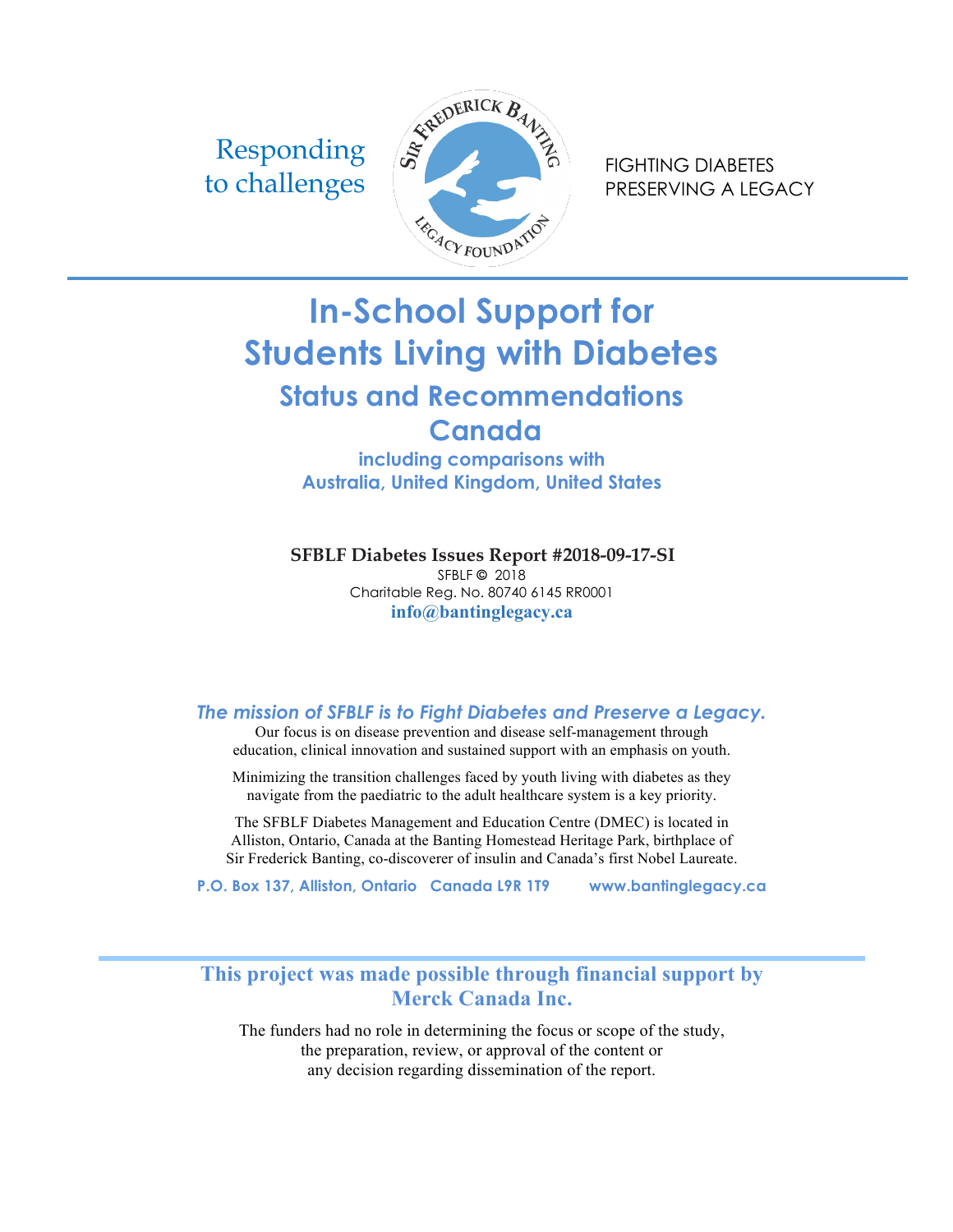# **Contents**

|                                                                                   | PAGE     |
|-----------------------------------------------------------------------------------|----------|
| <b>Acknowledgements</b>                                                           | 3        |
| <b>Summary</b>                                                                    |          |
| Goals and Approach                                                                | 4        |
| Key Findings                                                                      | 5        |
| <b>Recommendations</b>                                                            |          |
| A. Parents                                                                        | 11       |
| B. Ministries of Education and Health                                             | 12       |
| C. School Boards/Authorities                                                      | 12       |
| D. Schools                                                                        | 13       |
| E. Healthcare Providers                                                           | 13       |
| F. Canadian Paediatric Society (CPS)                                              | 13       |
| <b>1.0 PURPOSE AND SCOPE</b>                                                      | 15       |
| <b>2.0 KEY FINDINGS</b>                                                           |          |
| <b>Essential Requirements</b>                                                     |          |
| 1. In-school support programs are essential                                       | 18       |
| 2. Standards are essential                                                        | 20       |
| 3. Including Type 2 diabetes is essential                                         | 21       |
| 4. School level programs bring added benefits                                     | 22       |
| <b>Policy Status</b>                                                              |          |
| 5. Knowledge vs Action                                                            | 22       |
| 6. Policy creation                                                                | 23       |
| 7. Policy vs action and coverage                                                  | 24       |
| 8. Current 'policy' implementation – Canada                                       | 25<br>27 |
| 9. 'National policy' status – Canada compared<br><b>Implementation Challenges</b> |          |
| 10. Achieving 'universal' in-school support is difficult                          | 30       |
| 11. Scale of the problem space – Canada compared                                  | 32       |
| <b>Advocacy</b>                                                                   |          |
| 12. School level programs – National Champions                                    | 34       |
| 13. Other advocacy examples                                                       | 36       |
| <b>Policy and Program - content consensus</b>                                     |          |
| 14. Policy and Program content requirements                                       | 36       |
| <b>3.0 RESOURCES</b>                                                              |          |
| 1. For Policy Makers                                                              | 39       |
| 2. For School Personnel                                                           | 40       |
| 3. For Parents and Families                                                       | 41       |
| <b>4.0 REFERENCES</b>                                                             | 43       |
| <b>5.0 APPENDICES</b>                                                             |          |
| A. Prov/Terr Data Tables – school system demographics                             | 48       |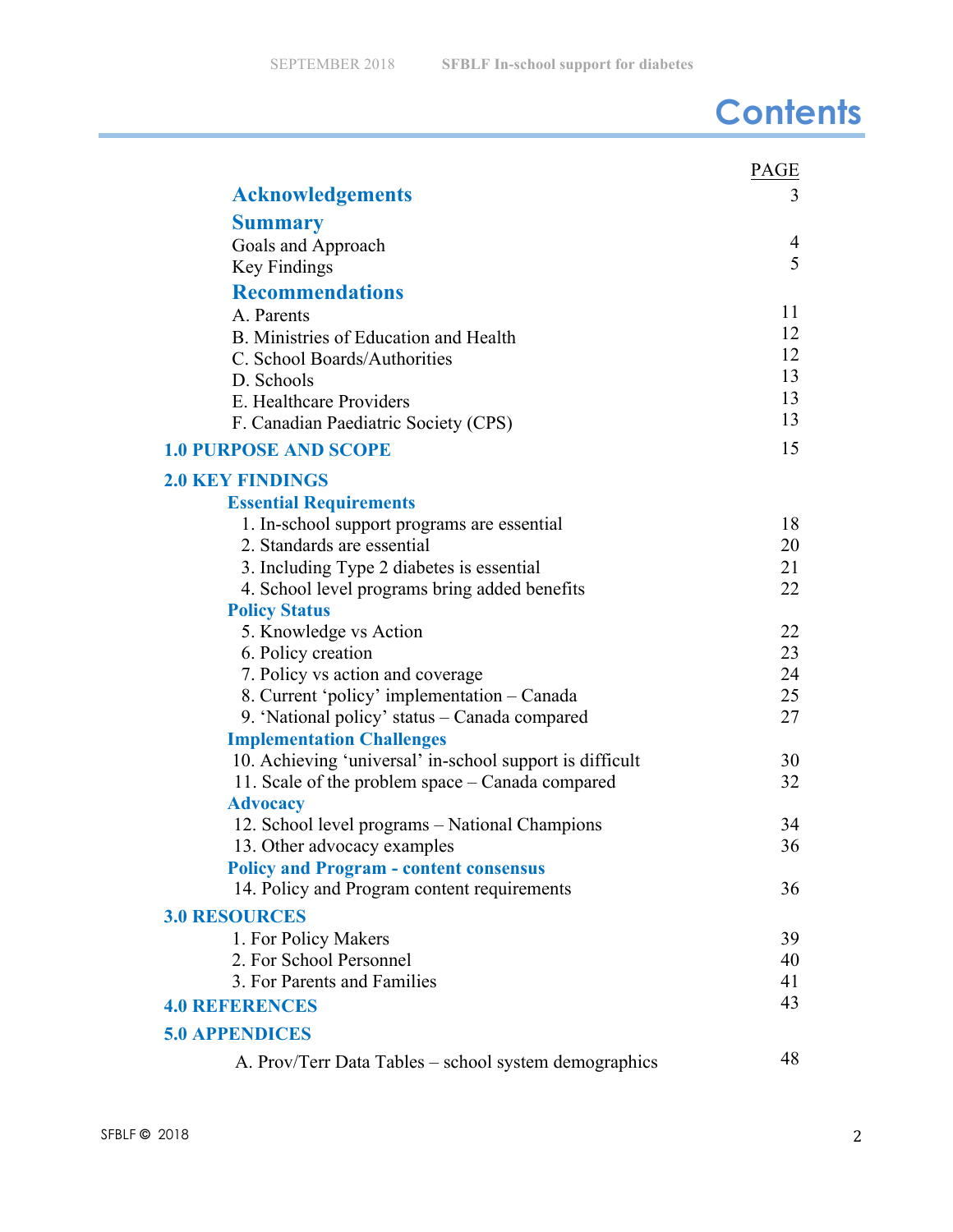# **Acknowledgements**

The Board of Directors of the Sir Frederick Banting Legacy Foundation (SFBLF) gratefully acknowledge the contributors listed below.

## **Project Team**

### **Project Leader:**

\* Elisa Venier, MD, Family Physician, SFBLF Director

#### **Research Interns:**

- \* Shyan Van Heer, BSc., (2018) Hon. Biochemistry, McMaster University
- \* Michael Venier, BSc., (2019) Hon. Physics, McGill University

### **Report Synthesis:**

\* David Sadleir, PhD., PEng., SFBLF President

### **Report Format & Graphics:**

\* Susanne Ritchie, Artforms Illustration & Graphic Design, Leduc, Alberta

### **Reviewers - SFBLF Board**

- \* Karolyn Hardy-Brown, MD, Paediatrician, SFBLF Director
- \* Melinda Hazlett, MD, Paediatrician, SFBLF Director
- \* Trevor Hunt, MD, Paediatrician, SFBLF Director
- \* Sachi Persaud, BA Hons, Care Services Coordinator, SFBLF Director

### **Province/Territory - Responses to research questions**

- \* British Columbia Ministry of Education, Learning Division, Director, Wellness and Safety
- \* Alberta Ministry of Education, Education Manager, School Accreditation and Standards
- \* Saskatchewan Deputy Premier and Minister of Education
- \* Manitoba Ministry of Education and Training, Program and Student Services Branch
- \* Ontario Ministry of Education, Director, Safe and Healthy Schools Branch
- \* Nova Scotia Minister of Education and Early Childhood Development
- \* Prince Edward Island Minister of Education, Early Learning and Culture
- \* Newfoundland & Labrador Minister of Education and Early Childhood Development
- \* Northwest Territories Minister of Health and Social Services

### **Assistance with data searches**

- \* Medical School, Dean's office and Health Innovation team, Lancaster University, UK
- \* House of Commons Library, England, UK
- \* Amy Hess-Fischl, MS, RDN, CDE, Teen Program, Kovler Diabetes Centre, University of Chicago, USA
- \* Diabetes Australia
- \* Diabetes UK
- \* American Diabetes Association
- \* National Aboriginal Diabetes Association (Canada)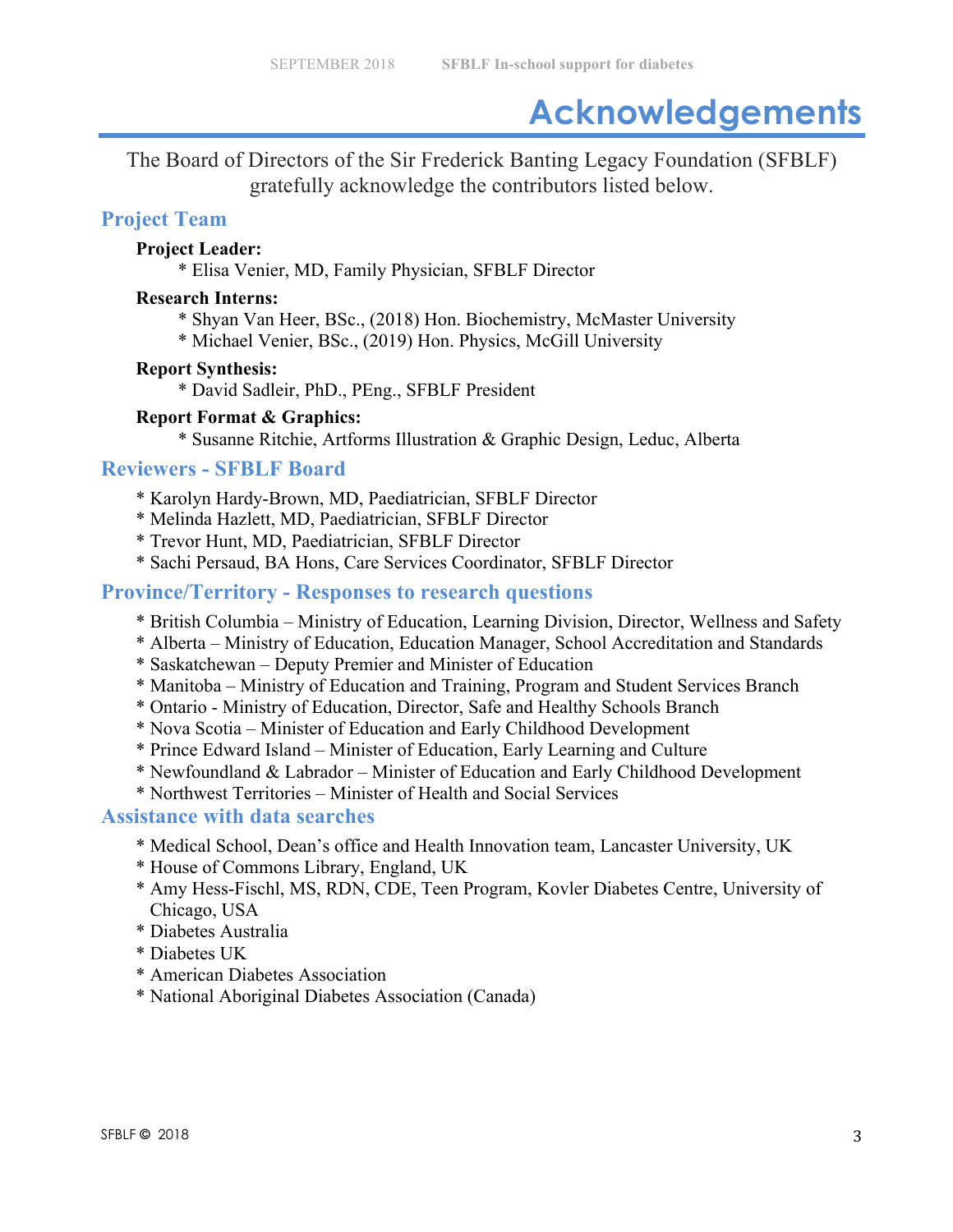# **Summary**

# **Goals of this Report**

This report is intended to:

- \* encourage more aggressive and timely action by those who have the leadership authority and resources to implement, improve and sustain in-school support programs for youth living with diabetes.
- \* support the in-school program advocacy initiatives of the Canadian Paediatric Society.
- \* provide information and frameworks to assist policy makers.
- \* provide information and resources to assist parents of students living with diabetes.

### **Report Context**

The work was part of the SFBLF Annual Intern Research program undertaken through May to end of August, 2018.

This is the sixth research initiative by SFBLF since mid 2014 to help in the fight against diabetes with a focus on youth in response to challenges arising from: the relative absence of surveillance data for diabetes in youth; increasing appearance of mental illness comorbidities with diabetes in youth; the need for increased awareness and early intervention to reduce risk and help prevent or delay youthonset Type 2 diabetes and complications for both Type 1 and Type 2; the need for improved transition processes to ensure continuity of care for youth living with diabetes.

### **Scope of the Research**

This report is focused on 'school age children/youth' age  $5 - 19$ . The study considered support for youth living with either Type 1 or Type 2 diabetes. The primary focus of the research was on Canada. Comparative analyses of selected aspects for Australia, United Kingdom and the United States are included.

The search considered data and information available from government organizations at the national, provincial, state, territory level in each country; organizations with a national diabetes-advocacy mandate; professional medical organizations and selected children's hospitals. Examples of policy expectations and specific role statements developed by individual School Boards or Authorities were also examined.

# **Confirmation of data and situation status - Canada**

- 1. Each Canadian Province and Territory was contacted at Cabinet level to confirm the statistics for boards, schools, school personnel and enrolled students in their jurisdiction. The statistics assembled from other sources were adjusted based on responses received.
- 2. The 5 Canadian Provinces with an existing in-school support policy (at November 2017) were contacted at Cabinet level and requested to provide data on the number of boards/authorities and schools that have acted on their policy.
- 3. The Provinces and Territories without a policy were each contacted at Cabinet level and asked if plans were in progress to develop such a policy and if not, when might that happen and in the interim, do they have a formal position statement on the need for in-school support programs for youth living with diabetes.
- 4. Follow-up queries were made to all Provinces and Territories seeking confirmation of data tables and reminding them of the report publication date.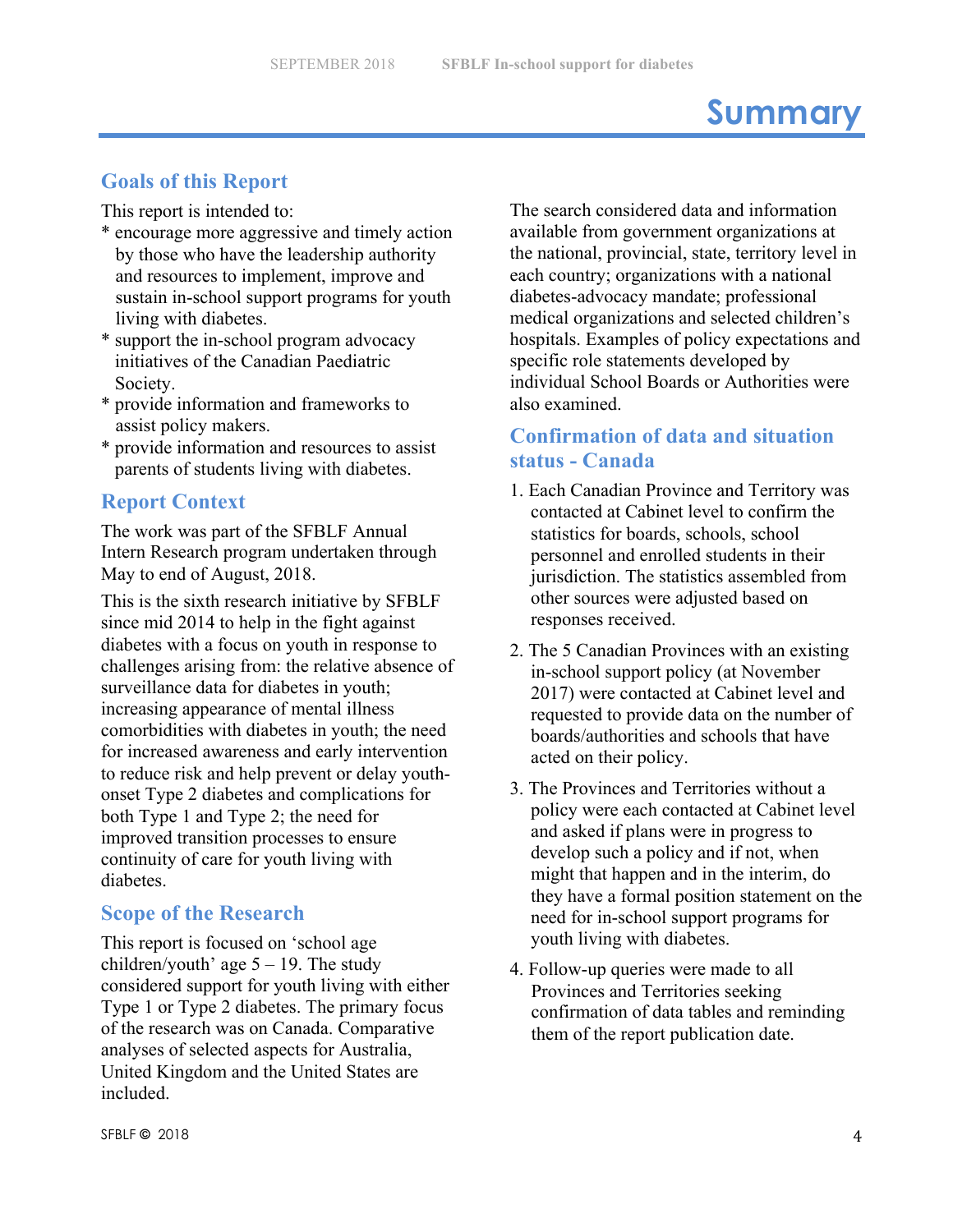# **Summary - Key Findings**

# **Essential Requirements**

## **1. In-school support programs are essential**

Students living with diabetes carry an additional developmental burden. They face many day-to-day challenges to effectively self-manage their condition. Whether living with Type 1 or Type 2 diabetes, students at school need varying levels of support in order to be safe and to have a positive and full experience.

Self-managing diabetes is a 24/7 requirement, is not an easy task and lapses can lead to medical emergencies. The diabetes 'condition' is not a consistent, stable process.

*"The biggest struggle I had to face was the misunderstanding from teachers and classmates. I do not like to draw attention to myself. The only problem is, when you're having a low in the middle of a lesson, it is hard to not become the centre of attention when you must check your blood sugar and eat some snacks. I would sometimes become a distraction which would upset teachers and led to a lot of questions being asked of me such as, "ewww why won't your finger stop bleeding?" and, "I hate blood can't you go to the washroom and do that?" …. which made me beyond uncomfortable".*  - T1 diagnosed at age 13

Students living with diabetes are subject to humiliation, increased anxiety and stress all of which can negatively impact the stability of their blood glucose levels, increase their risk of medical emergencies and dilute their motivation to learn.

Parents and families face disruption to work schedules absent a support program; sometimes requiring parents to resign from jobs or re-locate to be nearer their student's school in case of emergencies.

## **2. Standards are Essential**

Standardized approaches in a given jurisdiction, whether provided as formal statutory policy or as recommended guidelines, are essential to establish 'familiarity and predictability' as well as continuity of care for a student moving from one level of the school system to the next or between schools due to family relocation. They also facilitate more costeffective training and development of training materials for school personnel. Variability across the provinces and territories, as well as variability within the public, private, independent and religious schools can create gaps in care.

# **3. Including Type 2 Diabetes is Essential**

Most existing policies or guidelines properly reflect a dominant focus on Type 1. In light of increasing youth-onset Type 2, it is essential to include guidance regarding support for Type 2.

Type 2 diabetes can remain invisible for a long time with the result that at time of diagnosis, cell damage can be in progress.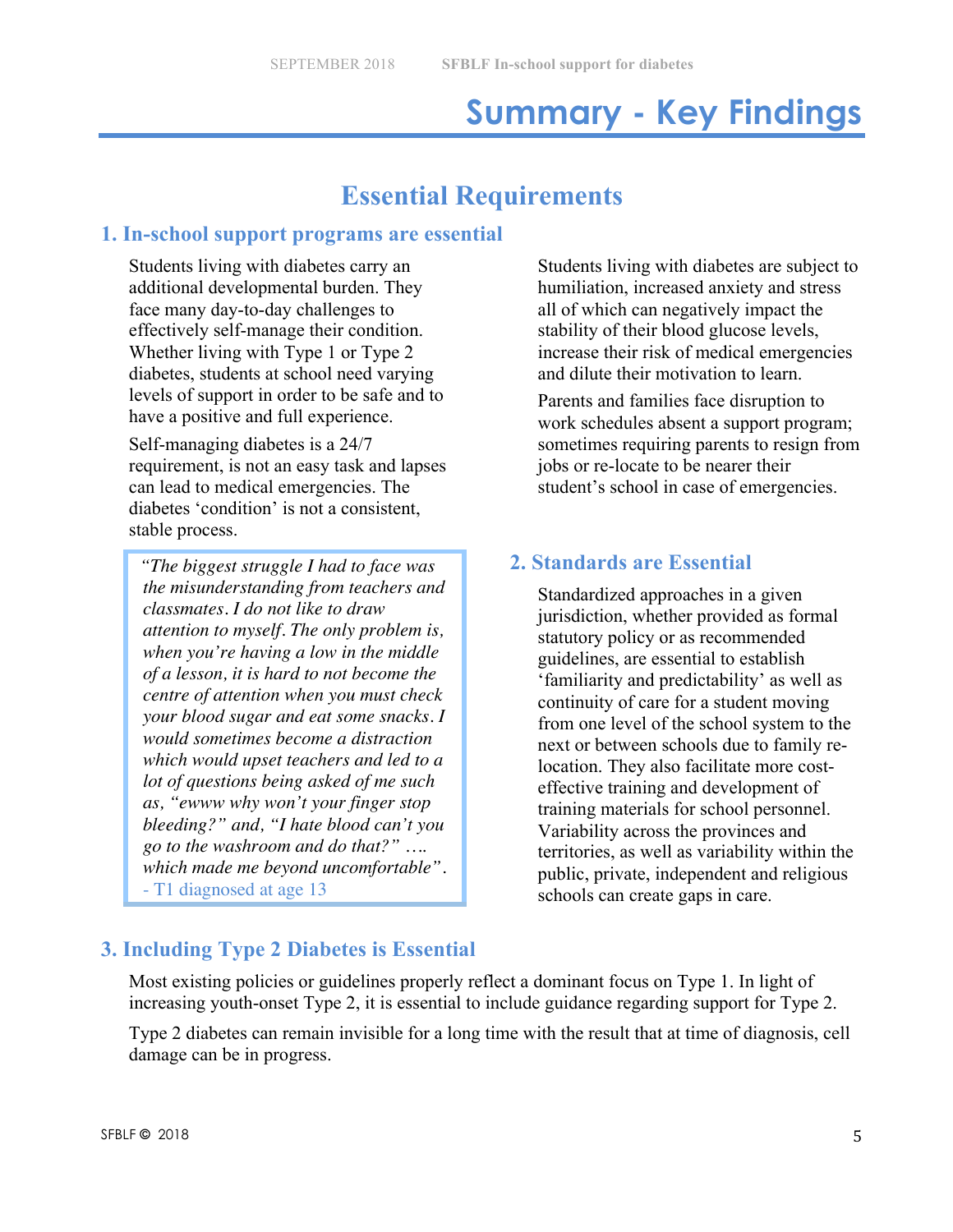Recent research indicates that complications can occur earlier and can be more severe for youth with Type 2 versus Type 1; and Type 2 in youth is a more severe disease than Type 2 in adults with an increased risk of early mortality the younger the onset of Type 2. [25]

Both types require persistent attention to balancing blood glucose levels as part of preventing or at least delaying diabetes-related complications.

Students living with either type of diabetes are susceptible to hypoglycemia (a blood glucose level that is 'too low'). The risk is generally lower for those Type 2 cases who do not also require insulin. Even mild or moderate hypoglycemia requires immediate attention to prevent severe hypoglycemia, which involves loss of consciousness or seizure. [1]

Attention to diet, physical activity, frequent blood glucose monitoring and the administration of insulin or oral medication is essential. Students living with diabetes need help to achieve and sustain their disease 'self-management' skills, including while in school.

*"Type 2 diabetes in childhood has the potential to become a global public health issue leading to serious health outcomes. More information …. is needed urgently***"** IDF World Diabetes Atlas,  $8<sup>th</sup>$  edition, Nov 2017 (p 60) [24]

## **4. School Level Programs Bring Added Benefits**

**Raise awareness; foster prevention** Implementation of a diabetes support program in a school helps to raise general awareness of the risks for youth-onset Type 2 diabetes and provides a unique opportunity to contribute to the pressing need for effective prevention of youthonset Type 2 diabetes in the general student population.

### **Contribute to closing the surveillance 'knowledge gap'**

The identification/registration process, essential to an effective in-school support program, positions schools, boards, authorities and ministries to make a very significant, pragmatic contribution to closing the diabetes prevalence 'knowledge gap'. The simple expedient of sharing basic data (without individual ID) for all registered students living with diabetes in their systems would make a real difference.

# **Policy Status**

**Creating a standard policy or guideline is an essential first step but does not guarantee action. The numbers of compliant school boards/authorities and schools remain unknown.**

## **5. Knowledge vs Action**

Basic knowledge about the required processes, facilities and capabilities for effective, daily support of youth living with diabetes in school is well established.

Standard policies or guidelines continue to emerge albeit, slowly. The implementation of required programs is lagging behind as are the essential 'tracking and reporting' processes required to provide a factual basis for measuring progress. Program implementation and tracking in Canada, and to varying extents in Australia, UK and USA, could be characterized as "top down inertia and very proactive bottom-up advocacy".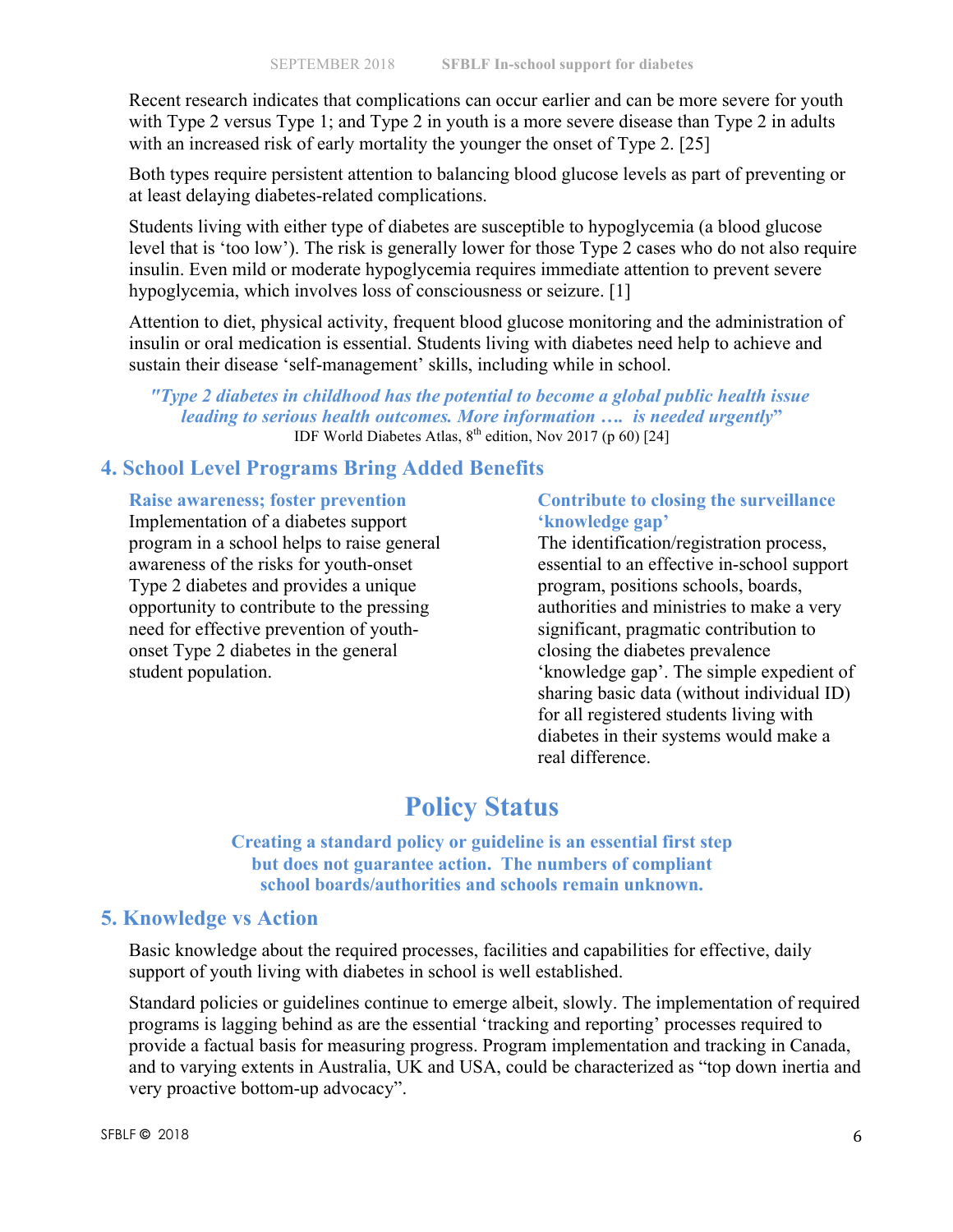### **6. Policy Creation**

The relatively slow pace of standard, statutory policy creation results from several factors:

- \* belief that a standard policy is inappropriate and needs are better met by 'local' decisionmakers
- \* belief that existing processes within the healthcare system are sufficient to meet the required support needs
- \* delayed action due to higher priority needs and/or limited resources
- \* probable unwillingness to act

In November 2017, the Canadian Paediatric Society (CPS) and the Canadian Paediatric Endocrine Group (CPEG) published a report summarizing existing in-school support policies and processes for each Province and Territory in Canada. The report included a quality 'grade' assessment.

| <b>Province/Territory</b> | <b>Policy</b>  | <b>CPS</b><br><b>Scorecard</b> |
|---------------------------|----------------|--------------------------------|
| <b>British Columbia</b>   | Yes            | Good                           |
| Alberta                   | N <sub>0</sub> | Poor                           |
| Saskatchewan              | No             | Poor                           |
| Manitoba                  | No             | Fair                           |
| Ontario                   | In progress    | Fair                           |
| Quebec                    | Yes            | Good                           |
| New Brunswick             | Yes            | Fair                           |
| Nova Scotia               | Yes            | Fair                           |
| Prince Edward Island      | $\rm No$       | Poor                           |
| Newfoundland & Labrador   | Yes            | Fair                           |
| Yukon                     | No             | Poor                           |
| Northwest Territories     | No             | Poor                           |
| Nunavut                   | No             | Poor                           |

 **Table 2.1: Policy Status and Quality, November 2017 [6]**

## **7. Policy vs Action and Coverage**

There is clear national evidence that existence of a statutory 'policy' does not guarantee action and the absence of a statutory 'policy' has not inhibited some school boards/authorities from acting on their own. As well, the absence of a statutory policy does not mean there is an absence of recommended action from the dominant authority.

Given the complexity of the governance process within the Canadian educational system, the applicability of an existing Provincial/Territorial policy mandate or recommended guidelines does not mean that all schools in the Province/Territory are included. For example, many First Nations schools remain the responsibility of the Federal Government. Similarly, many private and independent schools are not necessarily required to implement such policies or guidelines.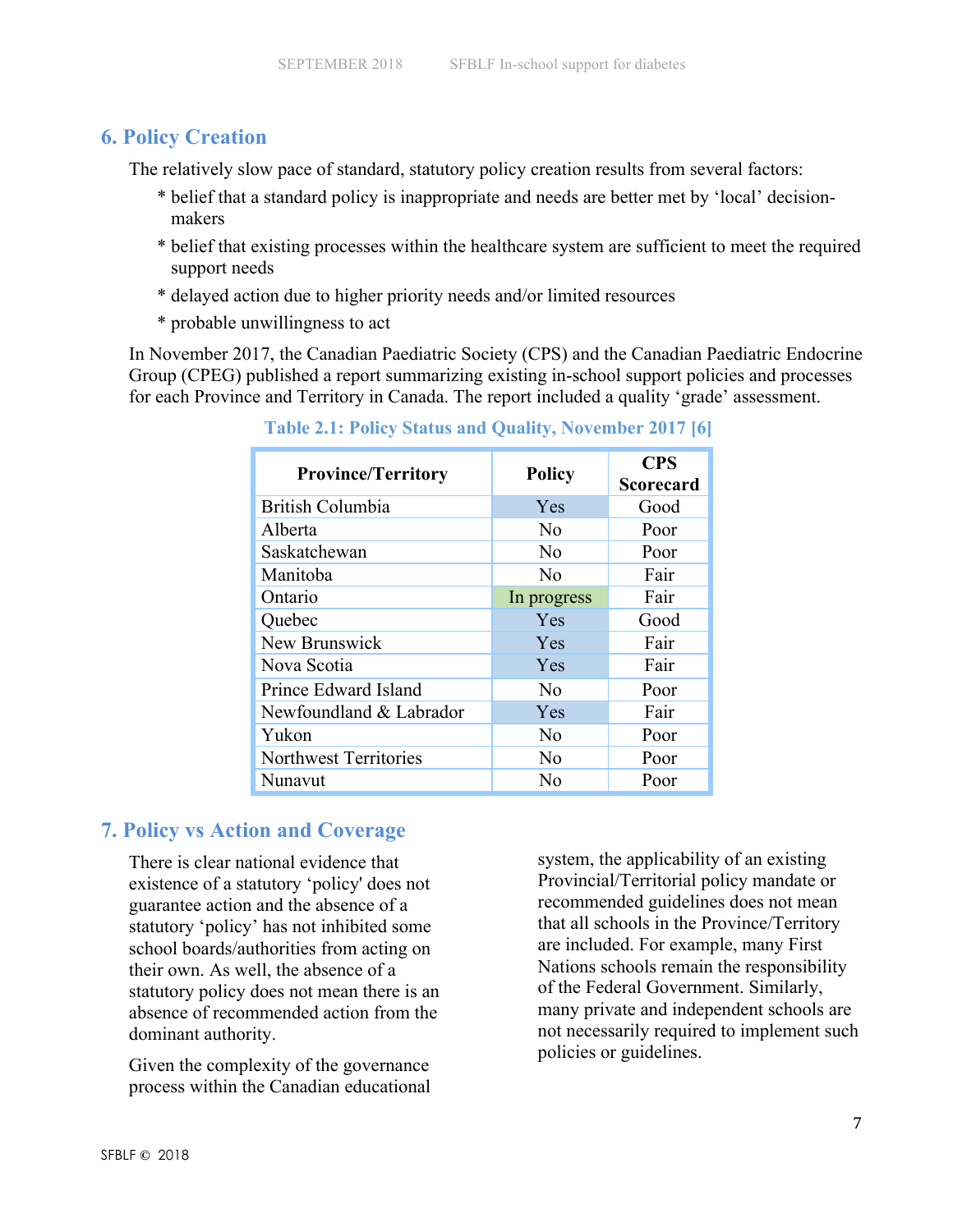The extent of diabetes support in schools varies across Canada from province to province and among school boards within a province/territory. As at September 2018, 9 provinces and 1 territory have policies or guidelines in place for managing diabetes in school. Some of these apply also to other 'prevalent medical conditions'. (e.g., Ontario and Manitoba).

## **8. Current 'policy' implementation – Canada**

#### **Responses from Provinces with a policy (at November 2017)**

No responding Province or Territory identified the number of boards or authorities who have acted on available policy or guidelines and none identified how many schools had a support program in place. One acknowledged they did not have that data. No response was received from Quebec or New Brunswick.

#### **Responses from Provinces and Territories without a policy (at November 2017)**

**Ontario** implemented a policy applicable to selected 'prevalent medical conditions' including diabetes in September 2018. [31 (h)]

**Prince Edward Island** has developed *Guidelines for Diabetes Management in Schools.* This document will be released in the Fall of 2018. [31 (f)]

**Saskatchewan** will adhere to its existing 'needs based service delivery' model reflecting their belief that flexibility for local authorities to establish their policies and programs is the correct approach. [31 (c)]. However, the Saskatchewan School Board Association has developed *Guidelines for Life-Threatening Conditions* [32]

A 2008 private members bill to establish in-school support for youth living with diabetes in **Manitoba** was defeated. Based on exchanges with the MLA who tabled that bill, it is possible that such a bill may be reconsidered in the future. [31 (d)] Manitoba does have a comprehensive set of guidelines and processes integrated with their healthcare system. [31 (d)]

**Northwest Territories** have a philosophy similar to that of Saskatchewan and supported with a *Student Handbook for Success* (2006) reflecting "a commitment for in-school supports for all students living with medical conditions" [31 (b)].

**Alberta** also has an approach similar to Saskatchewan and NWT but advise they are "*working with health colleagues to provide common and consistent expectations .. to support students with medical conditions .. including those with Type 1 diabetes*" [31 (i)]

In all cases of existing or new guidelines, there are varying degrees of process integration with the healthcare system.

No response was received from Yukon or Nunavut.

The provinces with the largest number of schools are Ontario (5,241), Alberta (2,479) and British Columbia (2,056). All other provinces and territories combined have a total of 3,256 schools, ranging from a low in Nunavut of 43 to 803 in Manitoba.

The 6 provinces that have policies in place as of September 2018 represent 198 school 'boards/authorities' of the 680 across Canada or 29%.

Assuming all schools, in the 10 provinces or territories with either a policy or guidelines, have acted or will act on the guidance, that would result in 277 or 41% of boards/authorities and 10,482 or 80% of schools involved in theory.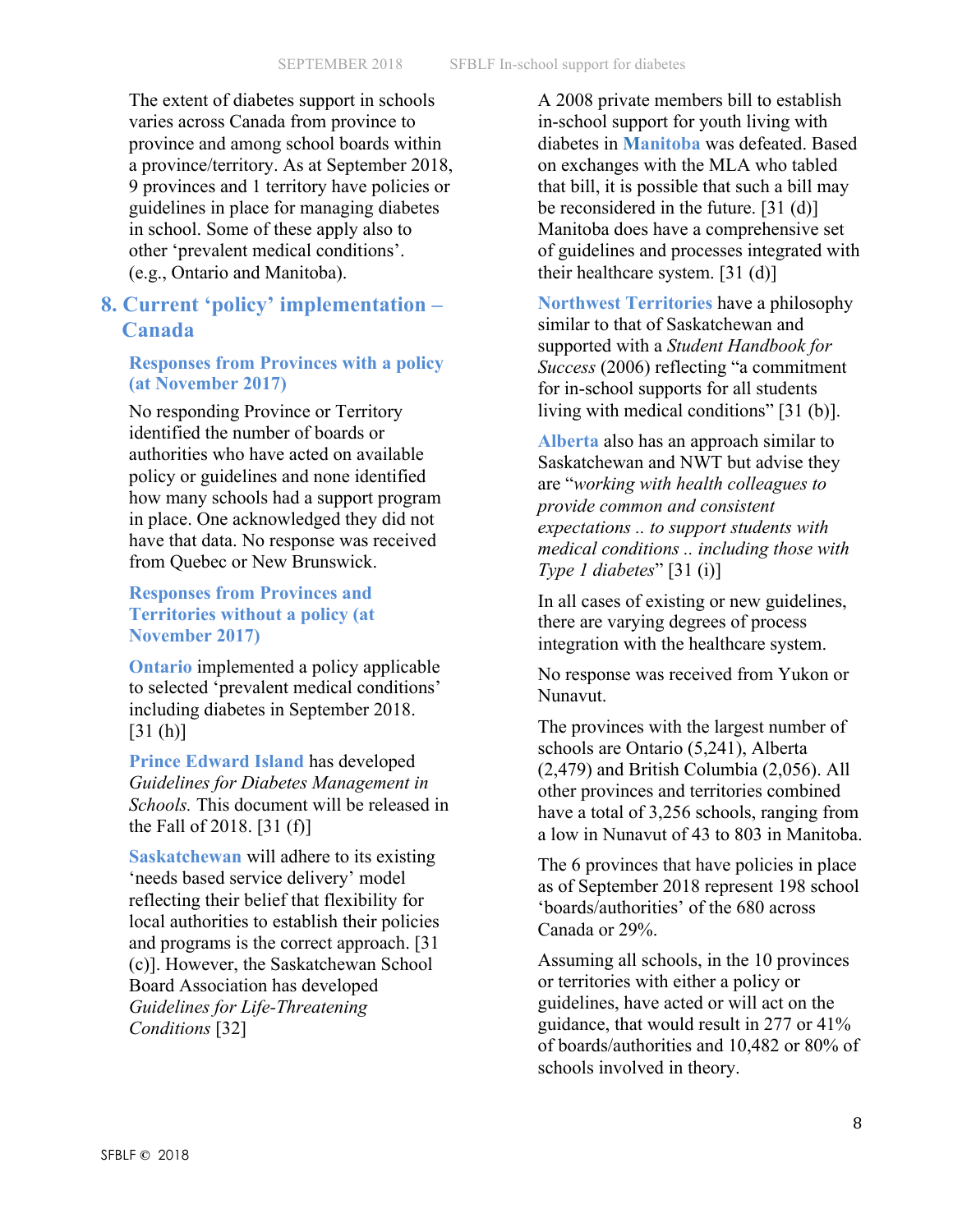# **9. 'National policy' status – Canada Compared**

None of the 4 countries examined, Canada, Australia, United Kingdom, United States, has a nationally 'consistent' approach to in-school support of children/youth living with diabetes but as of September 4, 2018, Australia is moving to change that. In some respects, this reflects the decentralized responsibilities for education. All of the countries, however, have various laws and statutes that define required 'rights' for people living with 'disabilities' and for some, certain 'disease-specific' support requirements. Statutory support at the national level is greater in Australia, UK and USA than in Canada.

On September 4, 2018, the Minister for Health, Australia announced funding of \$6 million over two years to develop a "*nationally consistent training program for teachers and school staff including the safe administration of insulin, hypoglycemia management and "normalizing" diabetes in schools so the students are not stigmatized*." [27 b]

# **Implementation Challenges**

## **10. Achieving universal in-school support is difficult**

Governance complexity in the school system, multiple stakeholders and viewpoints at the school level, 'selfmanagement' needs dictated by the diabetes condition, systemic impediments, cost and time and the need for sustainability combine to make universal implementation a significant and protracted challenge.

Legal protection and rights are of concern for two stakeholder groups: Parents/students living with diabetes (entitlement to support under law) and school personnel who are involved in program delivery (personal liability arising from providing support).

In Canada, school employees will not be found liable if they take reasonable steps to assist a student with diabetes in an emergency situation [13], However, this appears not to be widely understood or perhaps, accepted by some school personnel and can be a barrier to action.

## **11. Scale of the problem space – Canada Compared**

Canada has over 680 school boards/authorities, over 13,000 schools, more than 500,000 school personnel and at least 5.4 million school age children/youth enrolled in school. The scale of the problem space for Australia, in statistical terms, is similar to that of Canada. The United Kingdom faces a larger quantitative challenge and the United States has the largest. For example, number of schools: Australia 9,400, UK 32,000, US 132,000

# **Advocacy**

# **12. School Level Programs - National Champions**

In all 4 countries, there is a very wide array of guidance and support material for in-school programs. Underpinning all of that are recommended 'country-specific'

guidelines from medical experts. Each country has a 'national advocacy champion'. In Canada, the Canadian Paediatric Society and the Canadian Paediatric Endocrine Group, are providing advocacy leadership. In Australia, the UK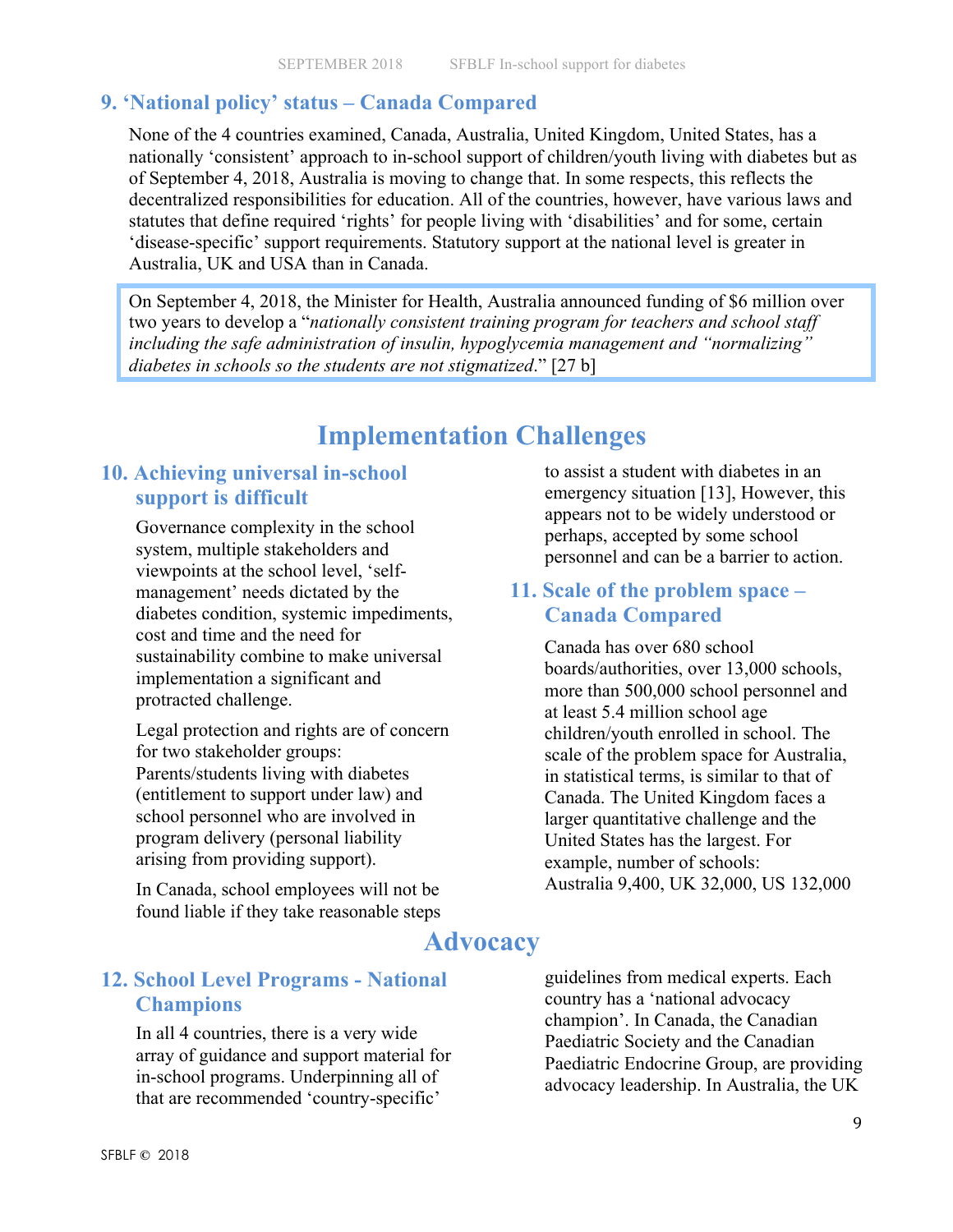and the US, policy advocacy leadership and development of information and training materials for the implementation of in-school support programs are being

provided by Diabetes Australia, Diabetes UK and the American Diabetes Association (ADA) respectively.

# **13. Other Advocacy Examples**

Other organizations such as children's hospitals and community-based healthcare units are also providing information and

training resources for key stakeholders. Several international groups such as the International Diabetes Federation (IDF) and JDRF also have support programs.

# **Policy and Program Content**

### **14. Content Requirements – Consensus**

Among the 4 countries examined, there is strong similarity in identification of fundamentals that need to be included in 'policy' documents for both ministerial and board levels.

Similar commonality applies for recommended components of an in-school support program.

Policy documents need to set a 'tone' as well as establish a 'mandate' and need to be accompanied by identification of resources available to facilitate policy implementation.

Setting a 'tone' should emphasize the requirement to nurture an inclusive, supportive and empathetic response by staff, teachers, and peers of students living with diabetes; emphasize the need for respect of the student's privacy; and provide clarity regarding liability of school personnel who act to assist a student living with diabetes.

> **[Supporting details for all of the above can be found in Section 2.0 Key Findings]**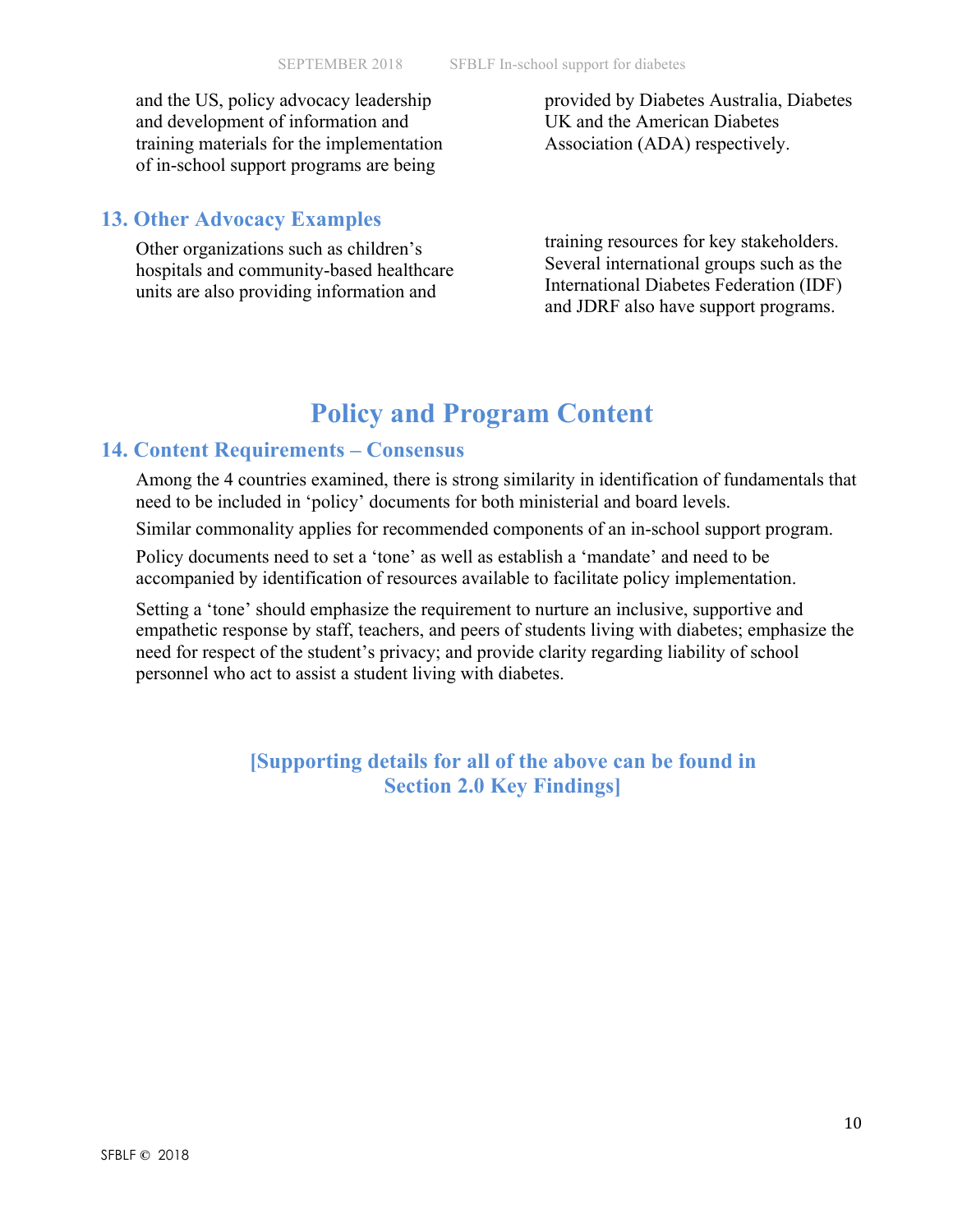# **Recommendations**

# **Collaboration – A basis for success**



## **A. Recommendations for Parents of Students Living with Diabetes**

- 1. Recognize that, with or without the existence of a mandated policy or guidelines for support of your student in school, you are ultimately responsible for the health and well-being of your student.
- 2. Be vigilant in ensuring use of medical ID by your student.
- 3. Create, share and maintain an up-to-date Individual Care Plan (ICP) for your student
- 4. Maintain timely communications with school personnel.
- 5. Continue to advocate for improved in-school support programs.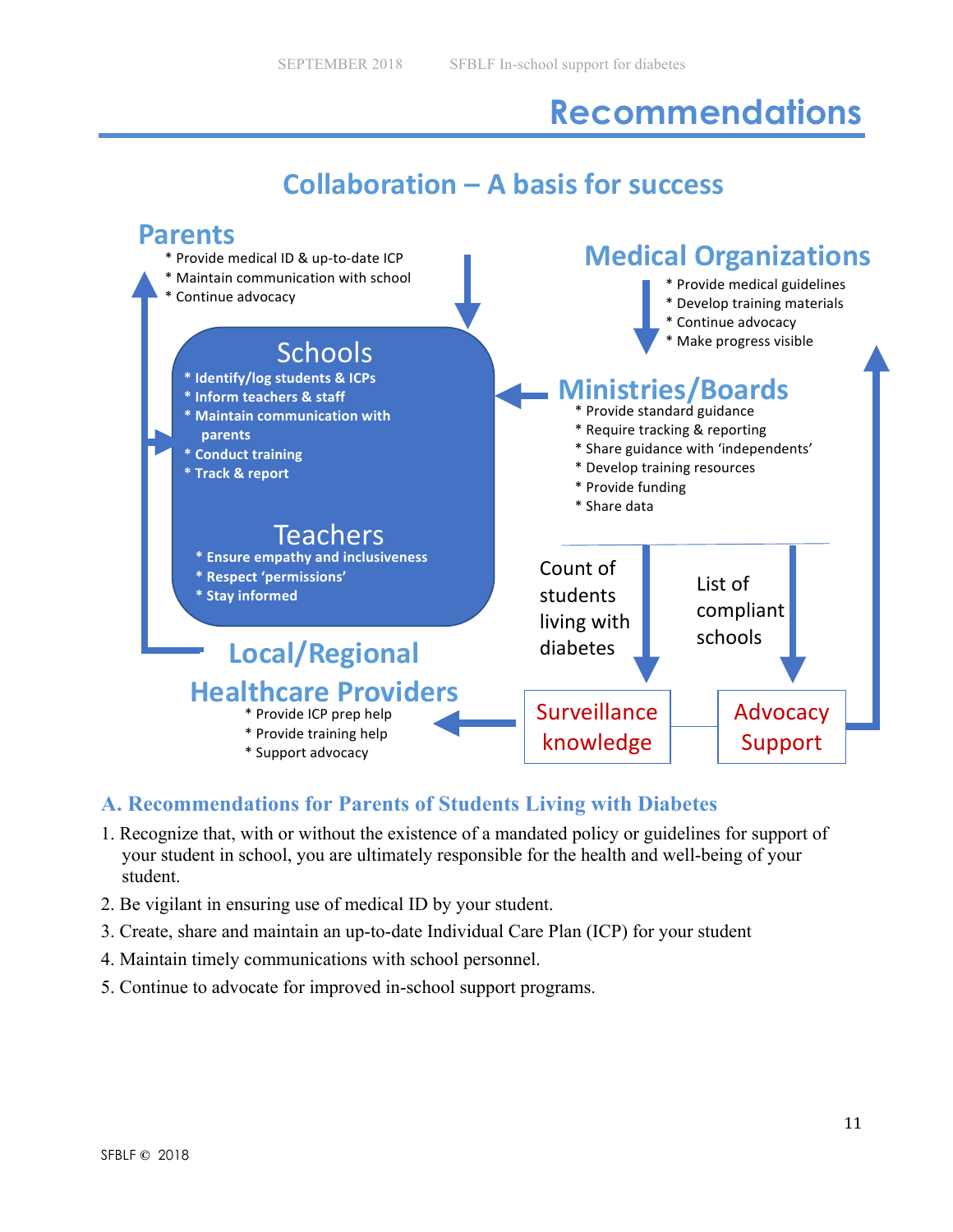# **B. Recommendations for Provincial/Territorial Ministers of Education and Ministers of Health**

- 6. Frameworks developed at the Provincial/Territorial and school board/authority level, if not exclusively focused on diabetes, should contain diabetes-specific guidance and at a minimum, reflect the recommendations [1] of the Canadian Paediatric Society (CPS) and the Canadian Pediatric Endocrine Group (CPEG).
- 7. All Provinces and Territories in Canada without formal policies or guidelines, are urged to establish such a framework to ensure effective, standardized approaches to in-school support of youth living with diabetes.
- 8. All Provinces and Territories in Canada with formal policies or guidelines, are urged to enhance their guidance based on the additional recommendations of the November 2017 CPS assessment report where applicable. [6]
- 9. All formal policies or guidelines need to include;
	- a. youth living with Type 2 diabetes whether or not they are using insulin.
	- b. the importance of 'inclusion' in all school activities for youth living with any type of diabetes
	- c. the need for general education to prevent humiliation, by school personnel, of students living with diabetes and likewise, to prevent bullying by peers
	- d. clarity regarding freedom from liability for school staff who act to assist a youth living with diabetes
	- e. an integrated list of permissions allowed and accommodations required for effective support of youth living with diabetes.
- 10. Provide funding commensurate with the policy expectations and include persistent follow-up processes.
- 11. To the extent that indigenous, private and/or independent schools are outside the direct policy jurisdiction of a Province or Territory, consideration should be given to sharing policy guidance and supporting educational material with these schools and encouraging compliance.
- 12. Establish and maintain practical reporting processes to confirm the implementation of:
	- a. policy guidance at the board/authority level
	- b. specific programs at the school level
- 13. Consider sharing data records of the number of youth in their system living with diabetes. Data records intended for sharing should not contain individual student identification but at a minimum, the following data: date of the data, grade, age, gender, diabetes type, age at onset, use of insulin and/or other medication and ethnicity. Sharing of such records would be a major contribution to improving knowledge of youth-onset diabetes prevalence in Canada.

## **C. Recommendations for School Boards/Authorities**

- 14. All school boards/authorities are urged to create specific guidelines for their schools to ensure effective, standardized approaches to in-school support of youth living with diabetes.
- 15. If formal provincial/territorial guidance does not exist, then school boards/authorities are urged to advocate for the creation of such guidance while establishing their own approaches until standardized guidance is provided.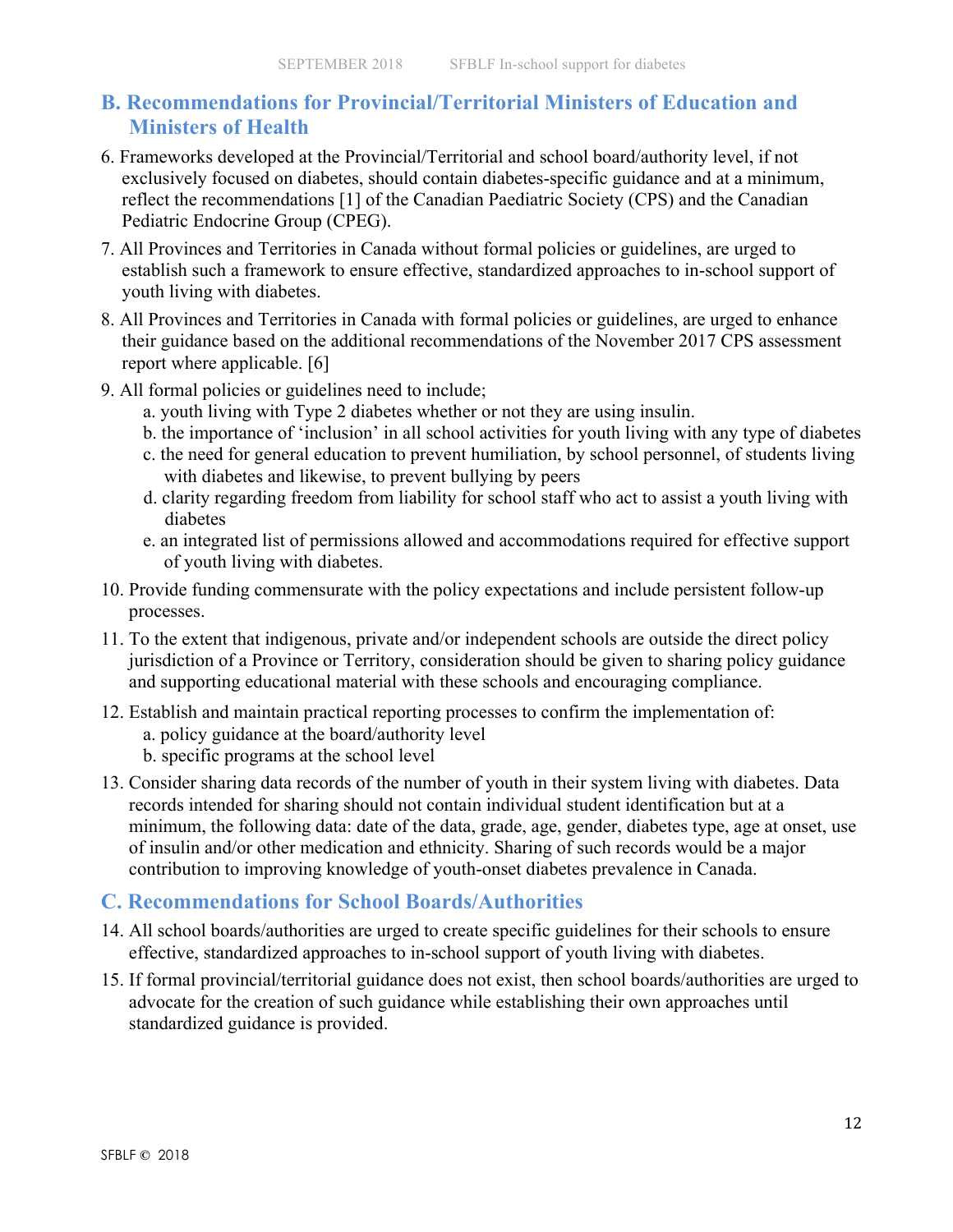## **D. Recommendations for Schools**

- 16. All schools are urged to act on formal policies or guidelines provided.
- 17. If formal policies or guidelines do not exist, then at a minimum, schools should:
	- a. As part of the student registration process, attempt to secure identification of those living with diabetes.
	- b. Select a standard template for creation of an Individual Care Plan (ICP) and ask parents to provide and maintain a completed ICP for their student.
	- c. Communicate with parents to establish clear expectations of the in-school support that can be provided.
	- d. Ensure teachers and staff are aware of a student living with diabetes.
	- e. Reach out to local healthcare providers and/or community-based organizations to identify the support and information they can provide for in-school programs.
- 18. Raise awareness of the risks for youth-onset Type 2 diabetes, help foster prevention and nurture an in-school culture of inclusiveness and respect for students living with diabetes by holding an annual, school-wide 'Diabetes Awareness Day'.
- 19. Promote healthy eating and regular exercise among all students.

#### **E. Recommendations for Local/Regional Healthcare Providers**

- 20. Work with parents of students living with diabetes to prepare and maintain up-to-date Individual Care Plans (ICPs).
- 21. Encourage parents to acquire appropriate medical ID for their student.
- 22. Reach out to schools to assist with teacher and staff training.
- 23. Continue to advocate for improvements in all aspects of in-school programs for support of students living with either type of diabetes.

### **F. Recommendations for the Canadian Paediatric Society (CPS)**

- 24. The existing CPS guidelines for in-school support of youth living with diabetes references "Type 1 and other insulin-requiring diabetes" [1]. The guidelines should be enhanced to emphasize:
	- a. specific recognition of youth living with Type 2 diabetes, with or without insulin
	- b. the importance of adherence to treatment protocols in the prevention or delay of diabetesrelated complications in either type as well as recognition that hypoglycemia is a risk for all youth living with diabetes.
	- c. identification of high risk populations
	- d. consideration of the cultural expectations of indigenous and immigrant populations.
	- e. 'making the case for standardization'; for example, as summarized in the Key Findings section of this report.
- 25. The Diabetes at School web site is a valuable resource for all. It would be a helpful enhancement to include on this website an easily found, specific, integrated list of CPS expectations for the permissions and accommodations required at the school level. These can be found by reference to the 2015 paper by Lawrence, et al [1] but searching for, and understanding, such publications is not a convenient approach for many. Perhaps, include in a main section entitled, "For Policy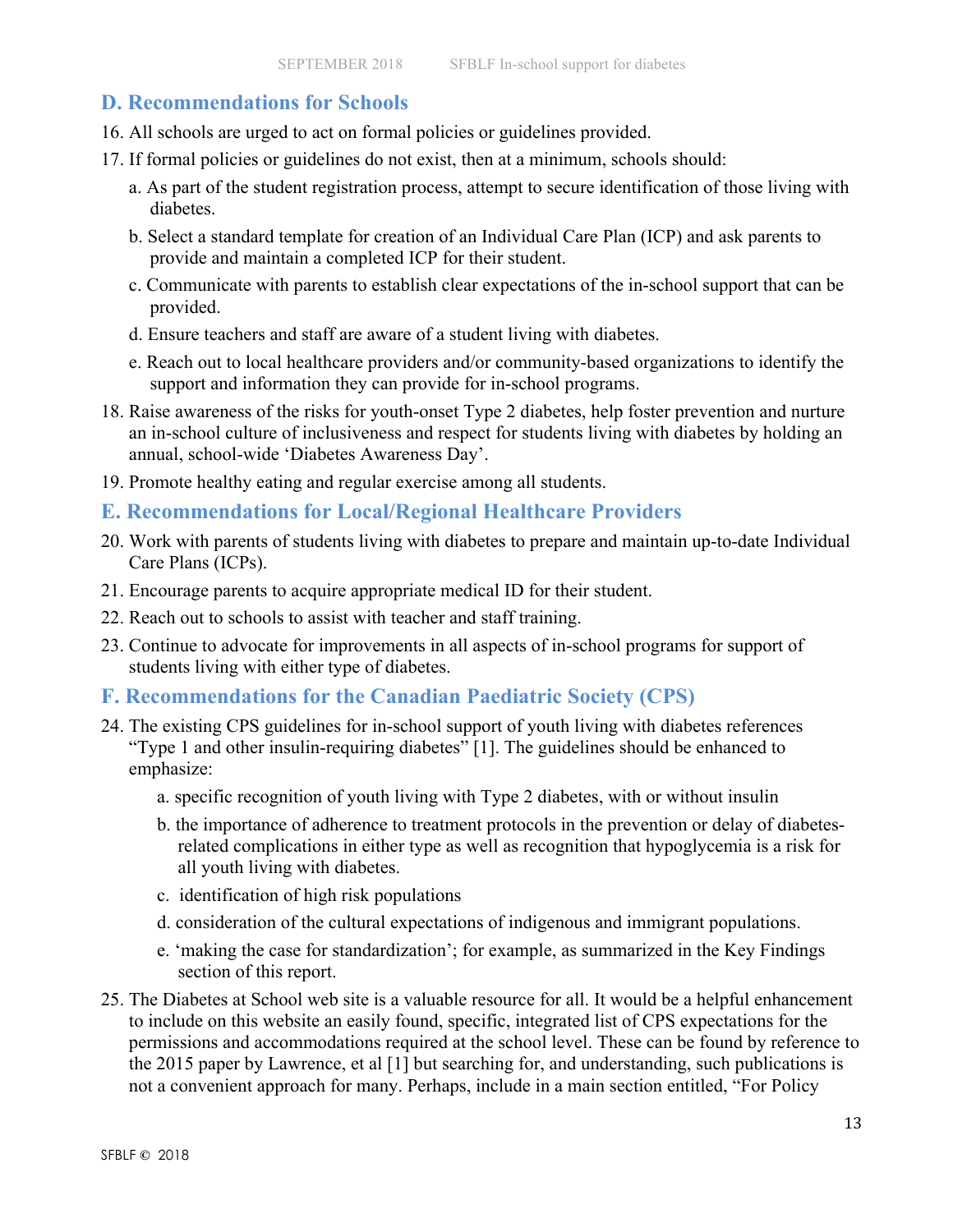Makers". That might also include the links to existing policies/guidelines already on the site along with new polices or guidelines that emerge.

26. The 2017 CPS 'scorecard' assessment process was a very effective 'heads up' for many and has made a significant contribution to raising awareness of the need. If it is to be repeated, consideration should be given to more flexible and broader criteria not based primarily on the existence of a formal policy document. The initial assessment process may have included other criteria and if so, they should be identified. It is clear that several provinces/territories are highly unlikely to adopt a 'mandated policy' model. As evidenced in the Key Findings of this report, the existence of a 'policy' does not guarantee action. To be sure, the existence of a 'policy' or a 'guidelines' document is a critical first step.

What deserves to be assessed persistently is the resulting effectiveness to:

- a. ensure existence of an ICP for every student living with diabetes
- b. drive 'standardization' regarding permissions and accommodations
- c. require collaboration with healthcare providers and/or community support organizations to secure effective program implementation and sustainability
- d. track and report what programs have been implemented at the individual school level.
- 27. Encourage development of educational materials and resources that would provide specific support for language and cultural expectations associated with indigenous and immigrant populations.
- 28. Universal implementation of in-school programs for support of youth living with diabetes will take some considerable time. Persistent advocacy from the "bottom up" will be required for the foreseeable future. CPS should enhance advocacy efforts through:
	- a. negotiating with ministries to secure regular updates of compliant schools.
	- b. use of a 'visible incentive' program such as the "Honour Wall Awards" used by Diabetes UK to recognize compliant schools [28]
	- c. creating a formal 'Diabetes at School' advocacy campaign such as is done by Diabetes UK ("Make the Grade") [28] and ADA ("Safe at School") [29]
	- d. implementing a specific 'Helpline' for parents with concerns about in-school treatment of youth living with diabetes as done by ADA [29], Diabetes UK [28] and NDSS Australia [27]

## **SFBLF Offer of Collaboration**

National accumulation of shared data for number of students living with diabetes requires a process. Creation of an "Honour Wall Awards" program requires design and a tracking repository.

SFBLF welcomes the opportunity to collaborate with any organization interested in creating such capability.

Contact: David Sadleir, President, SFBLF, sadleir@mie.utoronto.ca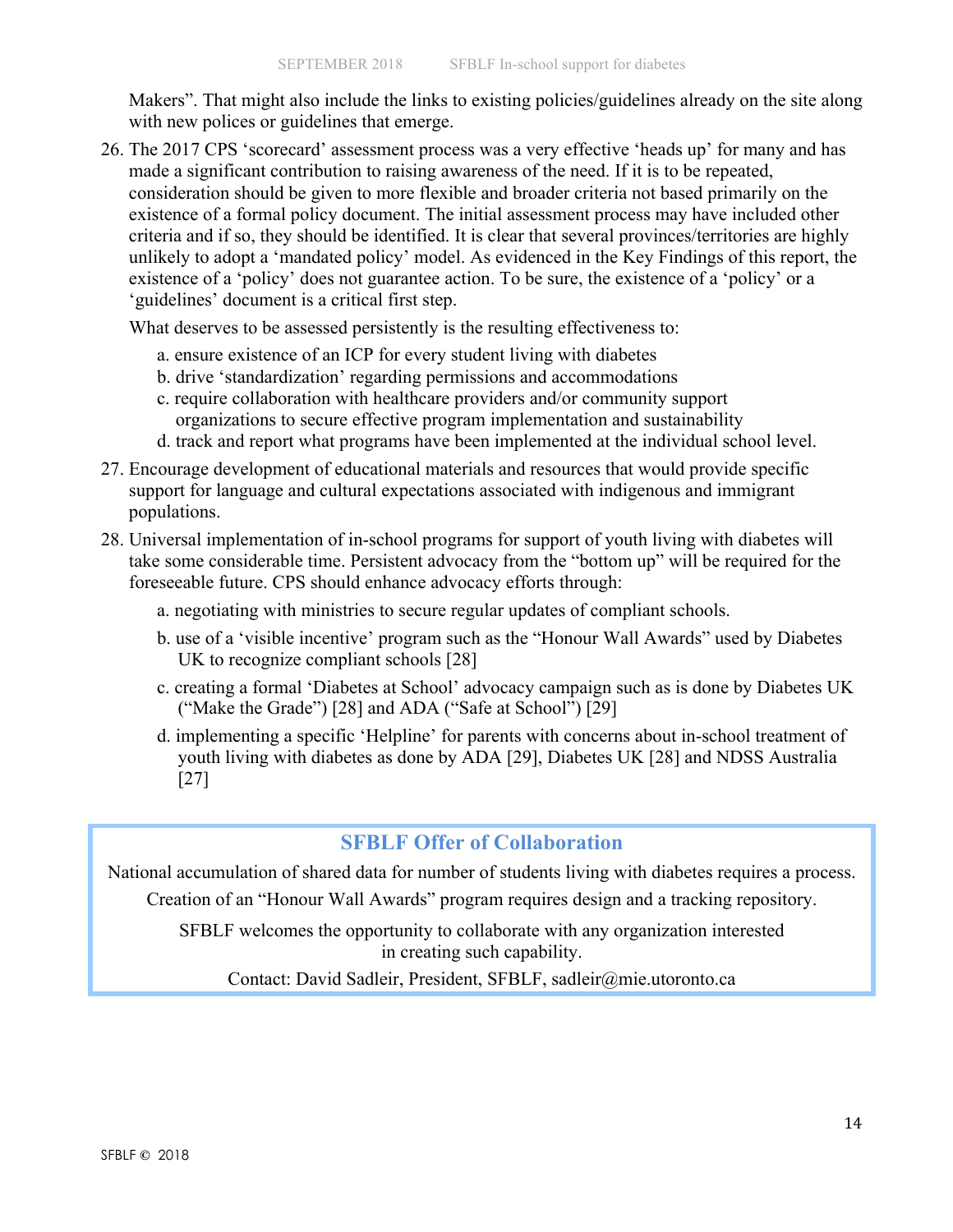# **1.0 Purpose and Scope**

# **Purpose and Context of the Study**

This report is intended to encourage more aggressive and timely action by those who have the leadership authority and resources to implement, improve and sustain in-school support for youth living with diabetes; support the in-school policy advocacy initiatives of the Canadian Paediatric Society; provide information and frameworks to assist policy makers; provide information and resources for parents.

The work was part of the SFBLF Summer Intern Research program and undertaken through May to end of August 2018.

This is the sixth research initiative by SFBLF since mid 2014 to help in the fight against diabetes with a focus on youth. Initiatives address various challenges arising from: the relative absence of surveillance data for diabetes in youth; increasing appearance of mental illness comorbidities with diabetes in youth; the need for increased awareness and early intervention to reduce risk and help prevent or delay youth-onset Type 2 diabetes and complications for both Type 1 and Type 2; the need for improved transition processes to ensure continuity of care for youth living with diabetes.

#### **Previous studies summary:**

- 1. Our initial project, 'Count the Children'  $(2014 – 16)$ , to find relevant surveillance data, included enlisting the aid of 2 major school boards representing over 80,000 students but was unsuccessful.
- 2. In the same period, at the urging of regional healthcare professionals (HCPs) attending our Annual Transition Symposium, and with the help of an international review team (Canada, Australia, United States) we developed an e-Learning course for HCPs and teachers, *Mental Health & Diabetes in Youth.* The course was accredited by the Australian Diabetes Educators Association (ADEA) as a CPD course for their members*.* (www.bantinglegacy.ca/elearning) [2]
- 3. In 2016-17, using the same international team, we developed a *Type 2 Diabetes Risk Self-Assessment Questionnaire for Youth (8 – 18)* released as a pdf document in December 2016.

This is not a 'predictive' tool but is intended to raise awareness and prompt further action. Subsequently, an online, self-scoring version, optimized for use with mobile

devices, was developed and released in June 2017. (www.bantinglegacy.ca/diabetes-risk) [3]

- 4. In 2017, SFBLF also developed an e-Learning course, *Understanding Diabetes*, for youth and family members. The purpose of the course is to raise awareness and understanding of diabetes and related risks, to foster prevention and to help youth living with diabetes to prepare for the transition from paediatric to adult health care. (www.bantinglegacy.ca/understandingdiabetes) [4]
- 5. In light of experiences and data collection challenges, SFBLF determined that one way we could help would be to prepare a study to illustrate the surveillance challenges and data gaps and encourage a sharper and more timely focus by others on the search for improved surveillance insights. The resulting paper, *Youth Living with Diabetes and Comorbidities - Available Surveillance Data – A Status Assessment*, was released in September, 2017 (www.bantinglegacy.ca/count-thechildren) [5]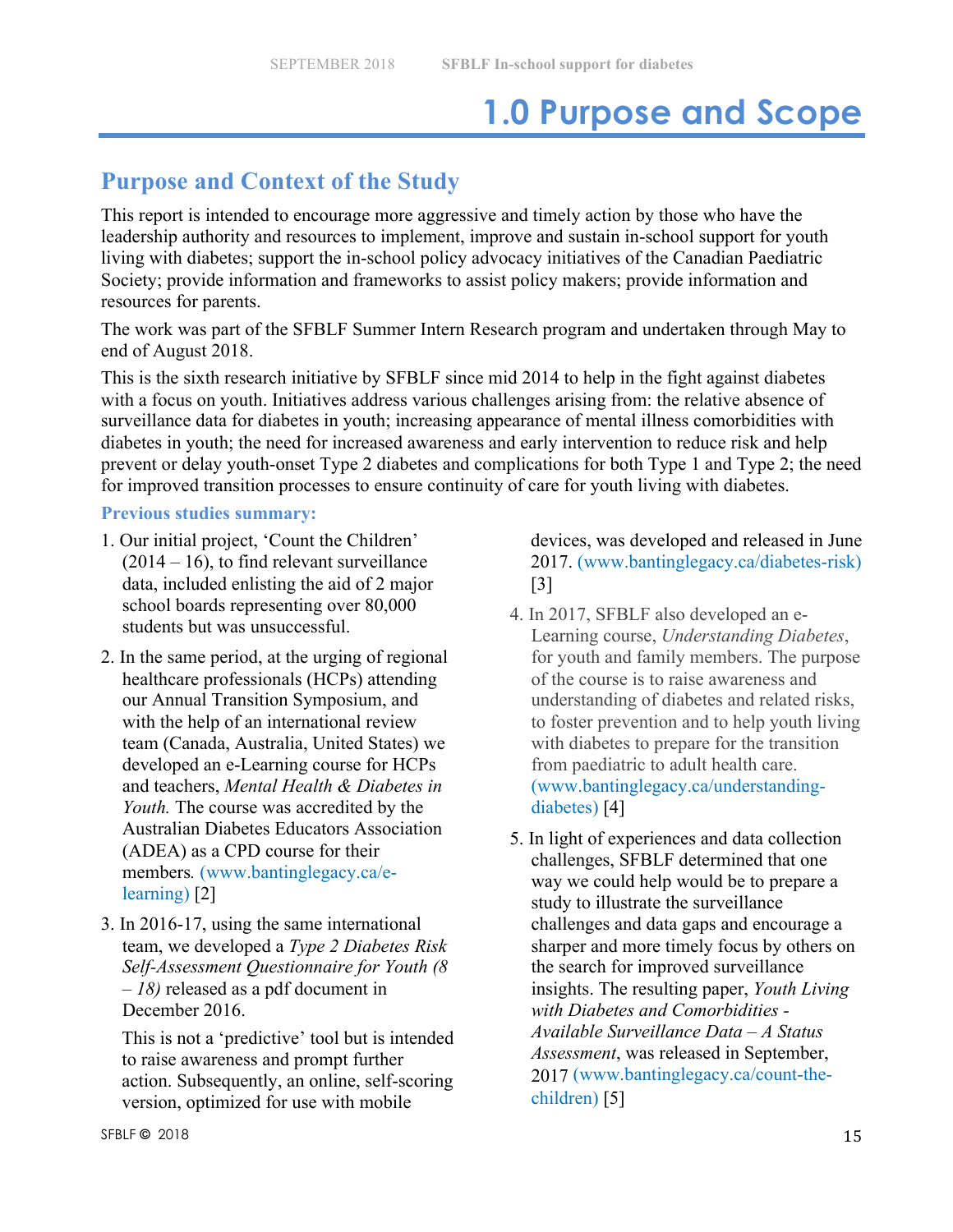# **Research focus**

### **1. Scale and complexity of the problem space**

- 1. What is the 'school-age' population by province and territory?
- 2. How many school boards and schools are involved by province and territory?
- 3. How many teachers and support staff are involved by province and territory?

#### **2. Current policy status**

- 1. What are the gaps in the existence and adoption of the required policies, protocols and expectations?
- 2. What examples are available at the provincial/territorial and school board levels?

#### **3. Support requirements for each of T1 and T2 in a school setting**

- 1. What are the comparative in-school support needs for students living with either T1 or T2?
- 2. To what extent do gender and age affect support needs?
- 3. Are there student cohorts requiring additional support?

#### **4. Content and processes for in-school support programs**

- 1. What is the basic content requirement for education of teachers and other school staff?
- 2. What is the estimated time requirement to deliver such an educational program?
- 3. What are the process requirements for ensuring continuity of informed support?
- 4. What are the relative roles and responsibilities of school personnel, students and parents?
- 5. What are the practical in-school impediments?

#### **5. Support resources and tools currently available**

- 1. What resources, tools and reference examples are available to assist stakeholder groups?
- 2. What needs to be done to make these resources more widely known and easily accessed?

#### **6. Initiatives in other countries**

- 1. What is the nature and status of 'diabetes at school' policies, protocols and expectations within Australia, the United Kingdom and the United States?
- 2. How does the Canadian reality compare?

# **Scope of this Study**

| <b>Age Ranges</b>                                                                  | <b>Diseases/conditions</b>                                                                                                                                                                                                                                             |
|------------------------------------------------------------------------------------|------------------------------------------------------------------------------------------------------------------------------------------------------------------------------------------------------------------------------------------------------------------------|
| * Children                                                                         | * T1 Diabetes                                                                                                                                                                                                                                                          |
| $5 - 9$                                                                            | * T <sub>2</sub> Diabetes                                                                                                                                                                                                                                              |
| * Adolescents $10-19$                                                              | * Diabetes complications                                                                                                                                                                                                                                               |
| <b>Geography</b><br>* Canada<br>* Australia<br>* United Kingdom<br>* United States | <b>Data sources</b><br>* Federal/provincial/territorial/state government<br>* National statistics organizations<br>* National diabetes advocacy groups<br>* Professional medical organizations<br>* Children's hospitals<br>* Universities and related research groups |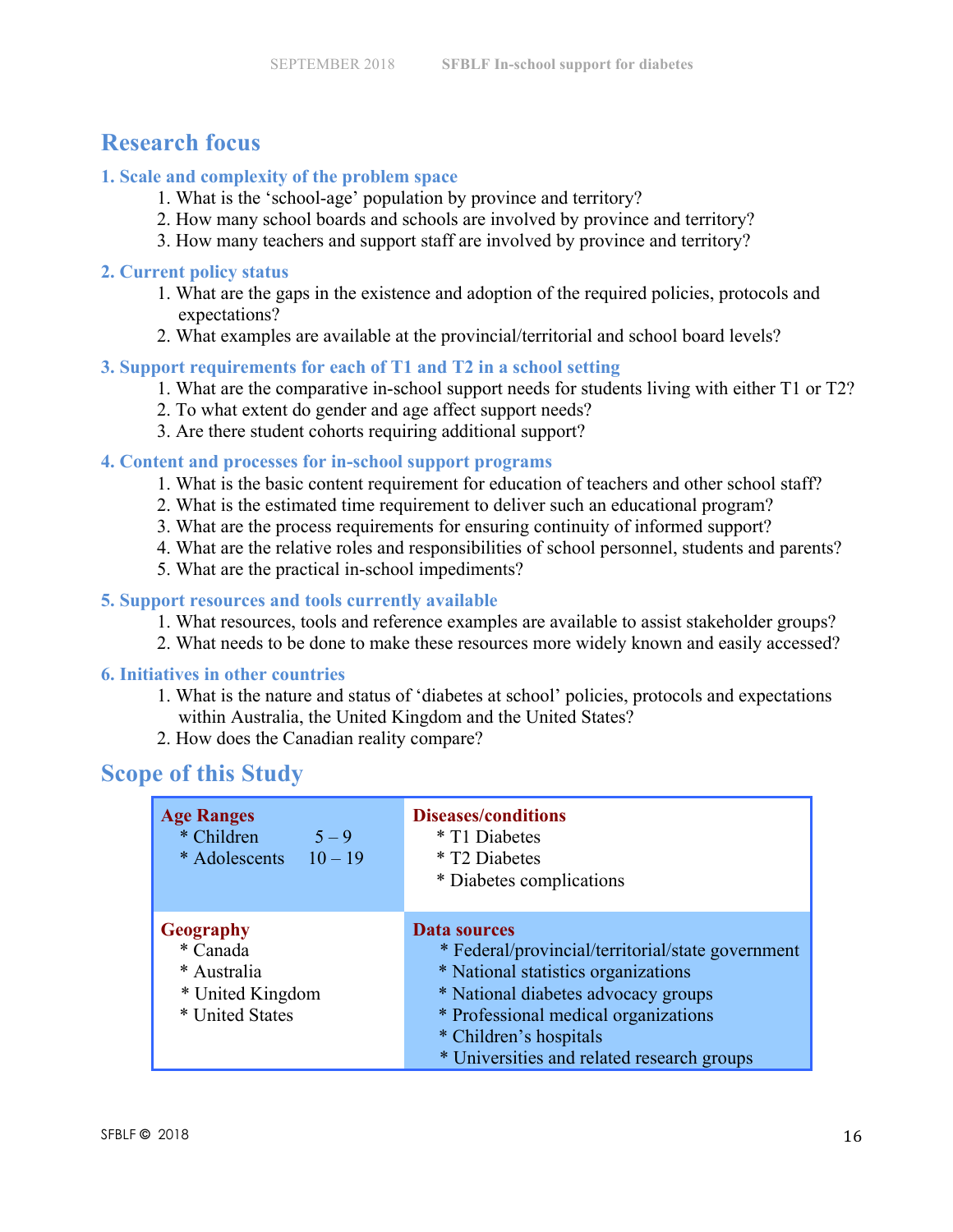# **Methodology**

This study was undertaken as part of the SFBLF Research Intern Program and was conducted from May to September, 2018. Two recent graduates were engaged to do the data search. The project was led by Dr. Elisa Venier, MD, Director, SFBLF. Data analyses and report synthesis were completed by David Sadleir, Ph.D., P.Eng., President, SFBLF.

The starting point for the project was a review of the key paper published by the Canadian Paediatric Society (CPS) in November, 2017 that included a CPS assessment of the quality of extant in-school support policies for the 10 Canadian Provinces and 3 Territories [6]. The companion paper, detailing the expected content of an in-school support program, was also reviewed at the outset. [1].

In addition to Internet-based searches for data and relevant papers, early advice and guidance were sought from collaborative medical experts in Canada, Australia, United Kingdom and the USA.

Data were sought from national statistical organizations and from national diabetesadvocacy groups.

Once essential basic data were assembled, a separate communication was sent to the Premier, Ministers of Education and Ministers of Health in each of the 13 Canadian jurisdictions seeking their assistance.

#### **The following were asked of all jurisdictions:**

- 1. Please confirm our statistics for the number of school boards/authorities, schools, teachers and enrolled students in your province/territory.
- 2. Please provide any advice you may have for us in the context of this study.

#### **In most, but not all cases, we asked:**

3. Please help us understand the governance structure of your educational system as it applies to [applicable school types]. Each has a different spectrum of school types, e.g., public, catholic, aboriginal, Acadien, African, Francophone, Anglophone, private (funded), private (unfunded), independent.

#### **For those yet to develop a policy:**

4. Are there legislative plans in progress to table a policy to that end or if not, when might such a Bill be considered? In the interim, do you have a formal 'position statement' on the need for in-school support programs for students living with diabetes?

#### **For those who have a policy:**

5. What is the 'penetration' of your program? That is, how many of your school boards/authorities have prepared and implemented formal guidelines and an action plan for support of youth living with diabetes and how many of your schools have acted on the guidelines?

#### **In all cases:**

- \* We recommended inclusion of a stronger focus on Type 2 in the guidelines.
- \* We expressed our view that our school systems have the potential to make a pragmatic and constructive contribution to closing the diabetes prevalence 'knowledge gap' by the simple expedient of sharing basic data (without individual ID) for all registered students living with diabetes in their system. Such data are the essential starting point for a support program in any case.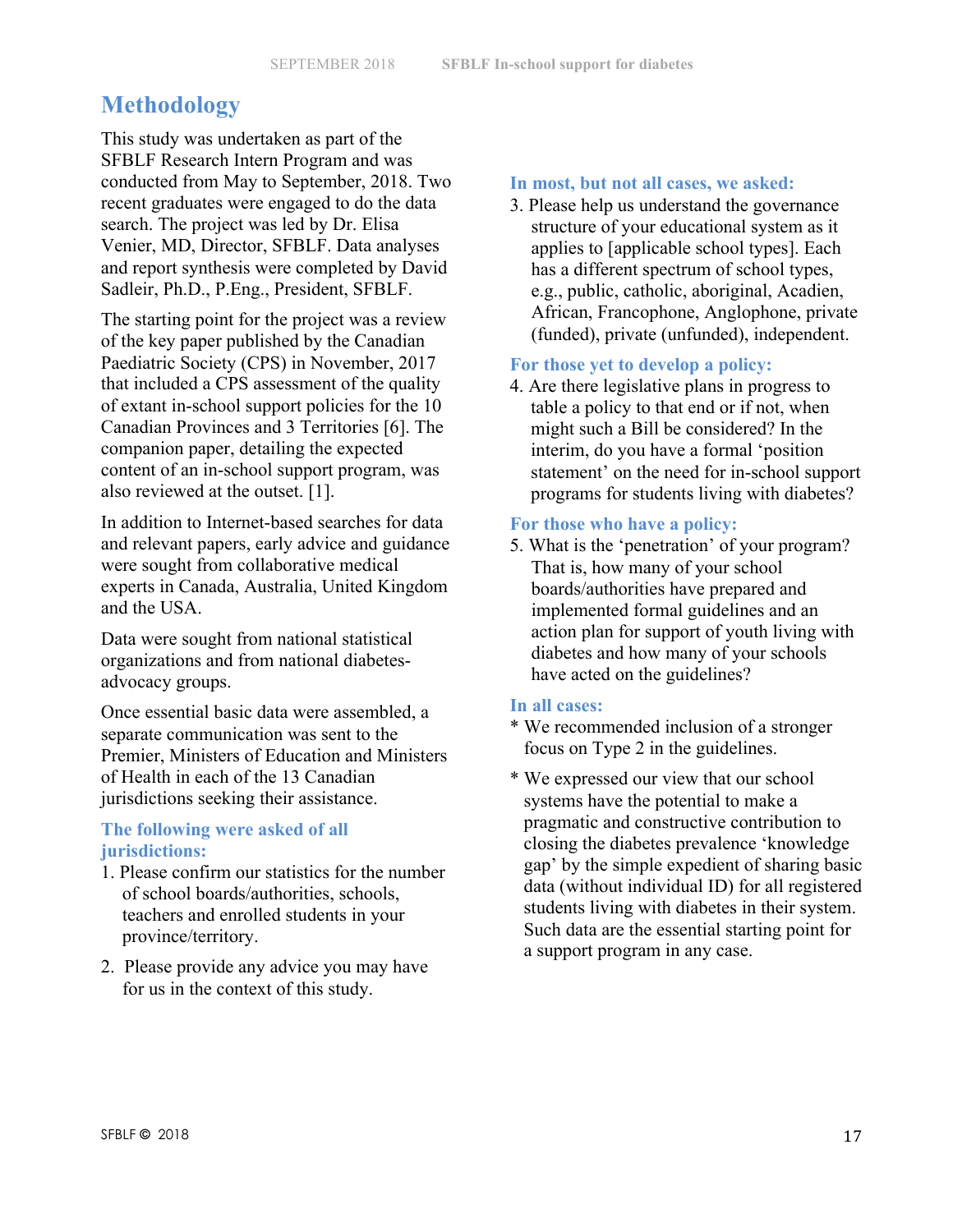# **2.0 Key Findings**

# **Essential Requirements**

# **1. In-school support programs are essential**

Perhaps, the most important reason for seeking and sharing insights on the in-school support required and available for youth living with diabetes is that failure to do so makes it all too easy to ignore the problem. Youth living with diabetes face many day-to-day challenges.

#### **In-school challenges – diabetes management**

Students living with diabetes carry an additional developmental burden.

Self-managing diabetes is a 24/7 requirement, is not an easy task and lapses can lead to medical emergencies. The diabetes 'condition' is not a consistent, stable process.

Type 1 diabetes requires multiple daily injections of insulin to sustain life. Type 2 diabetes is 'progressive' but may be managed by diet, exercise and oral medication. Not all youth living with Type 2 diabetes are responsive to oral medication and may require insulin at the outset. To the extent insulin is required, there is very little difference for in-school support needs.

Both types require persistent attention to balancing blood glucose levels as part of preventing or at least delaying diabetes-related complications.

Students living with either type of diabetes are susceptible to hypoglycemia (a blood glucose level that is 'too low'). The risk is generally lower for those Type 2 cases who do not also require insulin.

Even mild or moderate hypoglycemia requires immediate attention to prevent severe hypoglycemia, which involves loss of consciousness or seizure. [1]

Attention to diet, physical activity, frequent blood glucose monitoring and the administration of insulin or oral medication are essential. Students living with diabetes need help to achieve and sustain their disease 'self-management' skills, including while in school.

Managing diabetes in youth is different from managing diabetes in adults. Younger students are likely to require adult help to deal with the daily demands. As students mature, they can achieve increasing levels of independence.

In-school support requires a standard policy framework for guidance but the actual accommodations must be individualized to reflect the disease condition and the developmental stage of the student. An Individual Care Plan (ICP) is required.

#### **In-school challenges – Lack of understanding and empathy**

Whether living with Type 1 or Type 2 diabetes, students at school need varying levels of support in order to be safe and to have a positive and full experience.

In-school support requires a collaborative, cooperative approach among all the stakeholders involved; the youth living with diabetes, their peers, parents, principals, teachers, support staff, public health agencies and other healthcare providers.

Informed support from teachers, appropriate accommodation to facilitate the need to adhere to their Individual Care Plan, and the respect and understanding of peers are essential.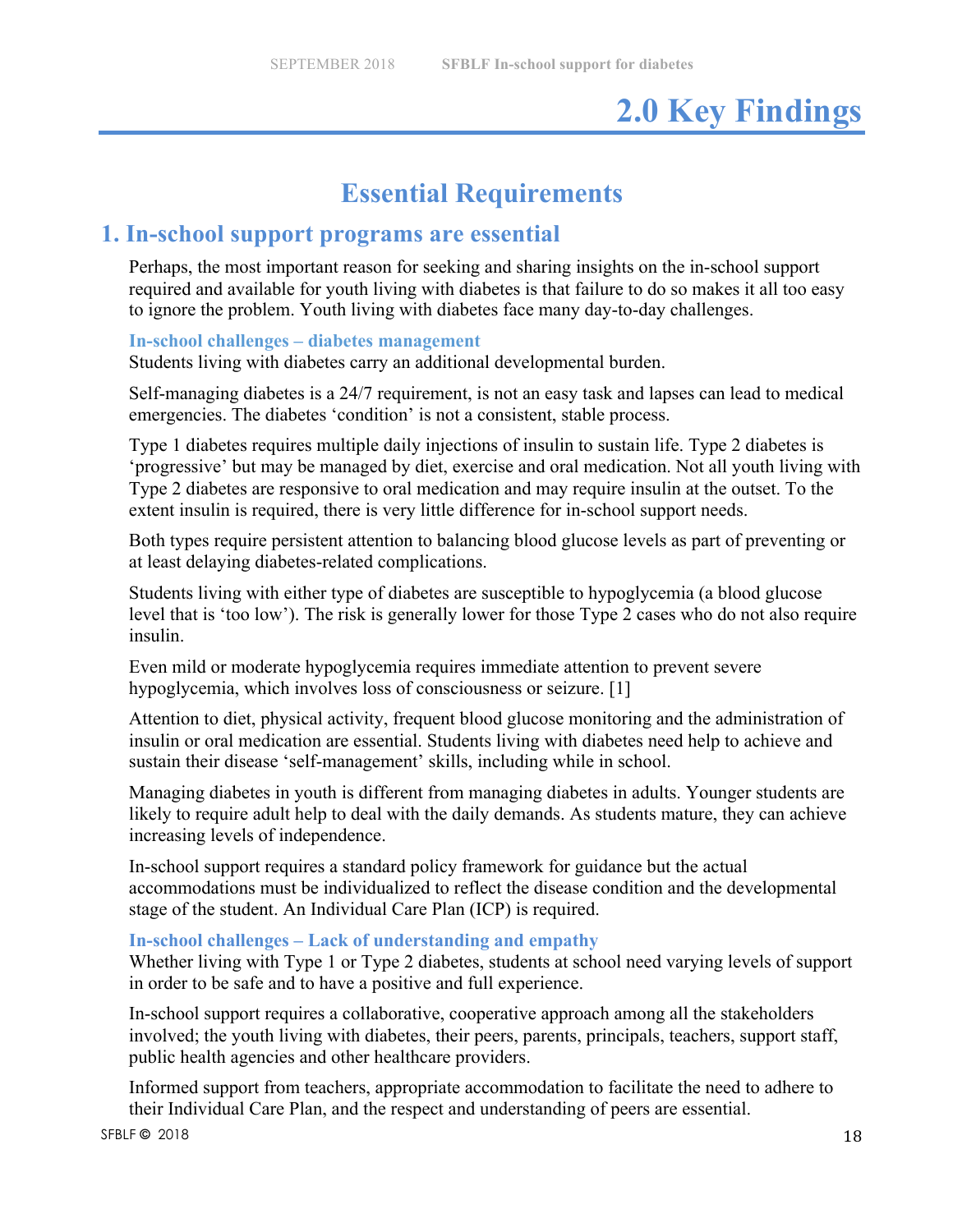Teachers and peer groups can help a student living with diabetes by understanding their challenges and helping them to successfully manage their condition through cooperation, collaboration and an inclusive response.

Absent such factors, students living with diabetes are subject to humiliation, increased anxiety and stress all of which can negatively impact the stability of their blood glucose levels, increase their risk of medical emergencies and dilute their motivation to learn.

#### **The following quotes from winners of the 2018 SFBLF Education Awards who chose the "Diabetes at School" essay option illustrate the problem:**

" *.. my Mom created a binder with information in it for my teacher so they would be able to know what to do, who to call and what to watch for. I never did have a nurse with me at school. I didn't mind this, I even changed my site the very first time at school by myself. The part I didn't like was that I had to carry supplies with me and there were very few options other than a fanny pack or bag. I used a small shaving kit to carry everything in because I didn't have to wear it on me all the time as a reminder. Carrying this shaving kit around sometimes drew attention and teasing and people would refer to it as my 'purse'. I shook it off as my parents would remind me that people just didn't understand what it meant to live with Type 1*." - T1 diagnosed at age 7

*All it takes is one miscalculation or bit of bad timing for the life of a diabetic to come into serious risk. This is one of the many reasons why diabetes is difficult to manage at school. On top of all of the usual stressors found in high school, fear of bad grades and trying to fit in for example, there is the fear that those stressors might lower your blood sugar, making you less capable of thinking clearly and perhaps even incapacitating or killing you…... In my grade nine year, I had a teacher who did not have a firm grasp on technology and would mistake my insulin pump for a smartphone. This teacher would attempt to take my "phone" away from me, unknowingly separating me from the device sustaining my life. I told this teacher that in fact the device was an insulin pump, not a smartphone and that I needed it to survive and was allowed to keep it, although not without hearing the dissatisfaction of my teacher first. There were at least three separate instances of this teacher attempting to take away my insulin pump despite repeated explanations and reassurances from myself and my parents, requiring the school officials to resolve the issue.*  $\blacksquare$   $\blacksquare$   $\blacksquare$   $\blacksquare$   $\blacksquare$   $\blacksquare$   $\blacksquare$   $\blacksquare$   $\blacksquare$   $\blacksquare$   $\blacksquare$   $\blacksquare$   $\blacksquare$   $\blacksquare$   $\blacksquare$   $\blacksquare$   $\blacksquare$   $\blacksquare$   $\blacksquare$   $\blacksquare$   $\blacksquare$   $\blacksquare$   $\blacksquare$   $\blacksquare$   $\blacksquare$   $\blacksquare$   $\blacksquare$ 

*"The biggest struggle I had to face was the misunderstanding from teachers and classmates. I do not like to draw attention to myself. The only problem is, when you're having a low in the middle of a lesson, it is hard to not become the centre of attention when you must check your blood sugar and eat some snacks. I would sometimes become a distraction which would upset teachers and led to a lot of questions being asked of me such as, "ewww why won't your finger stop bleeding?" and, "I hate blood can't you go to the washroom and do that?" …. which made me beyond uncomfortable"*.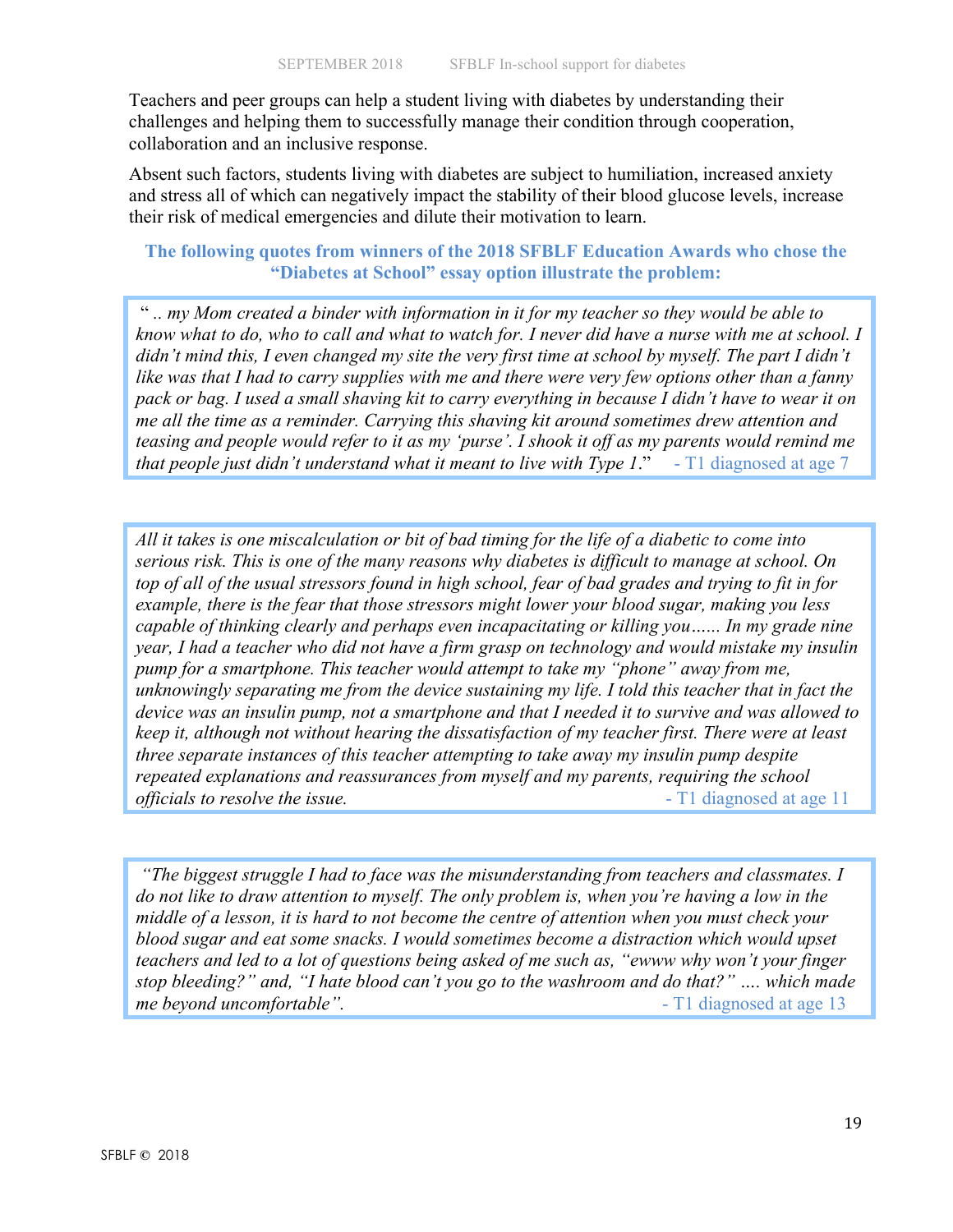*"Being in elementary school, I had never heard of diabetes before I was diagnosed; most of my classmates were in the same boat. Since everyone now knew I had diabetes, I got asked so many questions that I didn't want to answer because I was still in denial that the diabetes would go away or it was some kind of joke. My teacher knew better… she got me to stand in front of the class and explain what was going on with me medically and tell them that I was still the same person. I only knew so much and I didn't know what to tell them and what to leave out. Soon enough, I was being compared to a classmate's cat that had diabetes. I didn't enjoy being compared to an animal.*"

#### **Impact on parents**

School staff need training to understand the diabetes condition, the daily implications for youth living with diabetes, the potential for medical emergencies and what action to take when emergencies occur.

Even with that support, the burden falls heavily on the parents to ensure their child's safety.

In a report published by the Canadian Paediatric Society (CPS), the Children's Hospital of Eastern Ontario (CHEO) and The Hospital for Sick Children (SickKids) in November 2017, it was found that nearly a third of Ontario parents were not confident that school staff could keep their child with type 1 diabetes safe. The report also showed that more than half of the schoolaged children with diabetes did not have an Individual Care Plan [ICP], 21% of parents would reduce their child's insulin at school out of concern about hypoglycemia at least once a week, and almost 13% of parents would go to the school once a week to monitor their care. [7]

One student's teacher in Prince Edward Island "refused to have anything to do with his care," according to the student's mother. The teacher advised that the family pack the same lunch everyday thinking that would mean the same insulin dose. With a substitute teacher, the same student was not allowed to call his parents about insulin dosing and was told to run around the school when he had high blood sugar by another teacher. He was also repeatedly sent to get a snack by himself during hypoglycemia. [8]

In Alberta, a parent had to change jobs in order to ensure their child's safety at school. No staff members at the school would help to provide insulin injections. [9]

Similarly, in some rural areas of Saskatchewan, parents have had to quit work in order to support their child in school [10]

# **2. Standards are Essential**

Standardized approaches in a given jurisdiction, whether provided as formal statutory policy or as recommended guidelines:

- \* ensure appropriate and consistent standards of safety, access and opportunity for all students living with diabetes.
- \* clearly define the roles and responsibilities of parents/guardians, educators, school administrators, school based personnel and students living with diabetes.
- \* establish 'familiarity and predictability' as well as continuity of care for a student moving from one level of the school system to the next or between schools due to family relocation.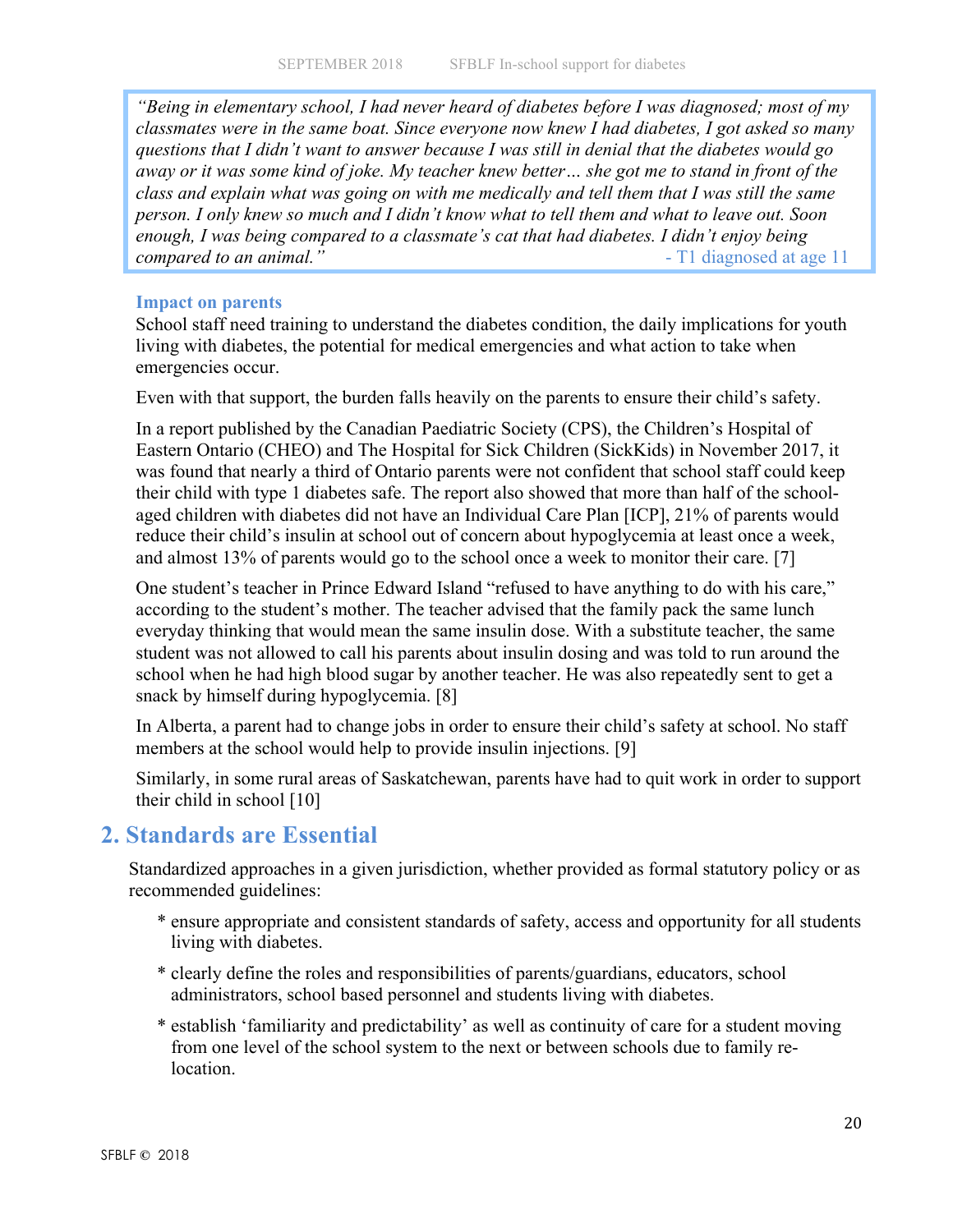- \* ensure that student's Individual Care Plan (ICP) can be carried out as the student moves from year to year.
- \* ensure that parents have a clear understanding of what support is available to their child while they transition through the school system.
- \* facilitate more cost-effective training and development of training materials for school personnel.
- \* reduce the potential for confusion and uncertainty.

Variability across the provinces and territories, as well as variability within the public, private, independent and religious schools can create gaps in care.

# **3. Including Type 2 Diabetes is Essential**

Most existing policies or guidelines properly reflect a dominant focus on Type 1. In light of increasing youth-onset Type 2, it is essential to include guidance regarding support for Type 2.

#### **A growing demand – with uncertainties and risks**

Diabetes is a worldwide pandemic among adults (20-79) with over 425 million living with diabetes as at the end of 2017. Another 382 million are living with pre-diabetes. [24]

No one knows how many youth are living with diabetes. In the 2017 World Diabetes Atlas, the International Diabetes Federation (IDF) estimated there are at least 1.1 million youth (0-19) living with Type 1. The number of Type 1 youth in Canada is estimated to be at least 30,000.

It is known that the prevalence of diabetes among youth is increasing each year in most countries of the world including Canada. The rise in Type 2 is due, in part, to a strong correlation with obesity or over-weight and an inactive life-style.

There is evidence to illustrate an inconsistent situation for age of onset. For Type 1, children younger than 5 and early school-aged children are "the fastest [growing] group of newly diagnosed cases" [1]. By contrast, other evidence identifies that for Type 2 diabetes, "the burden may fall increasingly on those age  $15 - 19$ " [11].

Type 2 diabetes can remain invisible for a long time with the result that at time of diagnosis, cell damage can be in progress.

Recent research indicates that complications can occur earlier and be more severe for youth with Type 2 versus Type 1; and Type 2 in youth is a more severe disease than Type 2 in adults with an increased risk of early mortality the younger the onset of Type 2. [25]

As stated previously, both types require persistent attention to balancing blood glucose levels as part of preventing or at least delaying diabetes-related complications; and likewise, as part of avoiding hypoglycemia.

All students living with diabetes need help to achieve and sustain their disease 'self-management' skills, including while in school.

*"Type 2 diabetes in childhood has the potential to become a global public health issue leading to serious health outcomes. More information …. is needed urgently***"** IDF World Diabetes Atlas,  $8^{th}$  edition, Nov 2017 (p 60) [24]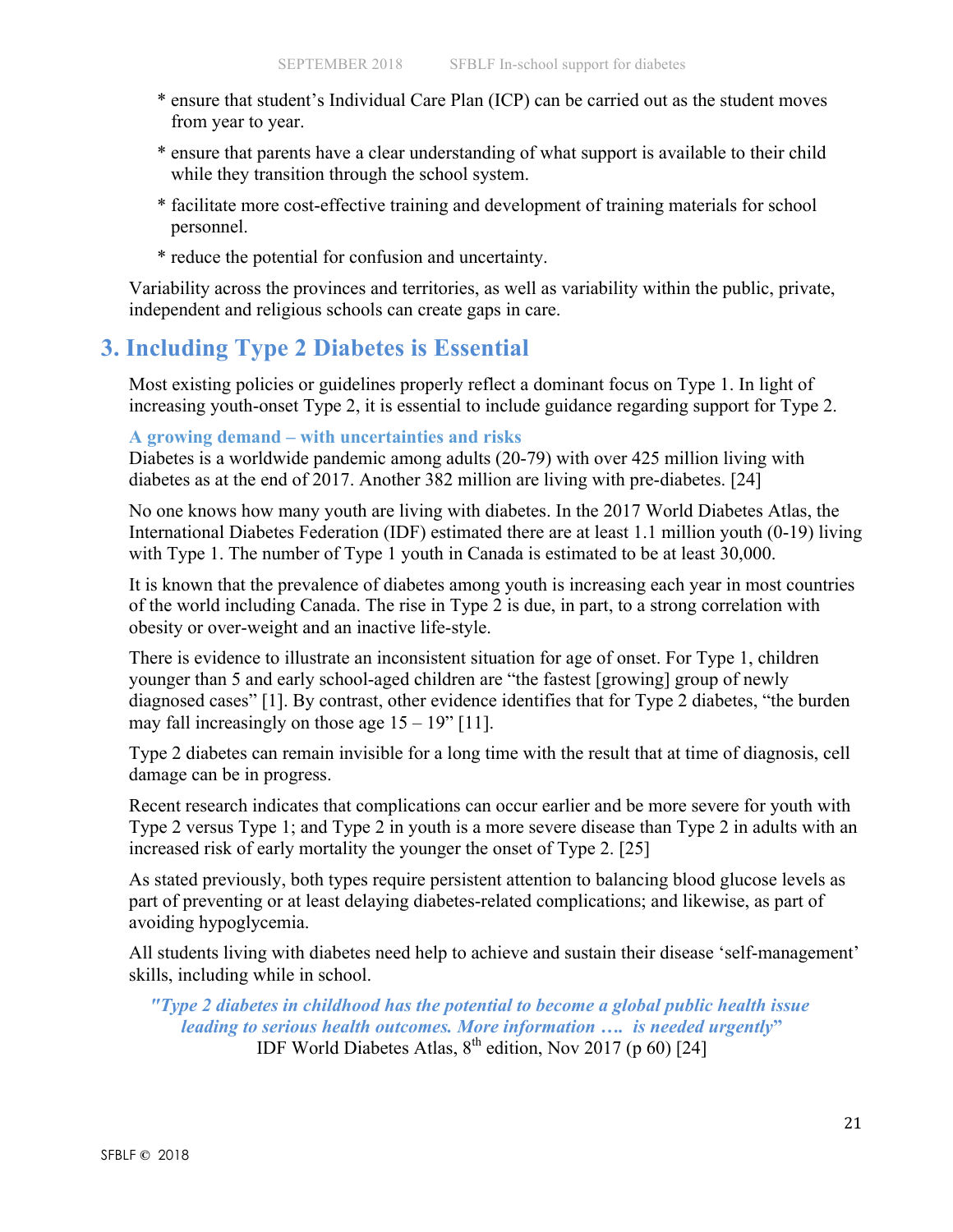# **4. School Level Programs Bring Added Benefits**

#### **Raise awareness; foster prevention**

Implementation of a diabetes support program in a school helps to raise general awareness of the risks for youth-onset Type 2 diabetes and provides a unique opportunity to contribute to the pressing need for effective prevention of youth-onset Type 2 diabetes in the general student population.

#### **Contribute to closing the surveillance 'knowledge gap'**

The identification/registration process, essential to an effective in-school support program, positions schools, boards, authorities and ministries to make a very significant, pragmatic contribution to closing the diabetes prevalence 'knowledge gap' by the simple expedient of sharing basic data (without individual ID) for all registered students living with diabetes in their system. Nova Scotia have a formal diabetes registry. British Columbia Ministry of Education have the ability to track students living with diabetes. NWT Ministry of Health  $\&$ Social Services have similar capability but are unable to distinguish between Type 1 and Type 2.

# **Policy Status**

# **5. Knowledge vs Action**

Basic knowledge about the required processes, facilities and capabilities for effective, daily support of youth living with diabetes in school is well established. Selected examples of the essential program frameworks and resources are included later in this section.

Professional medical organizations and diabetes-specific advocacy groups, including 'concerned parents', and health care experts in major teaching hospitals have taken various initiatives to advance awareness of the need and offer guidance.

Recommended 'best practice' guidelines have been published by professional medical organizations and disease-specific advocacy groups such as the International Diabetes Federation and national diabetes organizations in Canada and several other countries including Australia, the United Kingdom and the United States.

'Templates' for Individual Care Plans and Consent Letters and other documentation tools exist.

Instructional materials to support the training required for school personnel, parents and affected students exist in many forms including multi-media presentations, videos and posters as do recommended curricula.

These reference aids may not be available in all of the languages required or with consideration of certain cultural expectations required for effective support of all potential communities and constituents.

The creation of standard policies or guidelines and implementation of required programs are lagging behind. Program implementation and tracking in Canada, and to varying extents in Australia, UK and USA, could be characterized as "top down inertia and very proactive bottomup advocacy".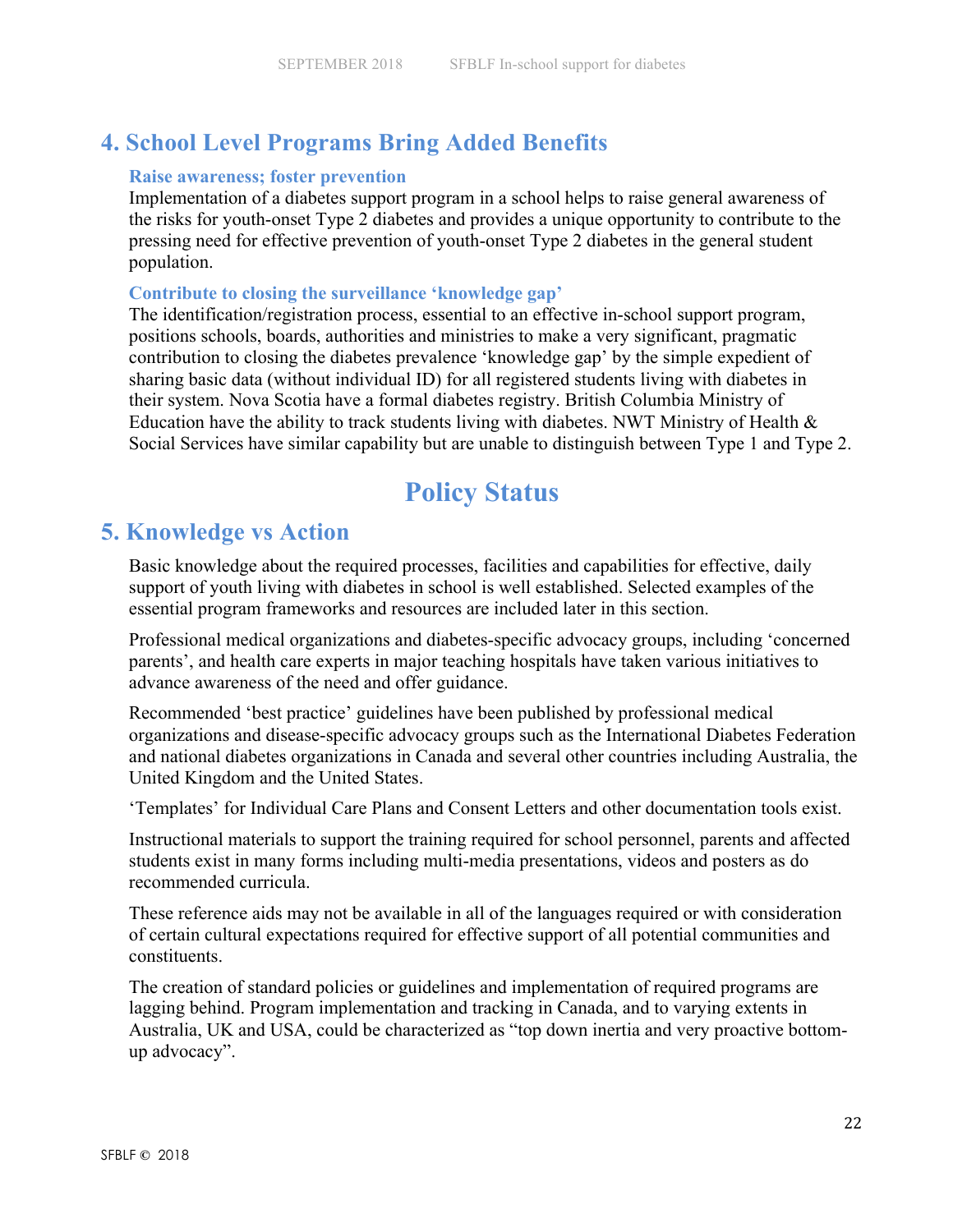# **6. Policy Creation**

The relatively slow pace of standard, statutory policy creation results from several factors:

- \* belief that a standard policy is inappropriate and needs are better met by 'local' decisionmakers
- \* belief that existing processes within the healthcare system are sufficient to meet the required support needs
- \* delayed action due to higher priority needs and/or limited resources
- \* probable unwillingness to act

In November 2017, the Canadian Paediatric Society (CPS) and the Canadian Paediatric Endocrine Group (CPEG) published a report summarizing existing in-school support policies and processes for each Province and Territory in Canada [6]. The report included a quality 'grade' assessment. [Table 2.1]

Based on an earlier 2015 paper [1], CPS/CPEG also recommended that, *"all provinces and territories establish a comprehensive policy on the management of type 1 diabetes in school, which should require schools to: develop an Individual Care Plan; identify and require at least two school personnel to be trained to provide support; ensure teachers of students with type 1 diabetes are trained to recognize and treat low blood sugar (hypoglycemia); provide a clean, safe area for diabetes self-care; provide accommodations in the event of hypoglycemia before/during an exam/test".* [6]

| <b>Province/Territory</b> | <b>Policy</b>  | <b>CPS</b>       |
|---------------------------|----------------|------------------|
|                           |                | <b>Scorecard</b> |
| <b>British Columbia</b>   | Yes            | Good             |
| Alberta                   | No             | Poor             |
| Saskatchewan              | N <sub>0</sub> | Poor             |
| Manitoba                  | N <sub>0</sub> | Fair             |
| Ontario                   | In progress    | Fair             |
| Quebec                    | Yes            | Good             |
| New Brunswick             | Yes            | Fair             |
| Nova Scotia               | Yes            | Fair             |
| Prince Edward Island      | $\rm No$       | Poor             |
| Newfoundland & Labrador   | Yes            | Fair             |
| Yukon                     | No             | Poor             |
| Northwest Territories     | N <sub>0</sub> | Poor             |
| Nunavut                   | N٥             | Poor             |

Table 2.1. Policy Status and Quality at November 2017 [6]

CPS/CPEG also identified various specific actions required to improve existing policies including implementation of reporting/evaluation mechanisms and support for insulin administration.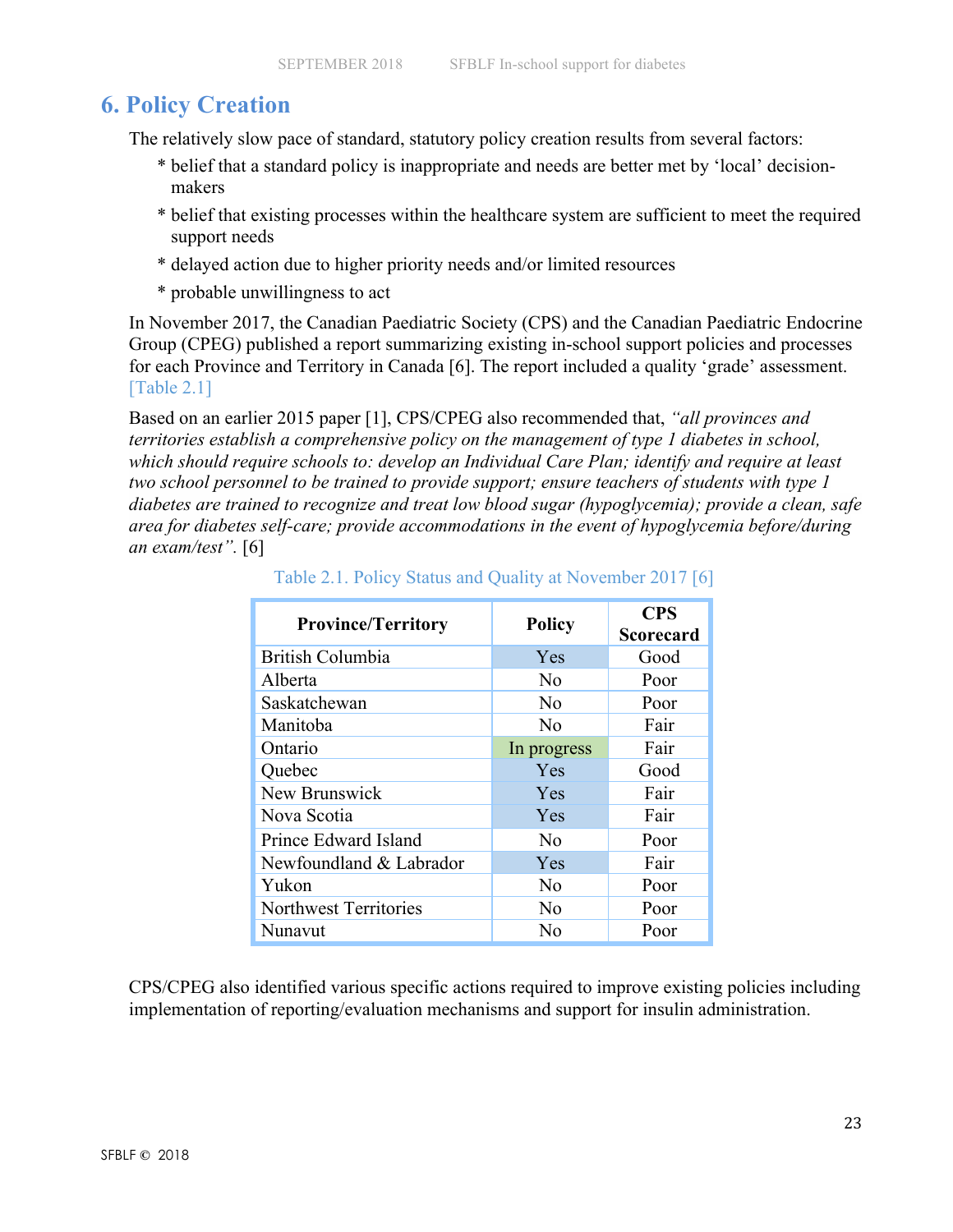# **7. Policy vs Action and Coverage**

There is clear national evidence that existence of a statutory 'policy' does not guarantee action and the absence of a statutory 'policy' has not inhibited some school boards/authorities from acting on their own. As well, the absence of a statutory policy does not mean there is an absence of recommended action from the dominant authority. For example:

- \* In British Columbia, a formal policy has been in place since 2015 but, "adherence to the Standards is not required by the Ministry of Education Compliance Program". [31 (e)]
- \* In Ontario, a statutory policy has been implemented as of September, 2018 [31 (h)] but some school boards have had their own 'policies' in place for several years. They are now being asked to align those policies with the new standards; e.g., Toronto DSB, Simcoe Muskoka Catholic DSB and several others.
- \* Manitoba does not have a statutory policy but does have very comprehensive guidelines that are integrated with a Unified Referral and Intake System (URIS). URIS requires identification of youth with needs for special health care support including for diabetes. That results in specific care plans for youth in school. [31 (d)]

Given the complexity of the governance process within the Canadian educational system, an existing Provincial/Territorial policy mandate or recommended guideline does not mean that all schools in the Province/Territory are included. For example, many First Nations schools remain the responsibility of the Federal Government. In some Provinces/Territories there are agreements that facilitate inclusion of such schools within a policy/guideline context. Similarly, many private and independent schools are not necessarily required to implement such policies or guidelines.

The following table was assembled from several data sources some of which were confirmed by the respective ministries:

| <b>Province/Territory</b>    | <b>First</b><br><b>Nations</b><br><b>Schools</b> | <b>Private or</b><br>Independent<br><b>Schools</b> |
|------------------------------|--------------------------------------------------|----------------------------------------------------|
| British Columbia             | 130                                              | 360                                                |
| Alberta                      | 62                                               | 725                                                |
| Saskatchewan                 | n/a                                              | n/a                                                |
| Manitoba                     | 52                                               | 62                                                 |
| Ontario                      | 115                                              | 249                                                |
| Quebec                       | 34                                               | 29                                                 |
| New Brunswick                | 12                                               | 7                                                  |
| Nova Scotia                  | n/a                                              | n/a                                                |
| Prince Edward Island         | n/a                                              | 5                                                  |
| Newfoundland & Labrador      | 3                                                | 6                                                  |
| Yukon                        | n/a                                              | 3                                                  |
| <b>Northwest Territories</b> | n/a                                              | n/a                                                |
| Nunavut                      | n/a                                              | n/a                                                |
|                              |                                                  |                                                    |

#### Table 2.2: First Nations and Private or Independent Schools

 $n/a$  = not available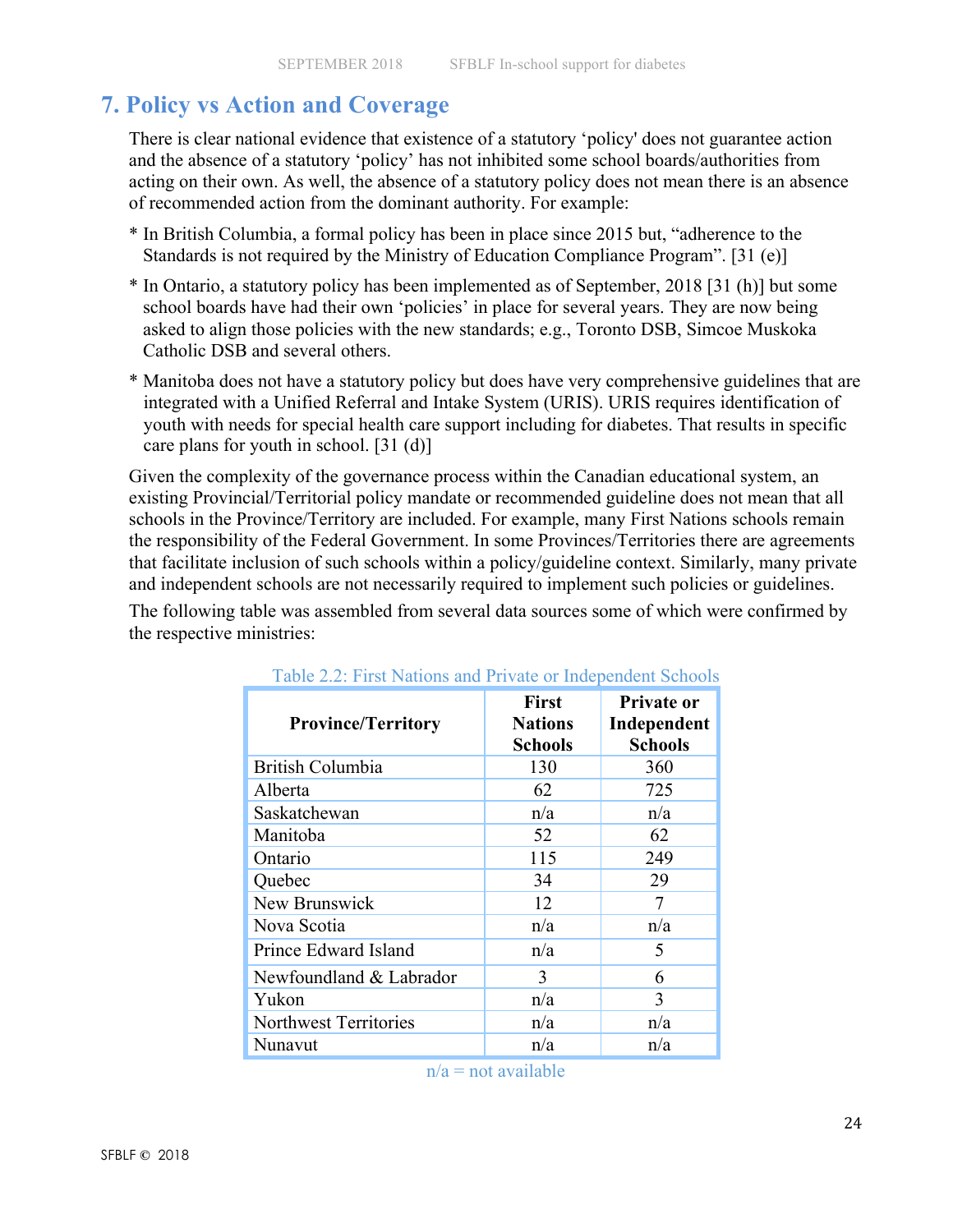# **8. Current 'policy' implementation – Canada**

**Responses from Provinces with an existing policy (at November 2017)**

*The 5 Canadian Provinces with an existing in-school support policy were contacted at Cabinet level and requested to provide data on the number of boards/authorities and schools that have acted on the policy.* 

No responding Province or Territory provided the number of boards or authorities who have acted on available policy or guidelines and none identified how many schools had a support program in place. One acknowledged they did not have that data.

**Nova Scotia** report they, "*have continued to work on our 2010 guidelines and have a draft version (2018), which has incorporated many of the suggestions from the Pediatric Society*". In addition, Nova Scotia have, "*Student Health Partnership (SHP) Nurses in place in seven of our Regional Centres for Education. The SHP Nurses are responsible for working with the school teams, the families, the student and the health care providers in the regional area, to coordinate appropriate support and staff training, as detailed in the Students Health Plan of Care (Diabetes)."*

With regard to an increased emphasis on Type 2, the Minister of Education and Early Childhood Development noted that, "*staff is exploring options in the Regional Centres for Education, through our healthy eating curriculum, to determine how to most effectively aid in the prevention of Type 2 Diabetes and to support students living with Type 2 Diabetes*." [31 (g)]

**British Columbia** reported that, "*The Ministry of Education recommends that all school districts implement the Standards, however adherence to the Standards is not required by the Ministry of Education Compliance Program".* They indicated they would discuss the request for inclusion of a stronger emphasis on Type 2 as part of a cross-ministry and Child Health BC review of current guidelines [31 (e)].

**Newfoundland & Labrador "**h*as a reciprocal arrangement with the Nunatsiavut Government which allows Inuit students to attend Newfoundland and Labrador public schools. EECD has recently implemented a self-identification process for Indigenous Students. Further data on this will be available after the 2018-19 school year."* The Minister also advised that as part of their regular review of the guidelines, they would consider including a stronger emphasis on Type 2. [31 (a)]

No response was received from Quebec or New Brunswick

**Responses from Provinces/Territories without a policy (at November 2017)**

*The 8 remaining Provinces and Territories without a policy were each contacted at Cabinet level and asked if plans were in progress to develop such a policy and if not, when might that happen and in the interim, do they have a formal position statement on the need for in-school support programs for diabetes.*

**Ontario** implemented a policy applicable to selected 'prevalent medical conditions' including diabetes in September 2018. [31 (h)] [32 (g)]

**Prince Edward Island** has developed *Guidelines for Diabetes Management in Schools* and this document will be released in the Fall of 2018. [31 (f)]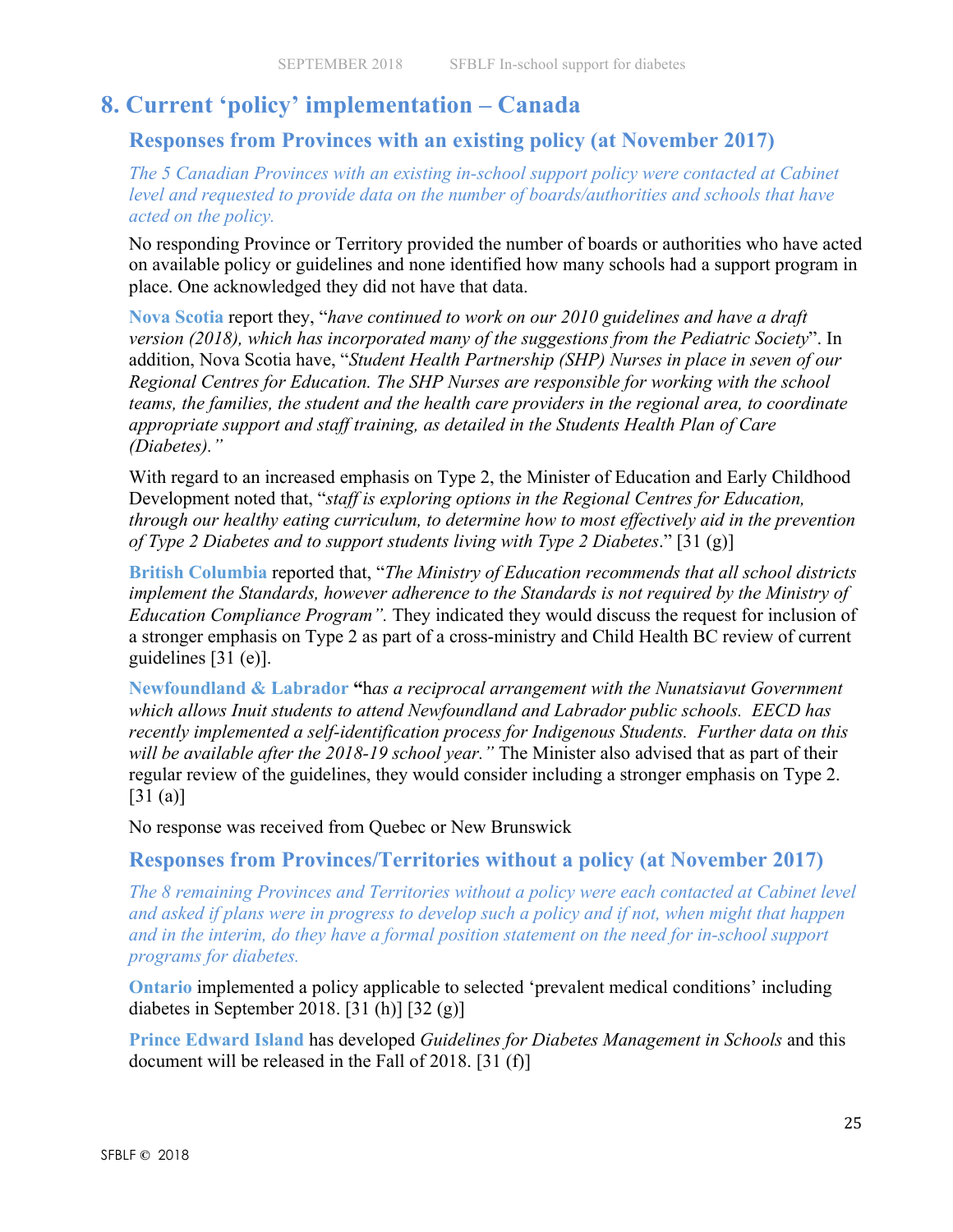**Saskatchewan** will adhere to its existing 'needs based service delivery' model reflecting their belief that flexibility for local authorities to establish their policies and programs is the correct approach. [31 (c)]. However, the Saskatchewan School Board Association has developed *Guidelines for Life-Threatening Conditions* [32 (f)]

A 2008 private members bill to establish in-school support for youth living with diabetes in **Manitoba** was defeated. Based on exchanges with the MLA who tabled that bill, it is possible that such a bill may be reconsidered in the future. [31 (d)] Manitoba does have very comprehensive guidelines that are integrated with a Unified Referral and Intake System (URIS). URIS requires identification of youth with needs for special health care support including for diabetes. That results in specific care plans for youth in school. [31 (d)]

**Northwest Territories** have a philosophy similar to that of Saskatchewan and supported with a *Student Handbook for Success* reflecting "a commitment for in-school supports for all students living with medical conditions" [31 (b)].

**Alberta** also has an approach similar to Saskatchewan and NWT but advise they are, "*working with health colleagues to provide common and consistent expectations .. to support students with medical conditions .. including those with Type 1 diabetes*" [31 (i)]

In all cases of existing or new Guidelines, there are varying degrees of process integration with the healthcare system.

No response was received from Yukon or Nunavut.

### **Summary of Responses**

The extent of diabetes support in schools varies across Canada from province to province and among school boards within a province/territory.

Of the 13 provinces and territories in Canada, 6 provinces have 'policies', 3 have guidelines and 1 territory has guidelines for in-school support of youth living with diabetes. (Sept 2018). Some of these apply also to other 'prevalent medical conditions' (e.g., Ontario and Manitoba). (Table 2.3).

Despite the absence of provincial level guidelines, some school boards have proceeded on their own to develop the required policies. Complete data on the numbers who have done so are not available. However, the Diabetes Advocacy initiative [12] have assembled a significant set of links to many school board 'policy' documents that are either diabetes-specific or related thereto.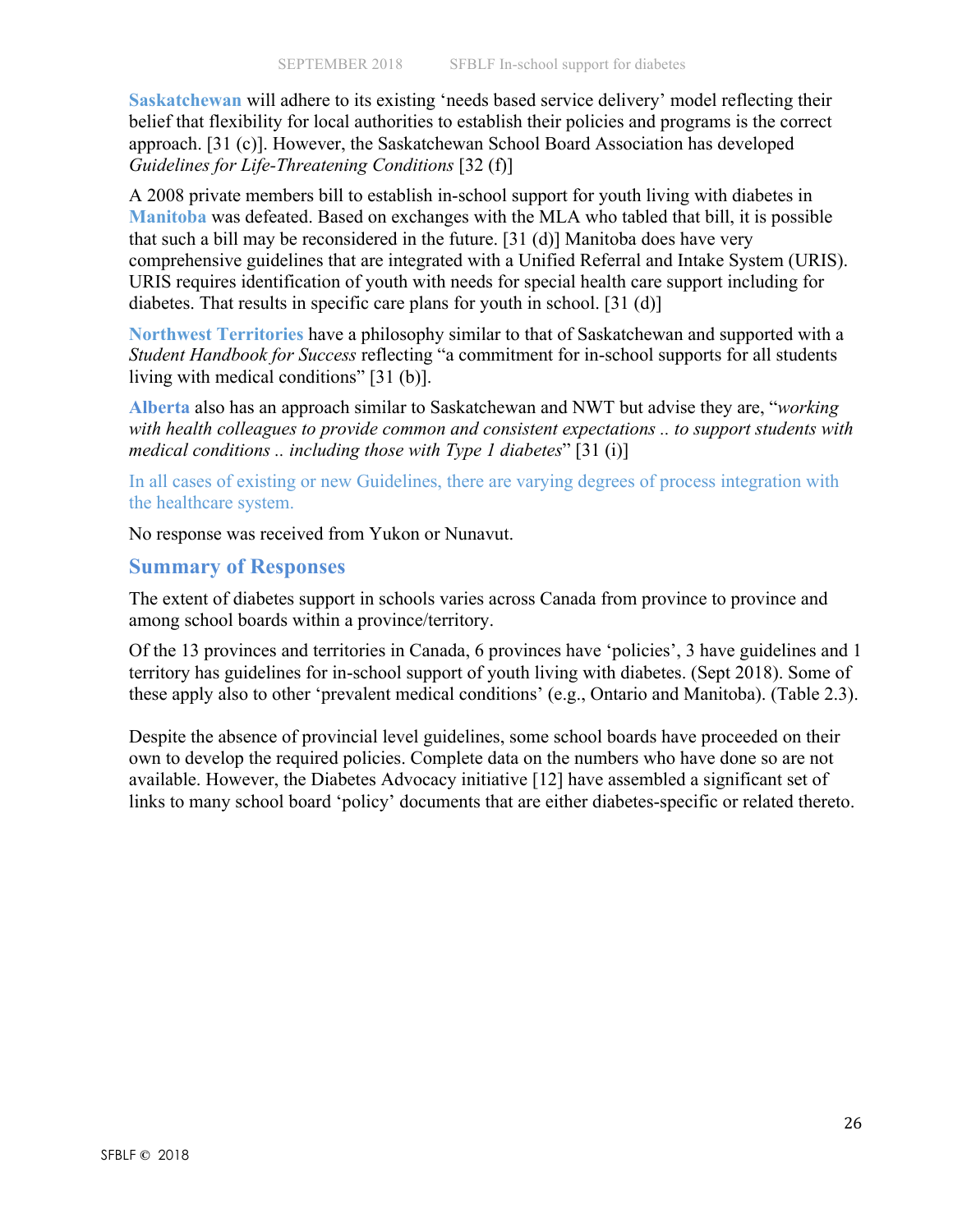| <b>Province/Territory</b>    | <b>Policy</b>  | <b>Guidelines</b> | <b>Ministry Comments</b>                                                                                                                                                                             |
|------------------------------|----------------|-------------------|------------------------------------------------------------------------------------------------------------------------------------------------------------------------------------------------------|
| <b>British Columbia</b>      | Yes            |                   | 2015 policy - compliance is not required                                                                                                                                                             |
| Alberta                      | N <sub>o</sub> |                   | working with Health colleagues to establish                                                                                                                                                          |
|                              |                |                   | common expectations (2018)                                                                                                                                                                           |
| Saskatchewan                 |                | Yes               | philosophy is a "needs-based service delivery<br>model"                                                                                                                                              |
|                              |                |                   | Sask School Boards Assoc has Guidelines for<br>"Life-Threatening Conditions"                                                                                                                         |
| Manitoba                     |                | Yes               | comprehensive guidelines integrated with<br>healthcare system (URIS)                                                                                                                                 |
| Ontario                      | Yes            |                   | 2018 policy applies to selected 'Prevalent                                                                                                                                                           |
|                              |                |                   | Medical Conditions' including diabetes                                                                                                                                                               |
| Quebec                       | Yes            |                   | no response                                                                                                                                                                                          |
| New Brunswick                | Yes            |                   | no response                                                                                                                                                                                          |
| Nova Scotia                  | Yes            |                   | 2010 Policy is being revised/improved                                                                                                                                                                |
| Prince Edward Island         |                | Yes               | Guidelines for Diabetes Management in<br>Schools being released Fall 2018                                                                                                                            |
| Newfoundland &               | Yes            |                   | 2014 Guidelines for Diabetes Management in                                                                                                                                                           |
| Labrador                     |                |                   | <b>Schools</b>                                                                                                                                                                                       |
| Yukon                        | N <sub>o</sub> |                   | no response                                                                                                                                                                                          |
| <b>Northwest Territories</b> |                | Yes               | 2006 Student Handbook for Success reflects<br>"commitment for in-school supports for all<br>students living with medical conditions"<br>Regions and schools expected to develop<br>specific policies |
| Nunavut                      | N <sub>0</sub> |                   | no response                                                                                                                                                                                          |

#### Table 2.3: Policy or Guideline Status Summary at September 2018

Assuming all schools, in the 10 provinces or territories with either a policy or guidelines, have acted, or will act, on the guidance, that would result in 277 or 41% of boards/authorities and 10,482 or 80% of schools involved in theory.

# **9. 'National policy' status – Canada Compared**

None of the 4 countries examined, Canada, Australia, United Kingdom, United States, has a nationally 'consistent' approach to in-school support of children/youth living with diabetes but as of September 4, 2018, Australia is moving to change that. In some respects, this reflects the decentralized responsibilities for education. All of the countries, however, have various laws and statutes that define required 'rights' for people living with 'disabilities' and for some, certain 'disease-specific' support requirements. Statutory support at the national level is greater in Australia, UK and USA than in Canada.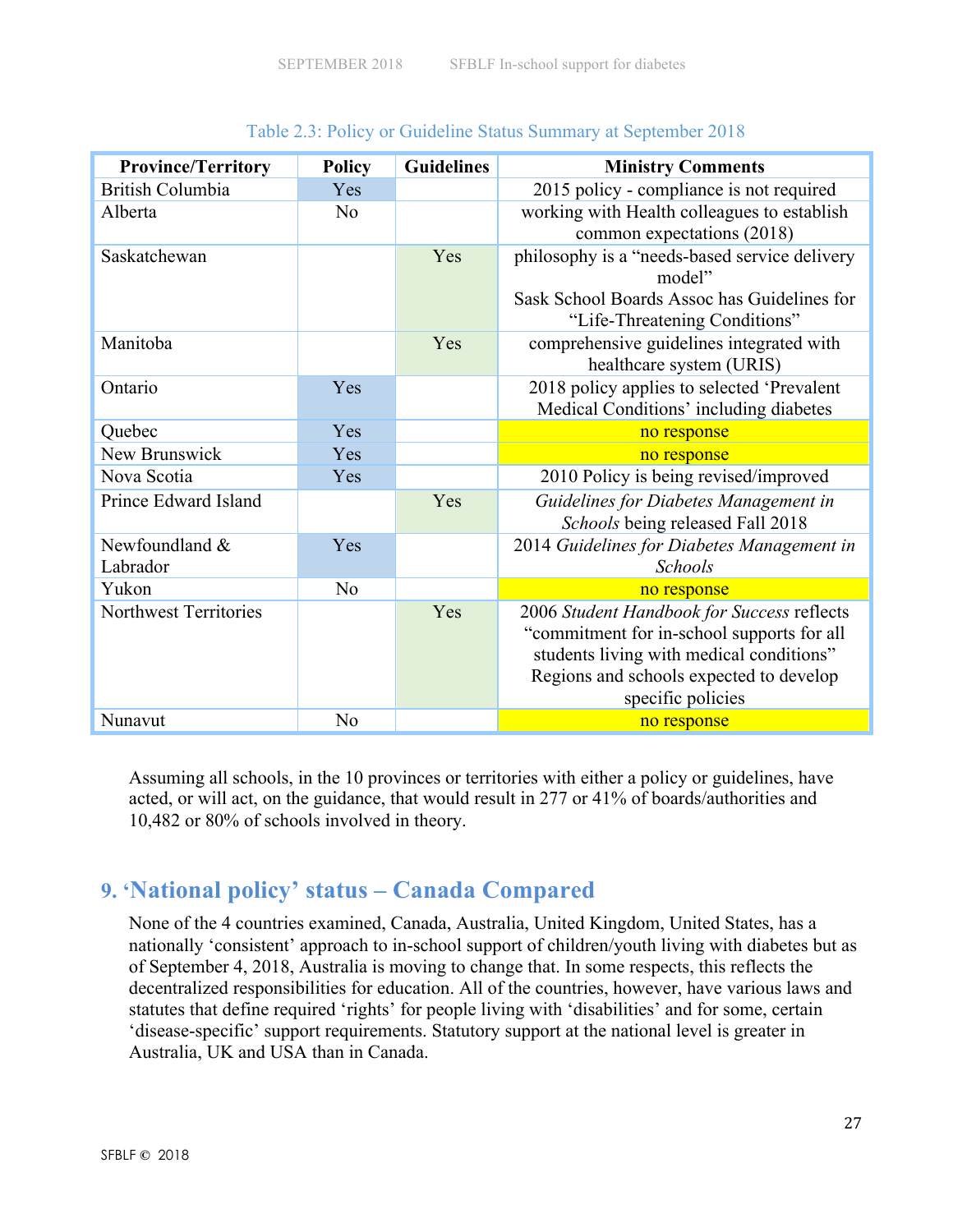On September 4, 2018, the Minister for Health, Australia announced funding of \$6 million over two years to develop a "*nationally consistent training program for teachers and school staff including the safe administration of insulin, hypoglycemia management and "normalizing" diabetes in schools so the students are not stigmatized*." [27 b]

#### **Canada**

"Under the Canadian Charter of Rights and Freedoms, every citizen, including people with disabilities, has the right to equal protection and benefit without discrimination**.** [14] In March 2010, Canada's Parliament ratified the United Nations *Convention on the Rights of Persons with Disabilities*. All provinces and territories are now bound by the convention which, among other rights, ensures that "effective individualized support measures are provided in environments that maximize academic and social development, consistent with the goal of full inclusion. [15]. Legally, schools must reasonably accommodate the special needs of children, including students with diabetes" [extract from [1]

#### **Australia**

The *Diabetes in Schools Report 2017* calls for a nationally consistent approach to diabetes support in schools:

"Under the Federal Government's Education and Care Services National Law and supporting Regulations, all services providing or intending to provide education and care must have a diabetes policy.

Currently, there is no nationally consistent approach to the support of children and young people with diabetes in schools and preschools.

Some states and territories have a specific policy regarding aspects of diabetes support in schools, some do not. Some states and territories mandate the need for schools to have individual diabetes management plans in place for children and young people with diabetes, some do not.

In some states and territories, individual health professionals and local diabetes organisations have attempted to address diabetes training needed for teachers and schools, but this is variable and not supported with sufficient funding. There is also variability across and within the public, private and religious school sectors." [16 p.2 & 3]

This document also includes a very specific list of Recommendations directed at state departments of education and schools for Policies and Planning, Training Support, Access to Diabetes Training, Reducing Stigma and Discrimination. [16, p. 8 & 9]

### **United Kingdom**

There are several laws and statutes in each of England, Scotland, Wales and Northern Ireland relating to looking after children with diabetes in school. A list with summary descriptions can be found on the Diabetes UK web site. [17]

*Supporting pupils at school with medical conditions* is one UK example:

"This document contains both statutory guidance and non-statutory advice. The non-statutory advice is presented in text boxes.

The statutory guidance applies to any 'appropriate authority' as defined in section 100 of the Children and Families Act 2014. That means governing bodies in the case of maintained schools,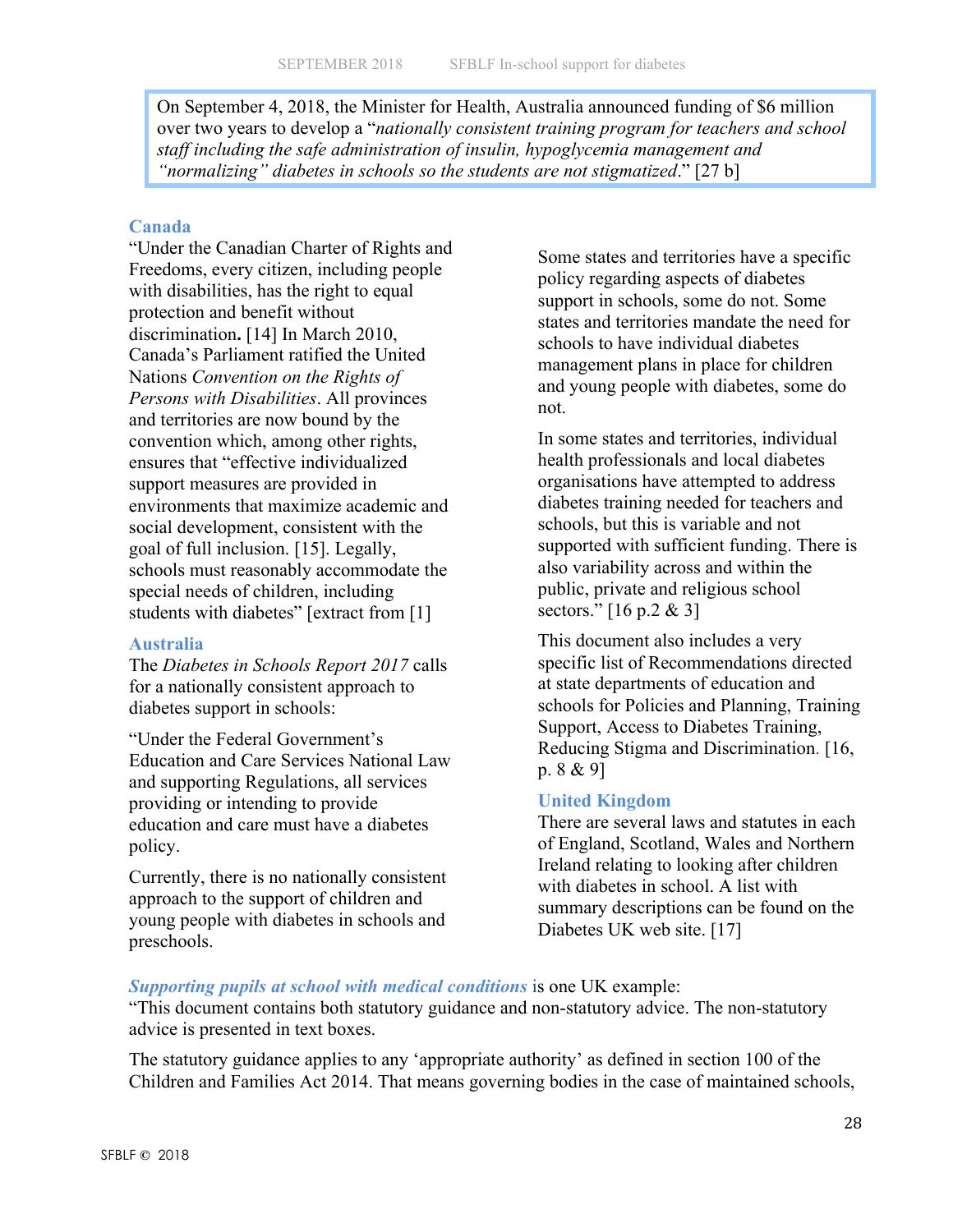proprietors in the case of academies and management committees in the case of pupil referral units (PRUs).

'Appropriate authorities' must have regard to this guidance when carrying out their statutory duty to make arrangements to support pupils at school with medical conditions. The guidance also applies to activities taking place off-site as part of normal educational activities. In this document, references to schools are taken to include academies and PRUs and references to governing bodies include proprietors in academies and management committees of PRUs. Further advice, where provided, is based on good practice but is non-statutory.

Early years settings should continue to apply the Statutory Framework for the Early Years Foundation Stage.

This document replaces an earlier version of this guidance published in September 2014. Previous guidance on managing medicines in schools and early years settings was published in March 2005.

This document will be reviewed in autumn 2017." [18]

#### **United States - Federal Laws**

"Federal laws protect the rights of children with disabilities – such as diabetes. Students with diabetes have the right to enroll and participate in school, just like their classmates. This means they have the right to receive the diabetes care they need to be safe and have the same educational opportunities as students without diabetes have. There are several important federal laws:

*Section 504 of the Rehabilitation Act of 1973 (Section 504)* provides important protections for students with diabetes attending public school or private and religious schools that receive federal financial assistance. That is, it applies to the vast majority of students. Section 504 prohibits schools from treating children with disabilities—like diabetes—unfairly. It gives children with disabilities the right to the care they need to be safe and fully participate. Students do not need to have any problems with learning in order to be protected by Section 504. Covered schools are required to provide reasonable services and modifications that should be documented in a Section 504 Plan. The best way to protect your child under this law is to put in place a Section 504 Plan.

*The Americans with Disabilities Act (ADA)* is a federal law that prohibits discrimination against individuals with disabilities, including diabetes. It has provisions very similar to Section 504. It applies to public and private schools, preschools, child care centers, and camps except those run by religious institutions.

Under *The Individuals with Disabilities Education Act (IDEA),* the federal government gives money to state and local education agencies to provide special education services to some children with certain disabilities. In order to get services, the student's disability must harm his or her ability to learn. Some children with diabetes qualify for special education services under IDEA, especially if they have another disability, such as autism, or another learning disability. Some children may qualify on the basis of diabetes alone. Students who qualify will have an Individualized Education Program (IEP) that sets out what the school is going to do to meet the child's individual needs.

*The Family and Medical Leave Act (FMLA)* requires employers to give their employees up to 12 weeks of leave without pay due to a health condition each year. It can be used to take care of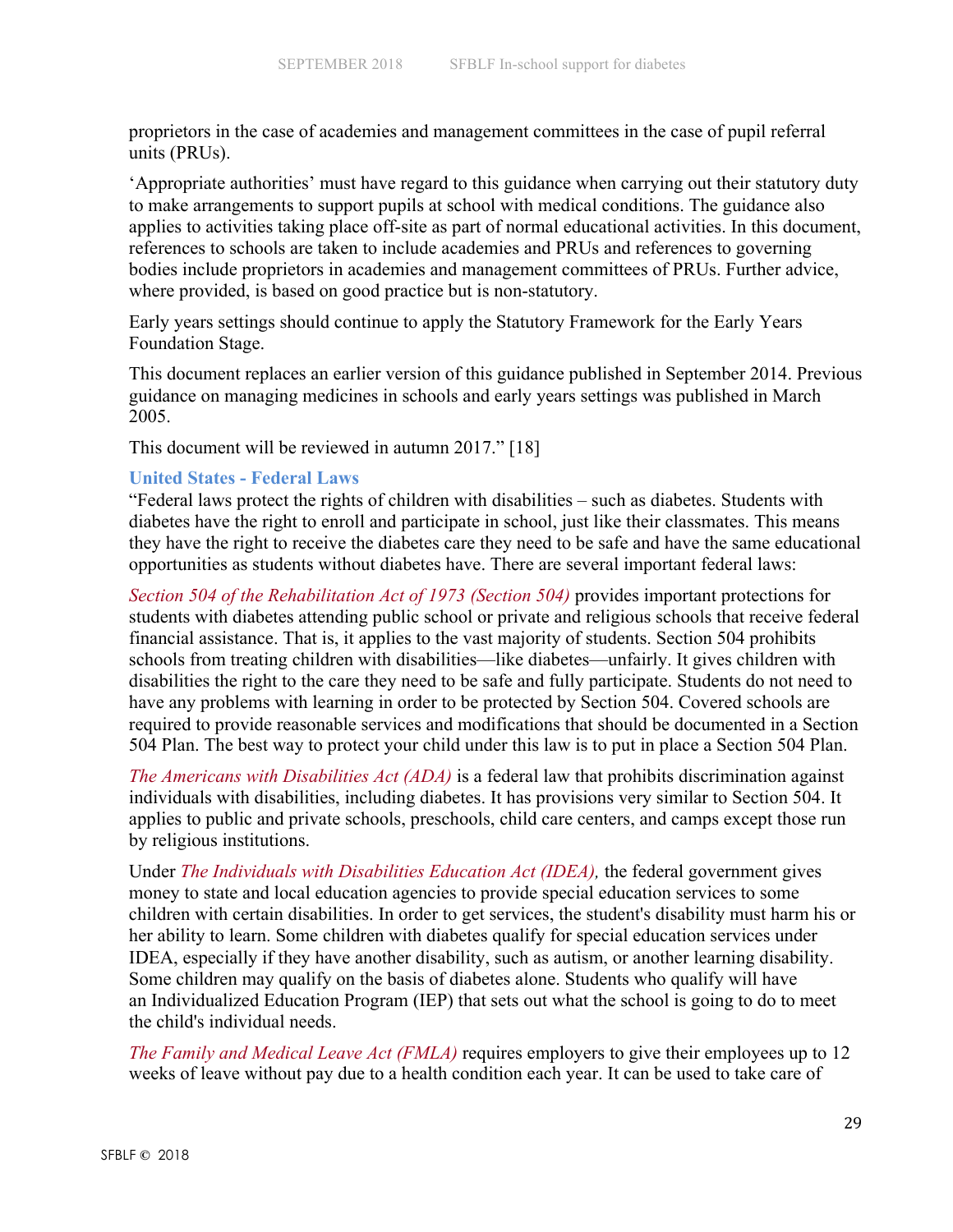children with diabetes. For example, a parent/guardian might use it if his/her child is hospitalized, or for doctor's appointments ….. " [19]

#### **United States - State Law**

"Some states give more protections, or give helpful guidance on how to best provide diabetes care in the school setting. Sometimes, state rules are complicated and make it unclear about who can provide care at school. Remember that your child still has rights under federal law, regardless of what state law says." [20]. ADA provides a search tool to help find specific laws by state.

# **Implementation Challenges**

# **10. Achieving universal in-school support is difficult**

### **Governance complexity in the educational system**

Across Canada, there are hundreds of school 'boards or authorities' providing governance and oversight for thousands of schools and several hundred thousand school personnel.

There is a wide array of school 'board and authority' types. For example, many provinces have a dominant traditional structure of elected school boards for 'public' schools and school boards for 'separate' (Catholic) schools. However, to that must be added private schools of various types, charter schools, aboriginal schools, and schools governed directly by a provincial ministry. Many aboriginal schools are still directed by the Federal government.

A policy directive issued by a government of a Provincial or Territory may not apply with equal force, or at all, to all schools within the geographic boundary.

#### **Multiple stakeholders at the school level**

Apart from the student living with diabetes, there is a wide array of essential stakeholders at the school level: parents, principals, teachers, teaching assistants, administrative and support staff, student

peers and possibly nurses and other healthcare providers.

That creates an equally wide array of differing viewpoints, a host of communication and administrative challenges and a significant 'awareness and educational' task. The latter can be amplified in schools where delivery of support requires attention to the cultural norms and expectations of the community.

#### **Systemic impediments**

Senior policy-makers at all levels face competing demands for attention. Absent compelling evidence and sufficient 'noise in the system' it is all too easy to relegate in-school support for youth living with diabetes to a lower priority.

Teachers already face a long list of requirements and expectations in their role as educators. The need to acquire specialized knowledge about diabetes, what 'permissions' are required and what to do in the case of emergencies simply adds to that workload. Accommodating the needs of students living with diabetes can result in class time disruptions. School personnel may have uninformed concerns about liability arising from assisting a youth living with diabetes.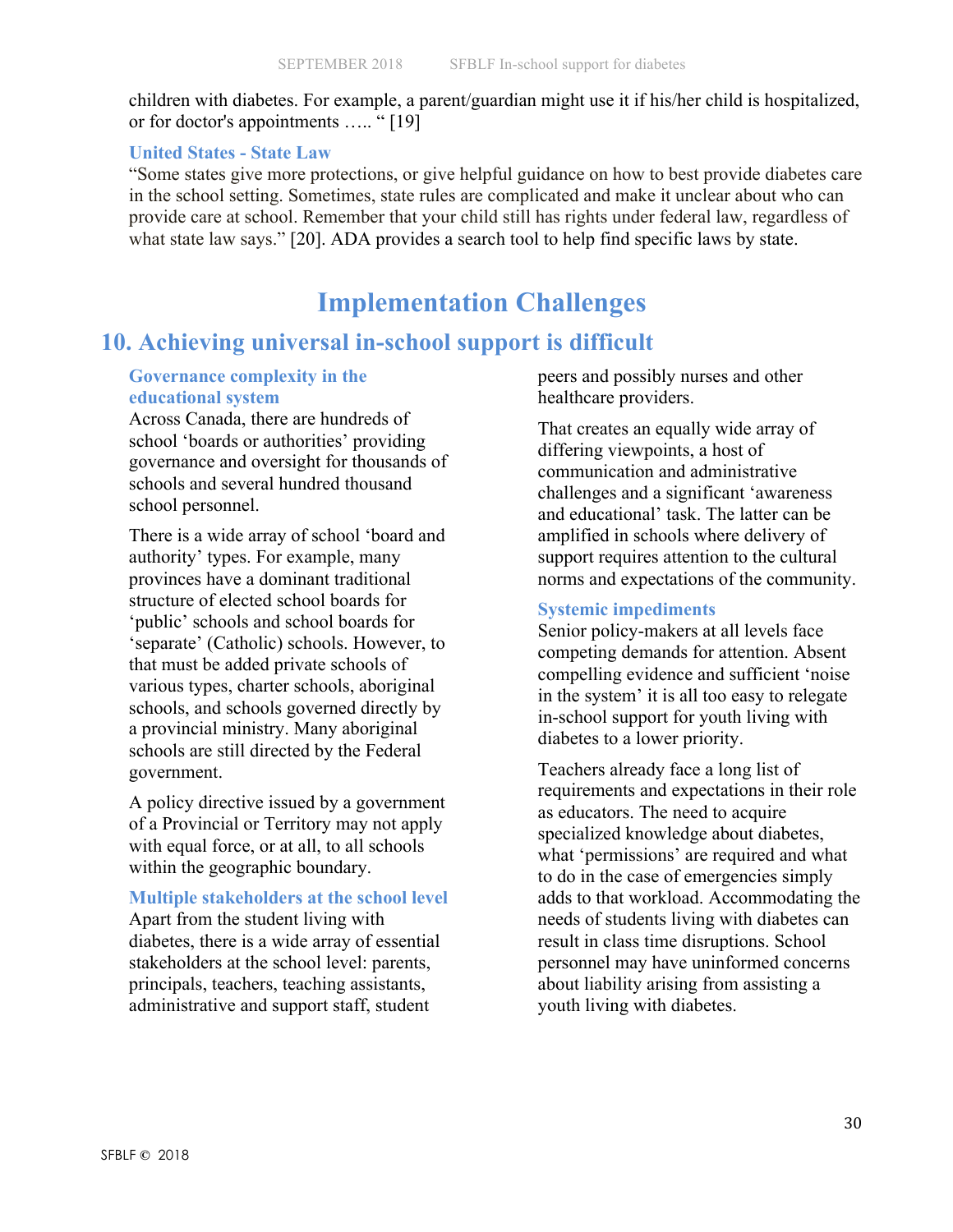| <b>Stakeholder</b>          | <b>Action</b>                   |
|-----------------------------|---------------------------------|
| Province/Territory          | * Policy creation               |
|                             | * Funding                       |
|                             | * Progress tracking             |
| Boards/Authorities          | * Policy creation or adaptation |
|                             | * Funding                       |
|                             | * Progress tracking             |
| Leadership – individual     | * Policy adaptation             |
| schools                     | * Program implementation        |
| School personnel - general  | * Awareness training            |
| School personnel – specific | * Disease-specific training     |
| program responsibilities    | * Administrative support        |
| Parents and students living | * Individual Care Plan (ICP)    |
| with diabetes               | * Medical identification        |
|                             | * Proactive communication       |
| Student peers               | * Awareness training            |
| Public health agencies and  | * Training support              |
| other healthcare providers  | * ICP preparation help          |

### **Table 2.4 – Implementation Complexity**

#### **Cost and time**

There are implementation and administrative costs associated with an inschool support program for youth living with diabetes. Time must be set aside to train teachers and staff and to meet with parents to discuss individual support needs. Creating and maintaining records of affected students and their Individual Care

Plan and ensuring that information is readily accessible to all who 'need to know' requires an effective administrative process. Finding time in the curriculum to educate peers about the realities of diabetes and the need for their cooperation and empathy is yet another demand on available teaching time. These demands require the formal support of 'board level' policies and adequate funding.

### **Sustainability**

Implementing an in-school support program is not a 'one time' event**.** New teaching and administrative staff need training and the existing team need a 'refresher' from time-to-time. The Individual Care Plans can change as the student matures and need to be kept up-to-date.

#### **Liability protection for supporting personnel – Canada** *[Liability laws are complex. No attempt was made to determine such legislation for other countries]*

Legal protection and rights are of concern for two stakeholder groups: Parents/students living with diabetes (entitlement to support under law) and school personnel who are involved in program delivery (personal liability arising from providing support).

In Canada, school employees will not be found liable if they take reasonable steps to assist a student with diabetes in an emergency situation [13].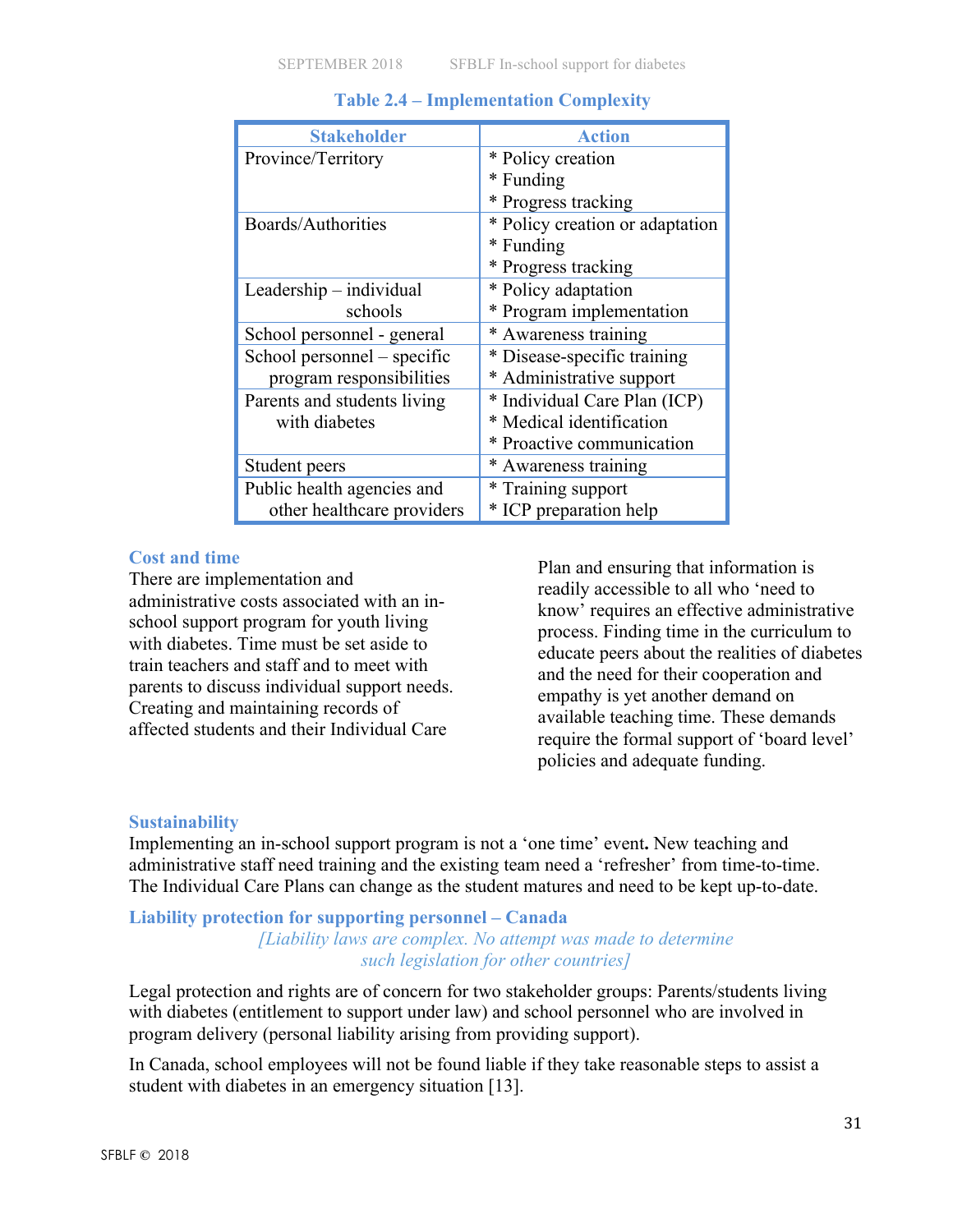The Ontario policy, for example, includes the following [32 (g)]:

"*In 2001, the Ontario government passed the Good Samaritan Act to protect individuals from liability with respect to voluntary emergency medical or first-aid services. Subsections 2(1) and (2) of this act state the following with regard to individuals:*

*2. (1) Despite the rules of common law, a person described in subsection (2) who voluntarily and without reasonable expectation of compensation or reward provides the services described in that subsection is not liable for damages that result from the person's negligence in acting or failing to act while providing the services, unless it is established that the damages were caused by the gross negligence of the person.*

*(2) Subsection (1) applies to, … (b) an individual … who provides emergency first aid assistance to a person who is ill, injured or unconscious as a result of an accident or other emergency, if the individual provides the assistance at the immediate scene of the accident or emergency".*

# **11. Scale of the problem space – Canada Compared**

*[Each Canadian Province and Territory was contacted at Cabinet level to confirm the statistics for boards, schools, school personnel and enrolled students in their jurisdiction. To the extent responses were receive, the statistics assembled from other sources were adjusted]*

This Report is focused on 'school age children/youth' age 5 – 19. For 'Attending and Nonattending' Canadian children/youth in that age range, Stat Can report the following numbers (as at July 1, 2017):

|                            | 5-9 years                                                         | $10-14$ years | <b>15-19 years</b> | <b>Total</b> |  |  |  |
|----------------------------|-------------------------------------------------------------------|---------------|--------------------|--------------|--|--|--|
| Canada                     | 2,003,143                                                         | 1,920898      | 2,056,445          | 5,980486     |  |  |  |
| Newfoundland<br>& Labrador | 25,935                                                            | 26,290        | 26,941             | 79,166       |  |  |  |
| Prince Edward<br>Island    | 8,542                                                             | 8,309         | 8,650              | 25,501       |  |  |  |
| Nova Scotia                | 45,417                                                            | 44,744        | 51,743             | 141,904      |  |  |  |
| New Brunswick              | 37,995                                                            | 38,033        | 40,633             | 116,661      |  |  |  |
| Quebec                     | 458,745                                                           | 410,865       | 415,851            | 1,285,461    |  |  |  |
| Ontario                    | 749,339                                                           | 752,339       | 835,465            | 2,337,143    |  |  |  |
| Manitoba                   | 83,847                                                            | 80,596        | 86,523             | 250,966      |  |  |  |
| Saskatchewan               | 76,539                                                            | 70,460        | 70,545             | 217,544      |  |  |  |
| Alberta                    | 271,516                                                           | 245,953       | 240,620            | 758,089      |  |  |  |
| <b>British Columbia</b>    | 235,454                                                           | 234,088       | 271,771            | 741,313      |  |  |  |
| Yukon                      | 2,211                                                             | 1,890         | 2,170              | 6,271        |  |  |  |
| Northwest<br>Territories   | 3,604                                                             | 2,961         | 2,478              | 9,043        |  |  |  |
| Nunavut                    | 3,999                                                             | 3,370         | 3,055              | 10,424       |  |  |  |
|                            | https://www.150.statean.ge.ca/t1/tbl1/en/ty.action?pid=1710000501 |               |                    |              |  |  |  |

### **Table 2.5 School age children/youth by Province/Territory**

https://www150.statcan.gc.ca/t1/tbl1/en/tv.action?pid=1710000501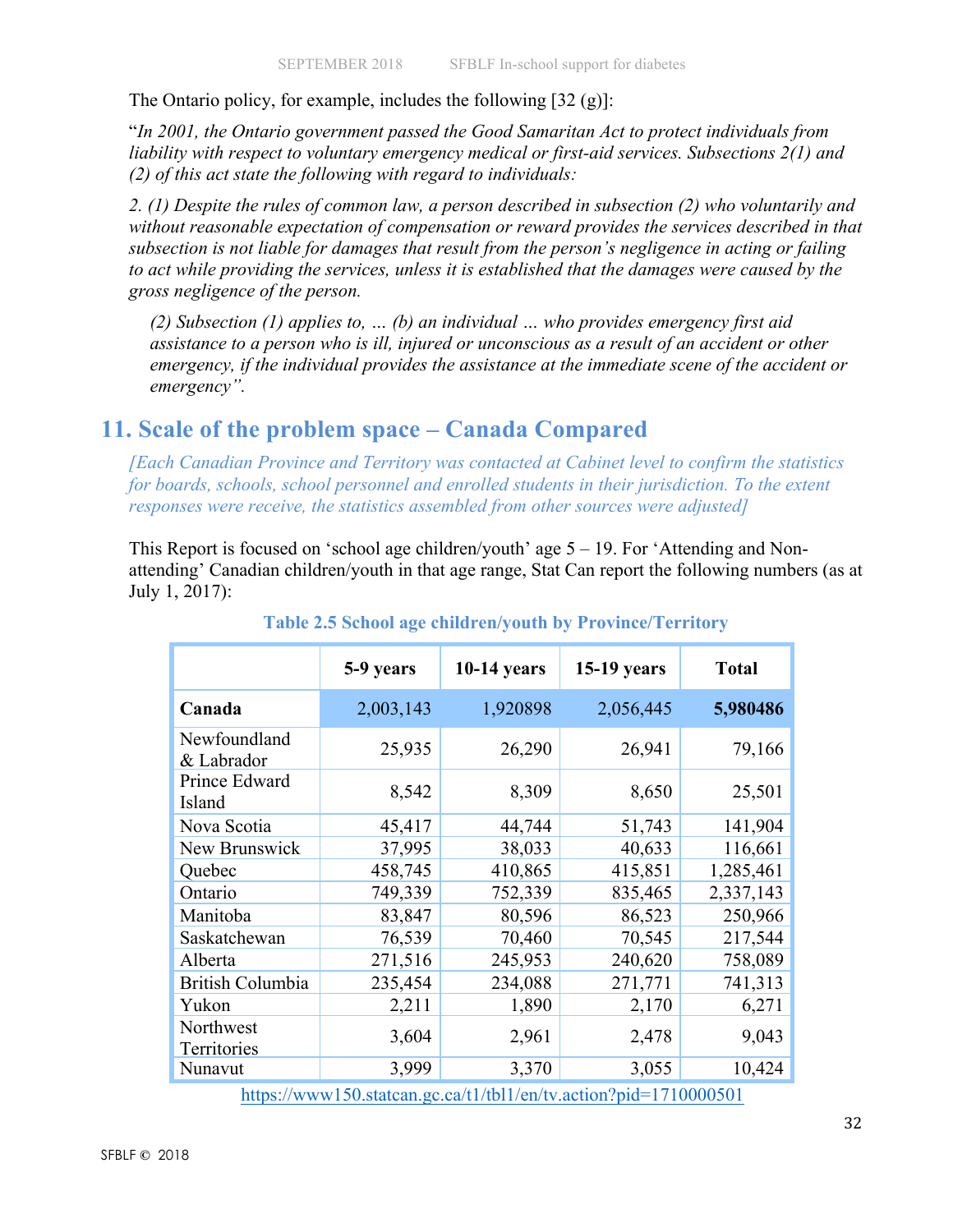Table 2.6 below is based on statistics from several sources some of which have been confirmed by the respective ministries. It illustrates the scale of the potential implementation challenge, at least as an order of magnitude. Separate data tables for each Province and Territory are included in Appendix A.

| <b>Province/Territory</b> | <b>Boards</b>  | <b>Schools</b> | <b>Teachers</b> | <b>Students</b> |
|---------------------------|----------------|----------------|-----------------|-----------------|
| British Columbia          | 60             | 2,056          | 33,454          | 659,000         |
| Alberta                   | 375            | 2,479          | 44,000          | 717,376         |
| Saskatchewan              | 28             | 771            | 12,743          | 187,719         |
| Manitoba                  | 39             | 803            | 14,667          | 203,462         |
| Ontario                   | 83             | 5,241          | 141,194         | 2,020,700       |
| Quebec                    | 38             | 534            | 67,359          | 1,285,463       |
| New Brunswick             | 7              | 314            | 6,756           | 116,661         |
| Nova Scotia               | 8              | 376            | 7,638           | 117,178         |
| Prince Edward Island      | $\overline{2}$ | 68             | 1,440           | 25,501          |
| Newfoundland & Labrador   | $\overline{2}$ | 270            | 5,310           | 67,395          |
| Yukon                     | $\overline{2}$ | 28             | 465             | 6,271           |
| Northwest Territories     | 10             | 49             | 790             | 8,410           |
| Nunavut                   | 26             | 43             | 742             | 10,424          |
| <b>TOTAL</b>              | 680            | 13,032         | 336,557         | 5,425,560       |

**Table 2.6 Canadian Boards, Schools, Teachers, Students**

**Note:** the number of 'boards/authorities' in Alberta is unusually large in comparison to other regions and includes many 'authorities' who each may govern only a small number of schools. The public and separate school boards in Alberta comprise 59 'boards' and the majority of schools 1,889. Of the remaining 500 Alberta schools, half are 'private'.

The provinces with the largest number of schools are Ontario (5,241), Alberta (2,479) and British Columbia (2,056). All other provinces and territories combined have a total of 3,256 schools, ranging from a low in Nunavut of 43 to 803 in Manitoba.

**Table 2.7 Canadian Boards, Schools, School Personnel, Students** 

| <b>Boards/Authorities</b> | <b>Schools</b> | <b>School Personnel</b> | <b>Students</b> |
|---------------------------|----------------|-------------------------|-----------------|
| - 680                     | > 13,000       | > 500,000               | $> 5.4$ million |

#### **Notes:**

- 1. Multiple data sources were used to assemble these numbers. Inconsistent definitions and data dates dictated order of magnitude estimates.
- 2. Definition of a 'board' or 'authority' differs by province. Larger provinces like Ontario have many schools under one board. Small provinces/territories may have less schools per board/district/division. However, Alberta has the largest number of school 'authorities'.
- 3. 'Schools' include K-12 of English, Francophone, and First Nations but may not include all independent and/or 'private' schools.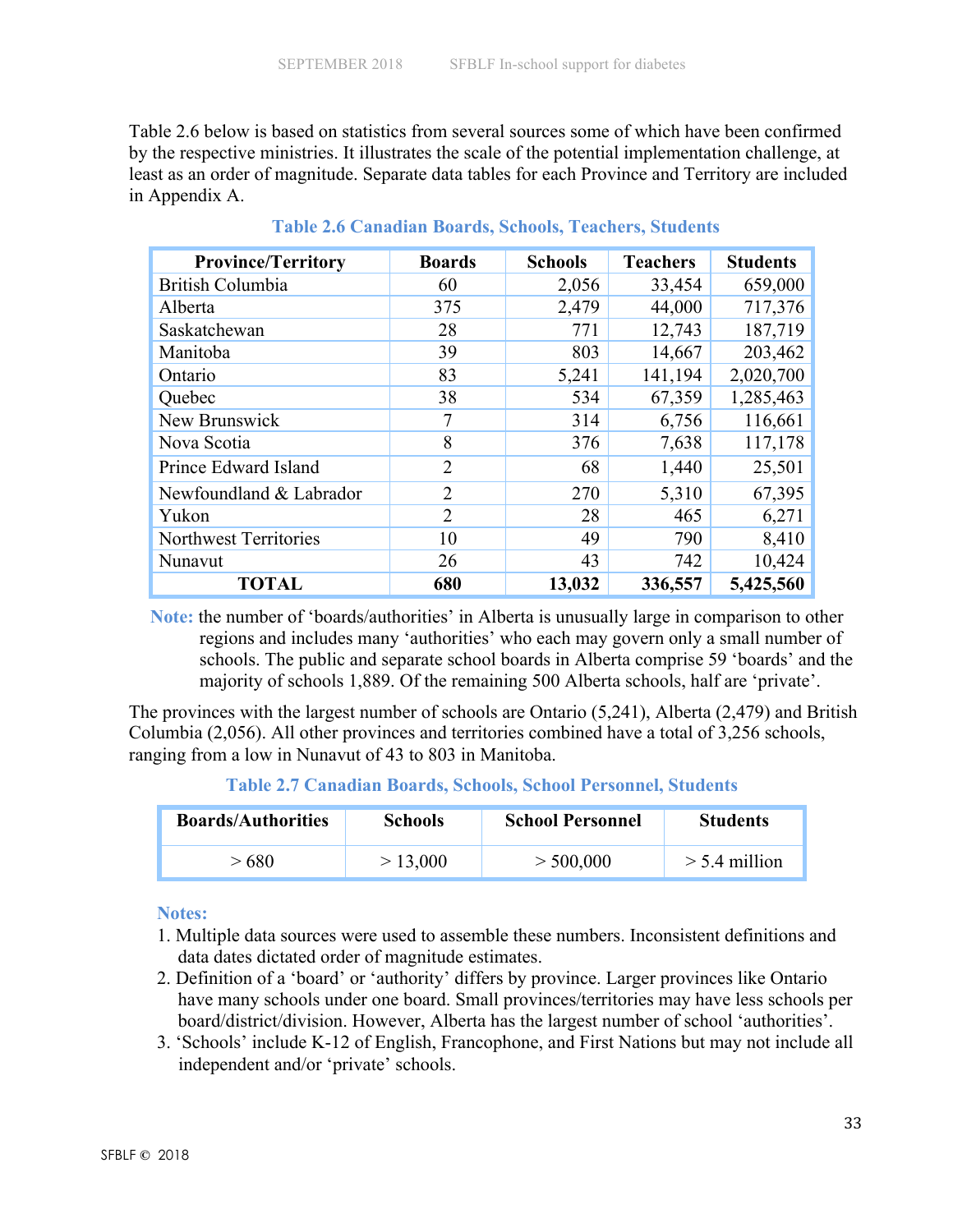4. 'Personnel' includes teachers, teaching assistants and other school support staff. Of this number, approximately 337,000 are teachers or are engaged in some aspect of teaching.

The scale of the problem space for Australia, in statistical terms, is similar to that of Canada. The United Kingdom faces a larger quantitative challenge and the United States has the largest.

| <b>Parameter</b>                                                  | Canada                        | <b>Australia</b>          | <b>United Kingdom</b> | <b>United States</b>                     |
|-------------------------------------------------------------------|-------------------------------|---------------------------|-----------------------|------------------------------------------|
| <b>Provinces/Territories/</b><br><b>States/Regions</b>            | 10 Provinces<br>3 Territories | 6 States<br>2 Territories | 4 Countries           | 51 States<br>(incl DC)<br>14 Territories |
| <b>With policies or</b><br>guidelines at<br><b>September 2018</b> | 9 Provinces,<br>1 Territory   | 3 States                  | unable to identify    | 36 States                                |
| <b>Boards/authorities</b>                                         | >680                          | not avail                 | not avail             | > 13,600                                 |
| <b>Schools</b>                                                    | > 13,000                      | > 9,400                   | > 32,000              | > 132,000                                |
| <b>School personnel</b>                                           | > 500,000                     | >400,000                  | > 700,000             | $> 6.3$ million                          |
| <b>Students</b>                                                   | $> 5.4$ million               | $>$ 3.8 million           | $>10$ million         | $> 56$ million                           |

#### **Table 2.8 Relative scale of the implementation challenge**

# **Advocacy**

# **12. School Level Programs - National Champions**

In all 4 countries, there is a very wide array of guidance and support material for in-school programs. Underpinning all of that are recommended 'country-specific' guidelines from medical experts.

In Canada, the 'Diabetes at School' web site initiative, led by the Canadian Paediatric Society and the Canadian Paediatric Endocrine Group, is the primary source for such material.

In Australia, the UK and the US, policy advocacy leadership and development of information and training materials for the implementation of in-school support programs are being provided by Diabetes Australia, Diabetes UK and the American Diabetes Association (ADA) respectively.

In all 4 countries, there are also examples of persistent initiatives undertaken by 'concerned parents'. Some parental groups and even individuals have created reference web sites to help families and youth. They also use various 'social media' approaches to amplify their advocacy efforts.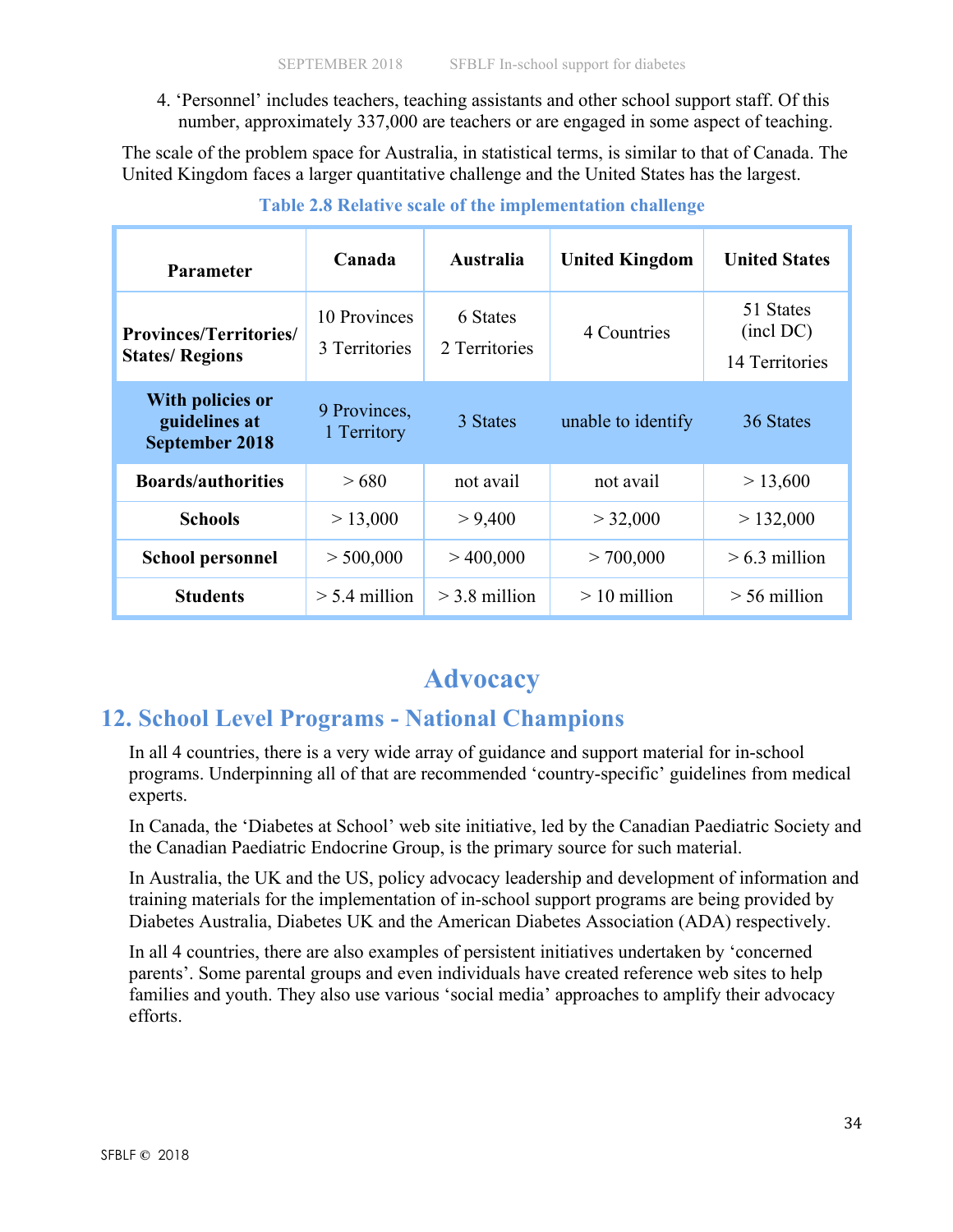#### **Canada – CPS & CPEG**

The Diabetes@School website was created by the Canadian Paediatric Society, in partnership with Diabetes Canada, the Canadian Paediatric Endocrine Group, and a team of health professionals and parents.

It includes training resources for use by educators, school boards, and parents of children with diabetes. Topics include understanding blood sugars, food and insulin, physical activity and type 1 diabetes, and communication between home and school.

Training resources include videos and posters and are grouped in 'levels', Awareness, Literacy, and Expertise, in recognition of the different requirements depending on the level of engagement with youth living with diabetes.

The site also features a template for an Individual Care Plan, which details all aspects of a student's diabetes care while at school. [26]

#### **Australia - Diabetes Australia**

The Diabetes Australia 'School' web page includes a link to the Diabetes in School 2017 Report cited above as well as information for teachers, a statement on 'Duty of Care', links to individual state and territory diabetes offices as sources for information about support strategies.

Mastering Diabetes is a new NDSS resource to help families, teachers and paediatric endocrinology teams. It has been designed to help teachers and families support children with type 1 diabetes at school and preschool, helping children to learn, grow and have fun. It is available as a PDF or an eBook.

A summary list (with links) of resources created by Queensland, Victoria and New South Wales is included as is a link to a dedicated website developed by NDSS for 16-25 year olds living with diabetes. A

telephone Helpline for all is operated by NDSS. [27]

#### **United Kingdom - Diabetes UK**

The Diabetes UK 'Diabetes in Schools' web page includes information for parents and schools and a wealth of resources that can be downloaded.

They also coordinate a 'Make the Grade' advocacy campaign across the UK. The campaign includes an innovative, 'Award your School' program that lists schools that meet the expectations of the guidelines. School names, grouped by Region, are published on their Honour Wall supported with an interactive map and they provide a form for nominations.

Diabetes UK also chairs the Health Conditions in Schools Alliance made up of over 30 organizations, including charities, healthcare professionals and trade unions who work collaboratively to make sure children with health conditions get the care they need in school.

http://medicalconditionsatschool.org.uk

Diabetes UK provides a 'Helpline' (telephone and email) for parents who are concerned about the treatment their student is receiving in school. There is a separate helpline for Scotland. [28]

#### **United States – American Diabetes Association (ADA)**

The ADA "Safe at Schools" web site includes a wealth of information and resources grouped for 'Parents and Kids' and 'Schools'.

The 'Parents and Kids' section includes Legal Protections, Position Statements and Resources for Care at School, Resolving Challenges, Written Care Plans and Special Considerations (e.g. field trips and other off-site events, preparation for emergency 'lockdown' situations)

Information and resources for 'Schools' include Training Resources, FAQs for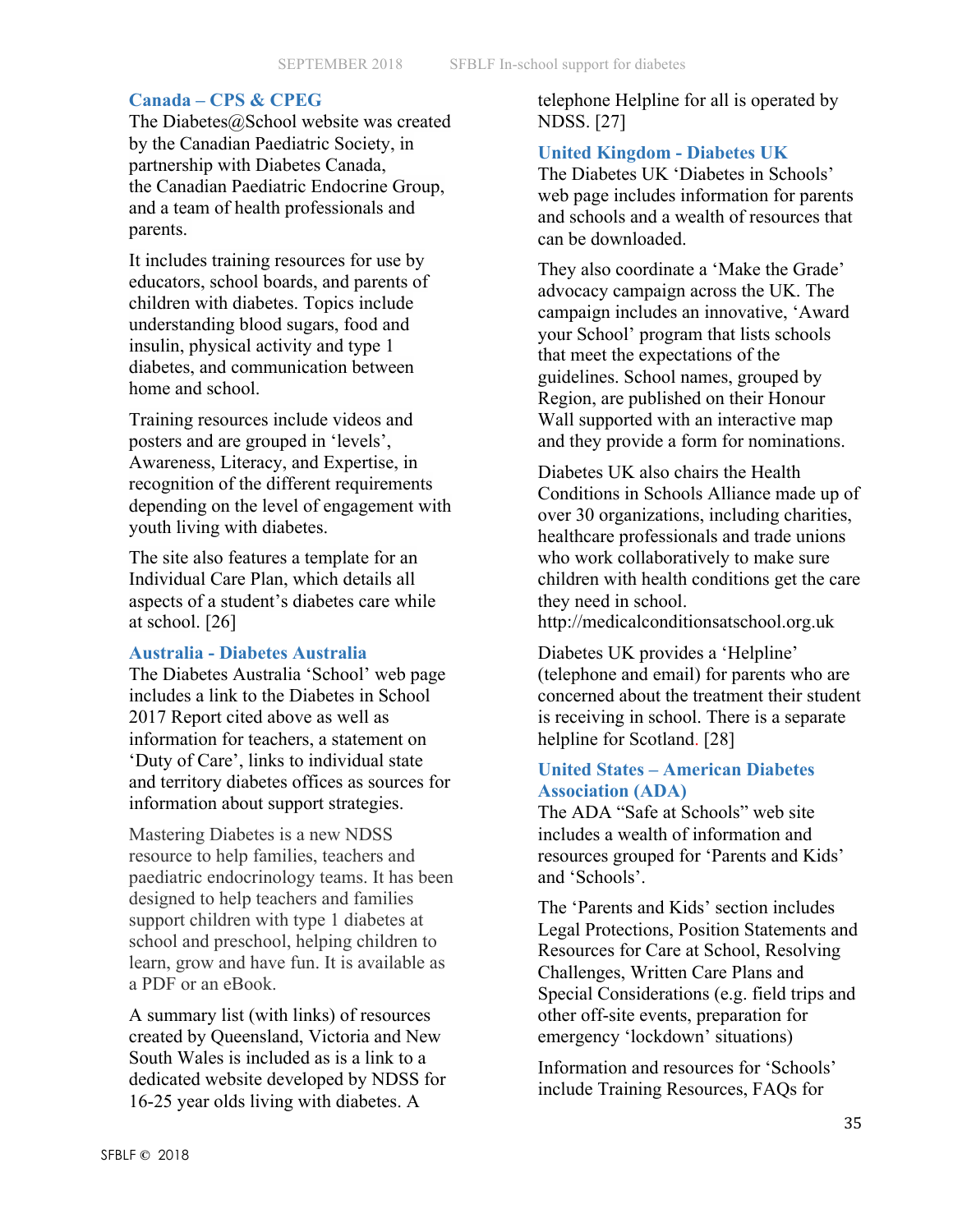Schools, Diabetes Care Tasks at School, Tips for Teachers and Tips for School Nurses.

The ADA also operate a proactive "Safe at Schools Campaign" that includes encouraging/coordinating advocates across the country to present workshops and press for improvements in school support for students living with diabetes.

Their website also includes an 'update' section that lists recent 'victories' in terms of new states who have issued a policy and the outcomes of various 'lawsuits' arising as a result of action against some states by parents and/or ADA for discrimination and/or failure to provide support.

The site includes a helpful search feature that facilitates checking the 'policy' status for any state.

There is a general telephone Helpline available Mon – Fri 8:30am – 8:00pm. [29]

# **13. Other Advocacy Examples**

#### **Canada**

There are many other organizations with websites that provide links to helpful resources and guidance regarding support for diabetes at school including children's hospitals and initiatives by parents of youth living with diabetes; for example, two parental initiatives:

- \* *Waltzing the Dragon* operated by a Mother of a youth living with Type 1 diabetes [21]
- \* *Diabetes Advocacy* operated by a Mother of a youth living with Type 1 diabetes [12]

#### **International**

Many other countries have developed support resources for diabetes at school as have both IDF and JDRF International:

#### \* **International Diabetes Federation (IDF)**

The KiDS project is an education program designed for the following target groups: Teachers (grades 1-9); School nurses and school staff; School students (aged 6-14 years); Parents; Policy makers and Government officials.

The KiDS information pack is divided in two sections: the first section is focused on type 1 diabetes and the needs of children in school, offering both guidelines for the management of children with diabetes and a sample diabetes management plan; the second section is focused on guidelines for a healthy lifestyle to prevent type 2 diabetes. [22]

#### \* **Juvenile Diabetes Research Foundation (JDRF)**

The JDRF School Advisory Kit can be downloaded from their website. [23]

# **14. Policy and Program Content**

# **Policy Content Requirements - Consensus**

Among the 4 countries examined, there is strong similarity in the identification of fundamentals that need to be included in overall 'policy' documents issued by provincial, territorial, state or other over-arching government organizations. Similar commonality applies for recommended content of Board/Authority level policies and for the details essential to an effective in-school support program. [26], [27], [28], [29]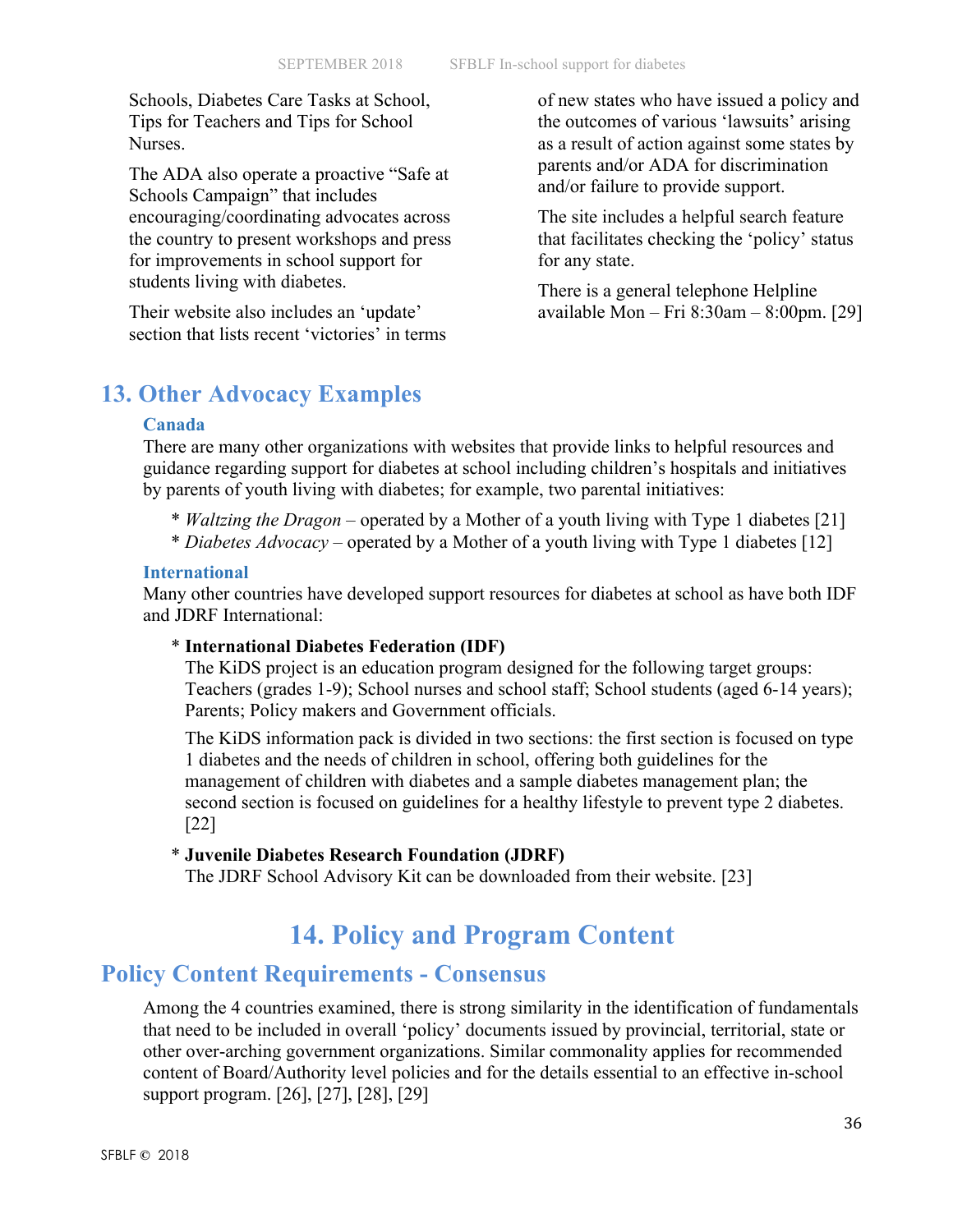Policy documents need to set a 'tone' as well as establish a 'mandate' and need to be accompanied by identification of resources available to facilitate policy implementation.

Setting a 'tone' should emphasize the requirement to nurture an inclusive, supportive and empathetic response by staff, teachers, and peers of students living with diabetes; emphasize the need for respect of the student's privacy; and provide clarity regarding liability of school personnel who act to assist a student living with diabetes.

Overall policy documents also need to require creation of an Individual Care Plan for each student affected, a school-wide Diabetes Management Plan, engagement of local/regional healthcare providers, a regular status reporting process and a clear statement of relative roles and responsibilities of stakeholders.

Policy statements at the Board/Authority level need to reflect the particular context including due regard for local needs, geographical realities, cultural aspects, and the collective resources of the schools and communities.

A Board/Authority level policy document also might include, for convenience, definitions of selected medical terminology and perhaps, summary charts of Causes, Symptoms and Treatments for both high and low blood glucose events; or at least, a statement requiring that such easy reference charts be prepared and made available to all involved within a school.

# **School Level Program Content**

The Canadian Paediatric Society (CPS) and the Canadian Paediatric Endocrine Group (CPEG) recommend, "*that all in-school support programs require an Individual Care Plan (ICP); identify and require at least two school personnel to be trained to provide support; ensure teachers of students with diabetes are trained to recognize and treat low blood sugar (hypoglycemia); provide a clean, safe area for diabetes self-care; provide accommodations in the event of hypoglycemia before/during an exam/test."* [1]

#### **Policies are valuable only if supported by action**

The creation of an in-school policy by a government ministry and the adoption/adaptation of such a policy by a school board/authority are essential first steps.

Translating policy into practical, on-going action requires commitment of time and resources at the individual school level.

Schools need help from many directions. Community-based health agencies and other healthcare providers are required to support the training needs and in some cases, to provide inschool program operations support. Parents and their students living with diabetes need to cooperate and communicate. Knowledgeable experts need to develop supporting instructional material, 'advertise' its existence and ensure easy access.

#### **Essential elements of an in-school program**

As with views on the required content for policy documents, a broad consensus exists on the details essential for an effective in-school support program.

An individual school program requires considerable initial preparation and training, on-going processes, a need for periodic renewal and updating, maintenance of effective administrative processes, and continuing attention to facilitating communications with the students affected and their parents.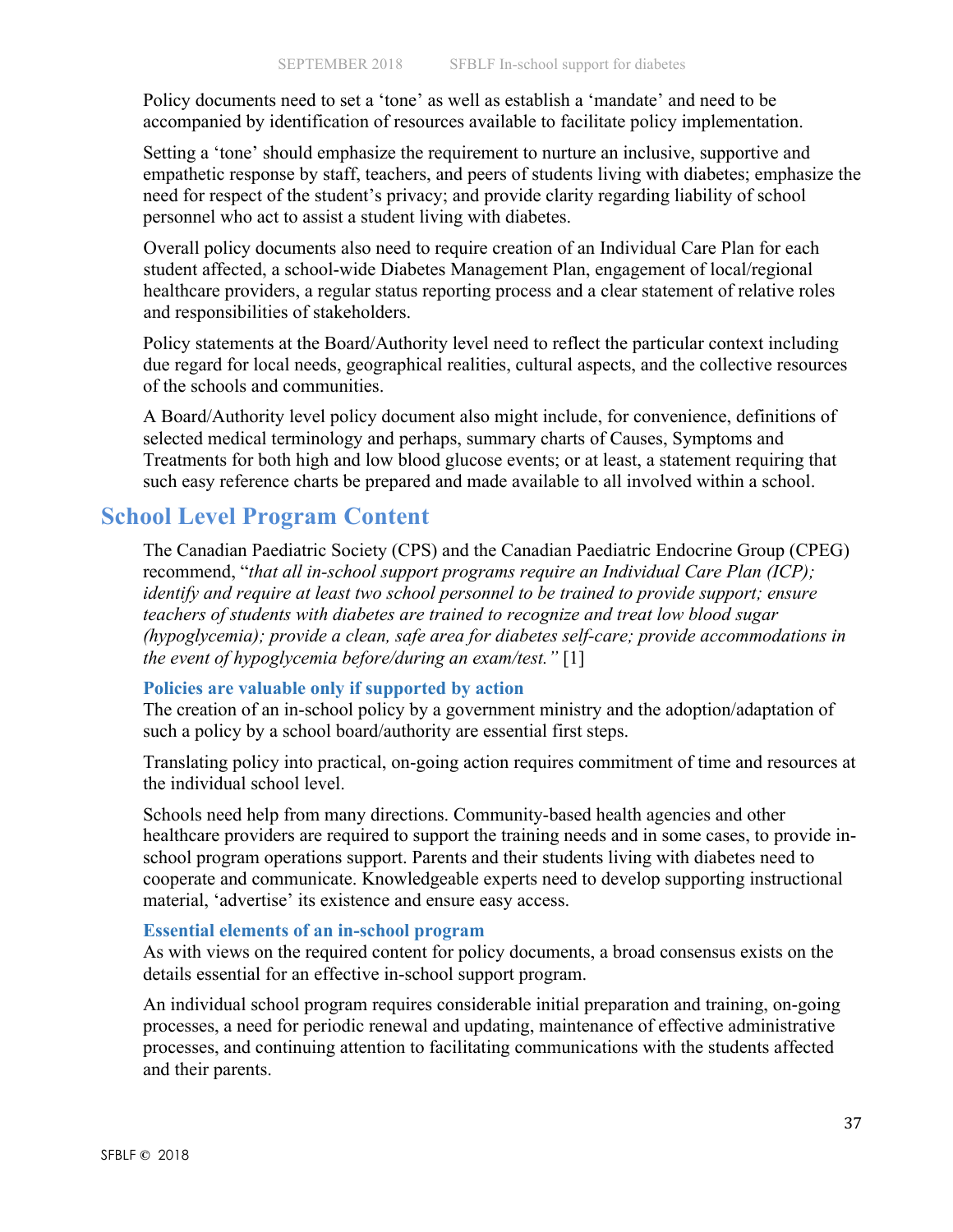Perhaps obvious, but the most fundamental step has to be the ability to identify students in the school who are living with diabetes and then, ensure their inclusion in the program.

# **An In-school Program Checklist**

#### **Program preparation:**

- a. create the School Diabetes Management Plan
- b. assemble essential reference documents such as Consent Forms and Individual Care Plan templates
- c. establish administrative support processes and responsibilities
- d. designate staff and teachers who will have special support roles and will require greater training. [at least 2 and with consideration for backup during absences]
- e. locate qualified trainers, establish a training schedule and identify required participants.
- f. establish a process for initial identification of an affected student

#### **On-going support processes:**

- a. ensure teachers and all support staff are trained to recognize low blood sugar events
	- (hypoglycemia) and how to treat it or quickly find the help to do so.
- b. establish procedures for 'non-emergency' and 'emergency' (life-threatening) events
- c. establish procedures for field trips and other 'off-site' events
- d. assemble and keep current the Individual Care Plans (ICP)
- e. ensure up-to-date ICPs are distributed and in places where they need to be
- f. facilitate essential discussions with parents and their student
- g. schedule periodic, at least annual, training refreshers for current and new staff.

#### **Typical 'accommodations' required for support of students living with diabetes:**

- a. recognition that 'self-management' capability varies with age and elapsed time since diagnosis
- b. a clean, safe area for diabetes self-care including storage of their medications and medical supplies
- c. appropriate supervision to ensure students eat on time and in full
- d. allowing students to keep, and use as required, a diabetes emergency kit at their desk including a blood glucose meter, fast-acting sugar source for hypoglycemia treatment, insulin injection kit and snacks
- e. recognition that similar support is required during examinations, tests and quizzes and that a hypoglycemic event during such periods requires additional time to recover cognitive ability
- f. recognition that affected students should not be penalized for absences due to medical appointments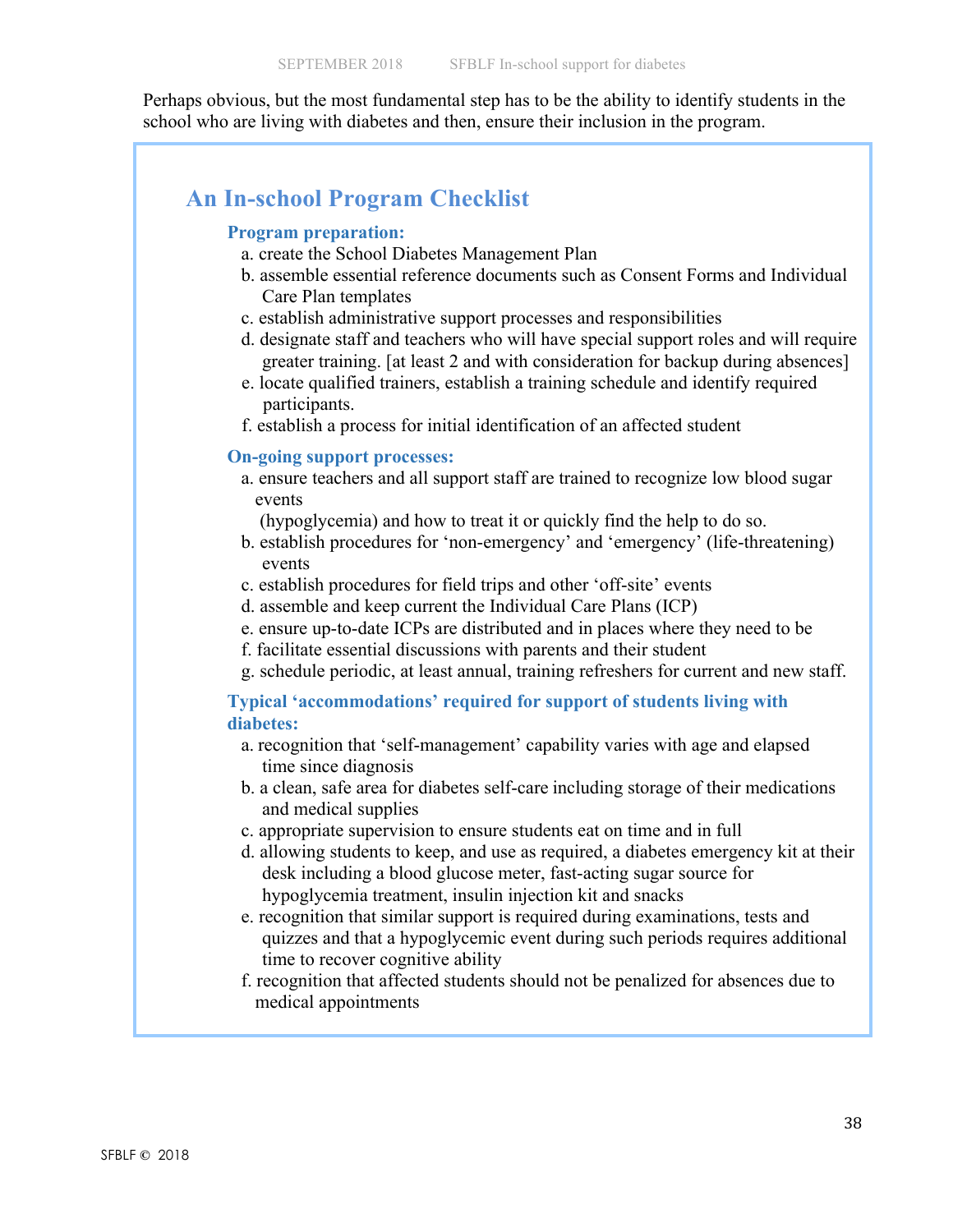# **3.0 Resources**

# **Support Resources and Tools - Selected**

There are hundreds of helpful resources and tools to support in-school programs ranging from policy creation to training for stakeholders and including example 'templates', videos and posters.

In this section are selected examples with brief descriptions and identification of the intended stakeholder group. Many of these resources contain information of value to all; namely, Policy Makers, School Personnel, Parents and Students.

The tables include a brief summary of resource content.

In addition, a few links are provided for those who need to understand the basics about diabetes, e.g., diabetes types and symptoms, the demands of self-management of diabetes, the particular threats of hypoglycemia and hyperglycemia.

The sources provided below are drawn from:

\* Professional medical organizations

- \* Diabetes advocacy organizations
- \* Major Canadian children's hospitals
- \* SFBLF e-Learning courses and tools

# **1. Resources for Policy Makers**

# **Existing Provincial/Territorial Policy Documents available online**

- (a) **New Brunswick** (January 2008) *A Handbook for Type 1 Diabetes Management in Schools* https://www2.gnb.ca/content/dam/gnb/Departments/ed/pdf/K12/policies-politiques/e/704AH.pdf
- (b) **Nova Scotia** (2010) the 2010 Guidelines are under revision and are not currently accessible online. (September 2018)
- (c) **Quebec** (2012) *School intervention protocol for students with Type 1 Diabetes* http://publications.msss.gouv.qc.ca/msss/fichiers/2012/12-215-01A.pdf
- (d) **Newfoundland and Labrador** (2014) *Guidelines for Diabetes Management in Schools* https://www.ed.gov.nl.ca/edu/k12/studentsupportservices/GuidelinesforDiabetesManagementinSchool s.pdf
- (e) **British Columbia** (March 2015) *Provincial Standards: Supporting Students with Type 1 Diabetes in the School Setting*  https://www2.gov.bc.ca/assets/gov/education/administration/kindergarten-to-grade-12/healthyschools/diabetes/diabetes\_support\_in\_school\_settings.pdf
- (f) **Saskatchewan** School Boards Association (September 2015) *Managing Life-Threatening Conditions: Guidelines for Saskatchewan School Divisions* https://saskschoolboards.ca/wp-content/uploads/Life-Threatening-Conditions-Policy-Advisory-2015.pdf
- (g) **Ontario** (2018) *Supporting Children and Students with Prevalent Medical Conditions (Anaphylaxis, Asthma, Diabetes, and/or Epilepsy) in Schools* http://www.edu.gov.on.ca/extra/eng/ppm/ppm161.pdf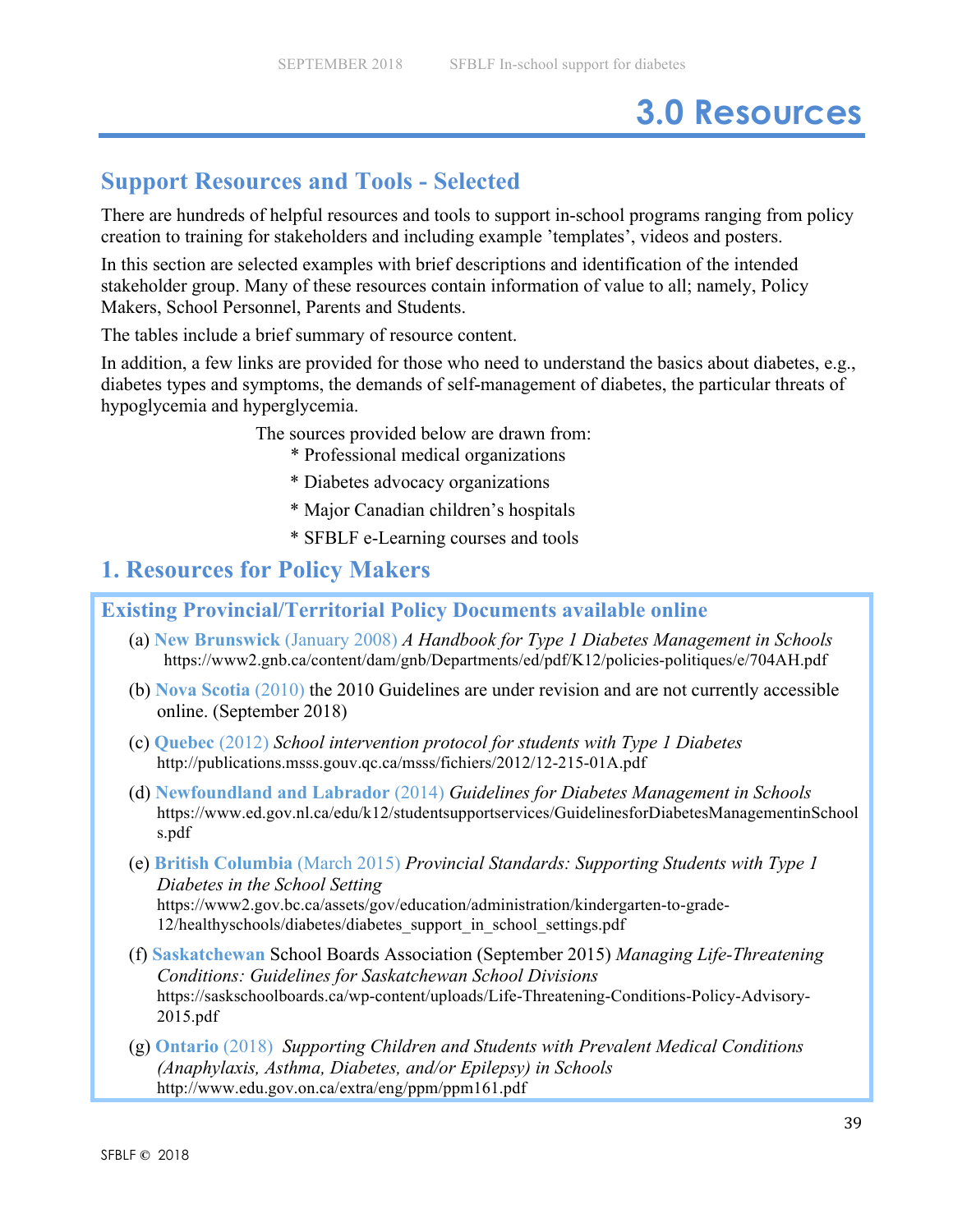# **Evidence-Based Guidelines**

**CPS and CPEG** recommended minimum standards for supervision/care for T1D https://www.cps.ca/en/documents/position/type-1-diabetes-in-school

**Diabetes Canada** Guidelines for the care of Students Living with Diabetes at School http://diabetes.ca/getmedia/312be19ce53e4a31a848e7f094a2f7b2/Diabetes\_Canada\_KWDIS\_Guideli nes.pdf.aspx

**Sample School Board Policy Documents**

**Waterloo Catholic District School Board (2004)** https://www.wcdsb.ca/wpcontent/uploads/sites/36/2017/04/APH015.pdf

**Toronto District School Board (2010)** http://ppf.tdsb.on.ca/uploads/files/live/98/1764.pdf

**Halifax Regional School Board – Medical Conditions (2017)**

https://www.hrce.ca/sites/default/files/hrsb/c.011-medical-conditions-assigned-healthcareneeds.pdf

**School District No.36, Surrey BC, (June 2018)**

https://www.surreyschools.ca/departments/SECT/PoliciesRegulations/section\_9000/Docume nts/9610.3%20Regulation.pdf#search=diabetes

# **2. Resources for School Personnel**

School staff should be educated, equipped and available to support students living with diabetes. There are many excellent resources to help, including:

### **Canadian Resources**

**Diabetes at School:** A resource for families, schools and caregivers to help school-aged children with type 1 diabetes. Includes a video series that makes it easy to learn about how to support students with type 1 diabetes in school. www.diabetesatschool.ca

**B.C. Children's Hospital:** Online module for educators: Taking Care of Diabetes at **School** 

http://www.bcchildrens.ca/health-professionals/learning-development/resources/diabetes-atschool

#### **B.C. Ministry of Education:** Forms, plans, posters and more

https://www2.gov.bc.ca/gov/content/education-training/administration/kindergarten-tograde-12/school-health/diabetes

# **IWK Health Centre Pediatric Diabetes Team:** Online video training modules for

teachers.

http://www.iwk.nshealth.ca/page/video-diabetes-school

#### **Diabetes Québec:** Diabetes at school

http://www.diabete.qc.ca/en/understand-diabetes/practice/school-and-daycare/diabetes-atschool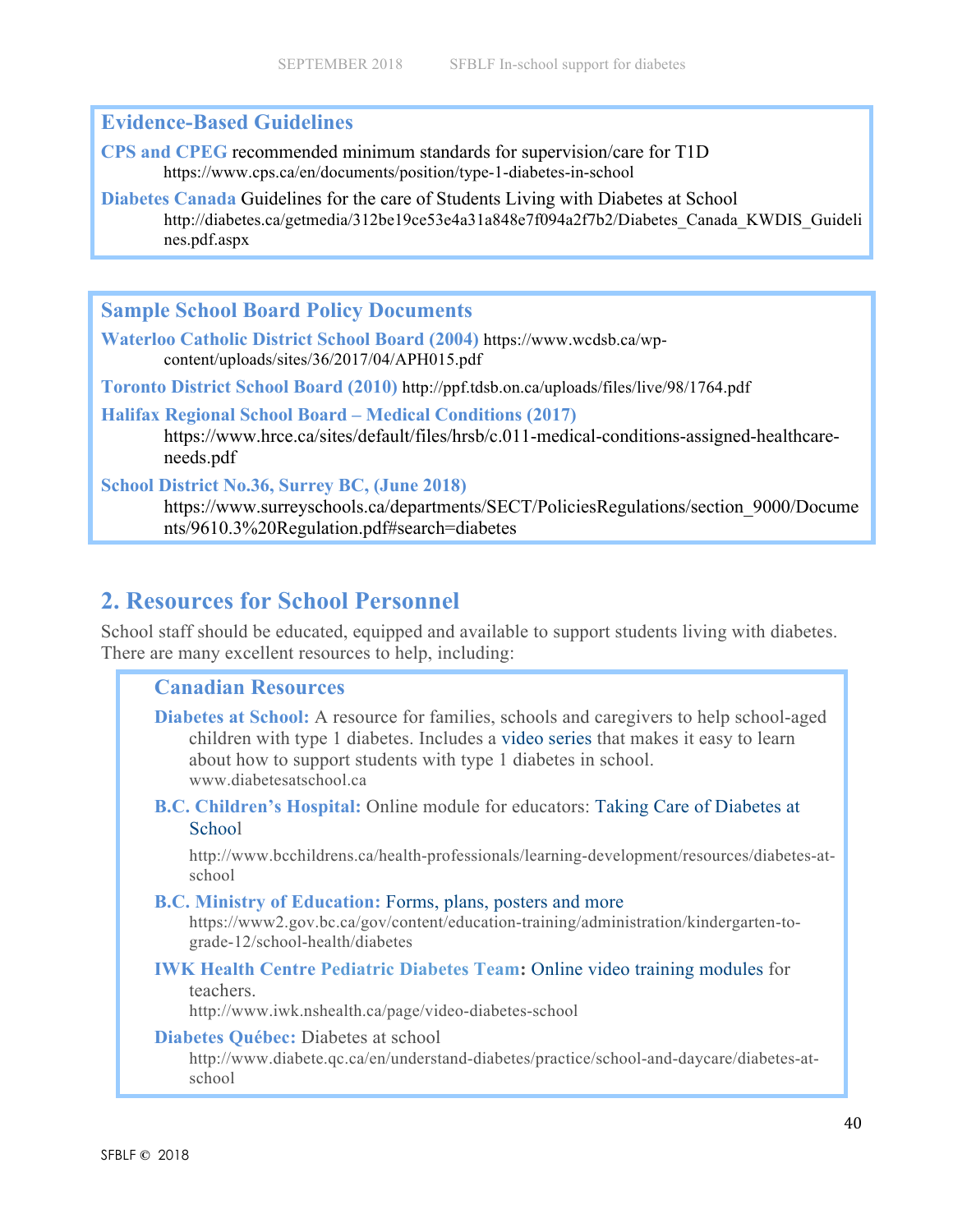### **International Resources**

- **Diabetes Australia** Mastering Diabetes help for teachers and paediatric teams https://static.diabetesaustralia.com.au/s/fileassets/diabetes-australia/f3133e0a-eb9a-45bf-900f-d98710a9ce0a.pdf
- **Diabetes UK** Diabetes in schools information for teachers and staff https://www.diabetes.org.uk/guide-to-diabetes/your-child-and-diabetes/schools/school-staff
- **National Diabetes Education Program** (USA): Helping the Student with Diabetes Succeed – A Guide for Personnel

https://www.niddk.nih.gov/health-information/communication-programs/ndep/healthprofessionals/helping-student-diabetes-succeed-guide-school-personnel

**International Diabetes Federation:** Kids and Diabetes in School (KiDS) program includes an information package in 13 languages, suitable for downloading and printing, as well as an app. Each product has sections for parents of children with diabetes, parents in general, students (aged 6-14), and teachers (grades 1 to 9). https://www.idf.org/our-activities/education/kids-project.html

# **3.0 Resources for Parents and Families**

| <b>Resources to help in school</b> |
|------------------------------------|
|------------------------------------|

**Diabetes at School:** A resource for families, schools and caregivers to help school-aged children with type 1 diabetes. https://www.diabetesatschool.ca/parents/parents

- **Individual Care Plan** Contents and forms
	- \* https://www.diabetesatschool.ca/tools/individual-care-plan
	- \* https://www2.gov.bc.ca/assets/gov/education/administration/kindergarten-to-grade-12/healthyschools/diabetes/diabetes\_support\_plan.pdf
- **The Hospital for Sick Children –** Diabetes in the classroom what to expect, what to communicate to the school, physical activity and field trips and more https://www.aboutkidshealth.ca/Article?contentid=2517&language=English
- **The Hospital for Sick Children:** Letter about diabetes for your child's teacher https://www.aboutkidshealth.ca/Article?contentid=1149&language=English
- **Juvenile Diabetes Research Foundation (JDRF):** School Advisory Toolkit for Families (Includes sample diabetes management plan) https://www.jdrf.ca/resources/learn/toddler-schoolage/

**Canadian MedicAlert Foundation:** No Child Without - Free membership in MedicAlert (including bracelet, to children 4 to 14 years) https://www.medicalert.ca/no-child-without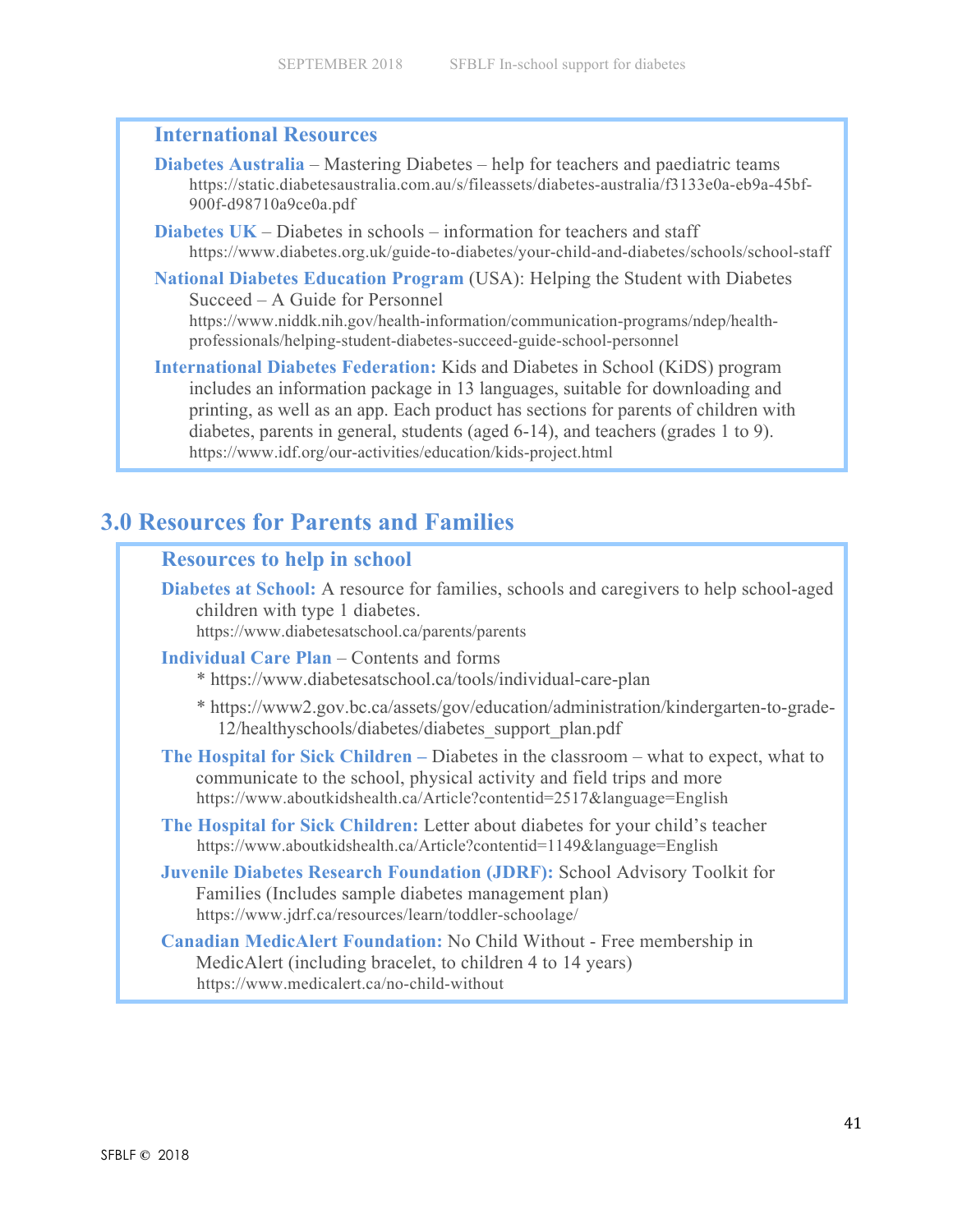### **General information about diabetes**

#### **SFBLF –** *Understanding Diabetes* free e-Learning course

The purpose of the course is to raise awareness and understanding of diabetes and related risks, to foster prevention and to help youth living with diabetes to prepare for the transition from paediatric to adult health care. www.bantinglegacy.ca/understanding-diabetes

#### **SFBLF – Check Your Diabetes Risk**

For youth age  $8 - 18$ , who are not living with diabetes, there is a risk assessment questionnaire available as a pdf download or as an online 'self-scoring' version and there are links to risk questionnaires for adults www.bantinglegacy.ca/diabetes-risk

#### **SFBLF web site**

The SFBLF web site has many educational resources about diabetes organized for \* Teachers and Students

\* Parents and Youth

www.bantinglegacy.ca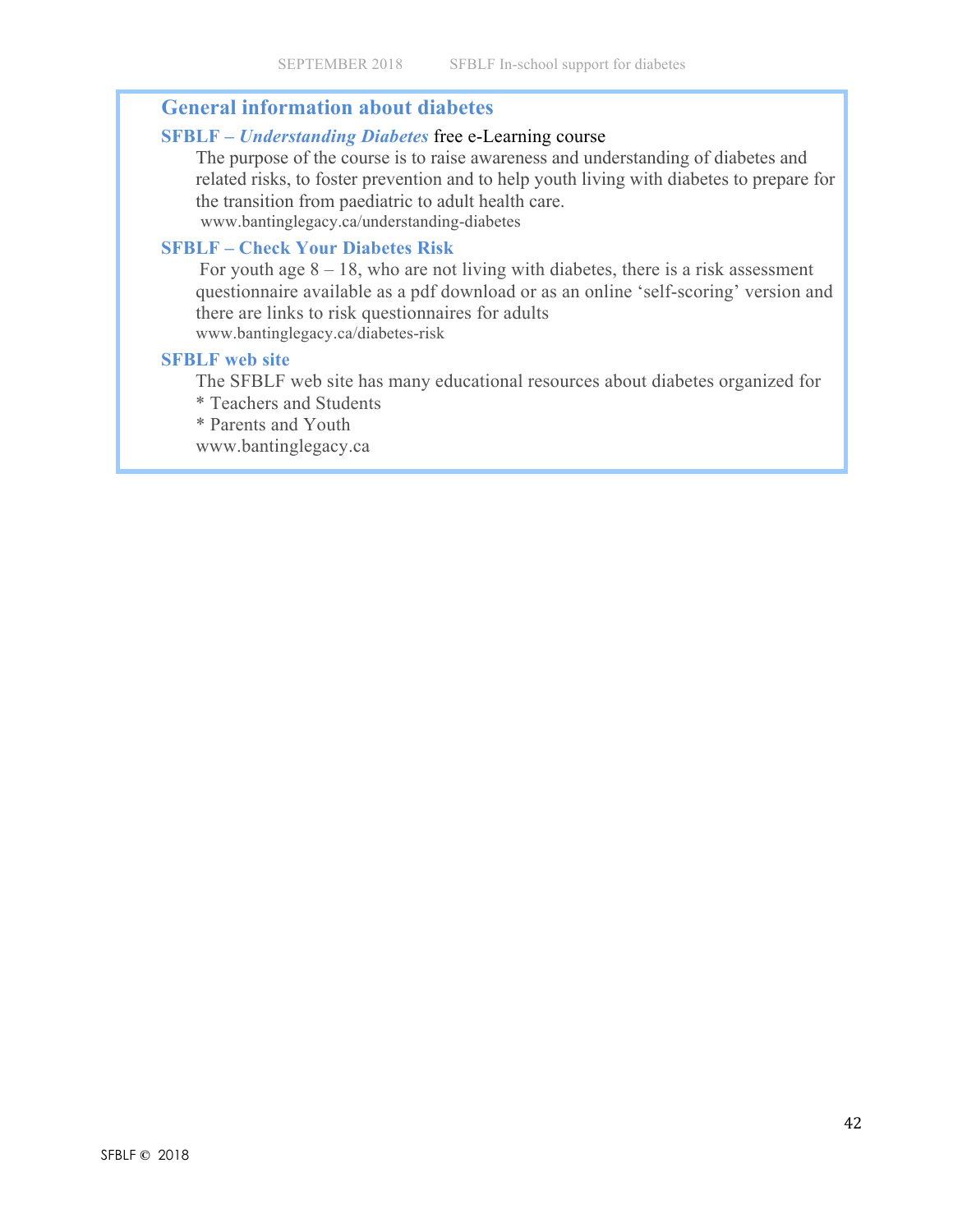# **4.0 References**

**NOTE:** All of the URL links included here are susceptible to web site revisions and updates and can be moved, archived or deleted by the website owner.

[1] *Managing type 1 diabetes in school: Recommendations for policy and practice*, Lawrence, S.E., Cummings, E.A., et al, Paediatr Child Health 2015;20(1):35-39 https://www.cps.ca/en/documents/position/type-1-diabetes-in-school

Associated refs cited in the above doc

- 11. Wherrett D, Huot C, Mitchell B, Pacaud D; Canadian Diabetes Association Clinical Practice Guidelines Expert Committee, 2013. Canadian Diabetes Association clinical practice guidelines: Type 1 diabetes in children and adolescents. http://guidelines.diabetes.ca/Browse/Chapter34 (Accessed August 15, 2014).
- 19. Canadian Diabetes Association. 2014. Guidelines for the Guidelines for the Care of Students Living with Diabetes at School: www.diabetes.ca/getmedia/173678f6-1a4a-4237-bd55-aa7ba469a602/guidelines-forstudents-in-school.pdf.aspx (Accessed September 5, 2014).
- 24. Silverstein J, Klingensmith G, Copeland K, et al. Care of children and adolescents with type 1 diabetes: A statement of theAmerican Diabetes Association. Diabetes Care 2005;28:186-212.
- 25. Sperling M (editor-in-chief). ISPAD Clinical Practice Consensus Guidelines 2014. Pediatric Diabetes 2014:15(Suppl 20):1-290. Accessed September 9, 2014
- [2] *Mental Health & Diabetes in Youth, e-Learning. 2016,* SFBLF www.bantinglegacy.ca/e-learning
- [3] *Type 2 Diabetes Risk Self-Assessment Questionnaire for Youth (8 – 18)* Dec 2016, SFBLF. www.bantinglegacy.ca/diabetes-risk
- [4] *Understanding Diabetes*, e-Learning July, 2017, SFBLF www.bantinglegacy.ca/understanding-diabetes
- [5] *Youth Living with Diabetes and Comorbidities - Available Surveillance Data – A Status Assessment*, September, 2017, SFBLF www.bantinglegacy.ca/count-the-children
- [6] *Are We Doing Enough?*, November 2017, CPS Prov/Terr policy status and rating https://www.cps.ca/en/status-report/management-of-type-1-diabetes-in-school
- [7] *New data shows more needs to be done* .. CPS, Nov 16, 2017 https://www.cps.ca/en/media/newdata-shows-more-needs-to-be-done-to-keep-kids-with-diabetes-safe
- [8] *Diabetes on Prince Edward Island, 2016 Report* (p.7) CDA, https://www.diabetes.ca/getmedia/3c8ff2f2-8d9f-4271-a051-407cbd4881f5/Diabetes-on-PEI\_FINAL.pdf.aspx
- [9] *Alberta schools 'lagging' behind other provinces* …, CBC, Calgary, June 5, 2017 https://www.cbc.ca/news/canada/calgary/standardized-diabetes-care-alberta-schools-1.4144485
- [10] *Support for Sakatchewan children with diabetes varies from school to school*, Regina Leader Post, January 20, 2017 https://leaderpost.com/news/local-news/support-for-saskatchewanchildren-with-diabetes-varies-from-school-to-school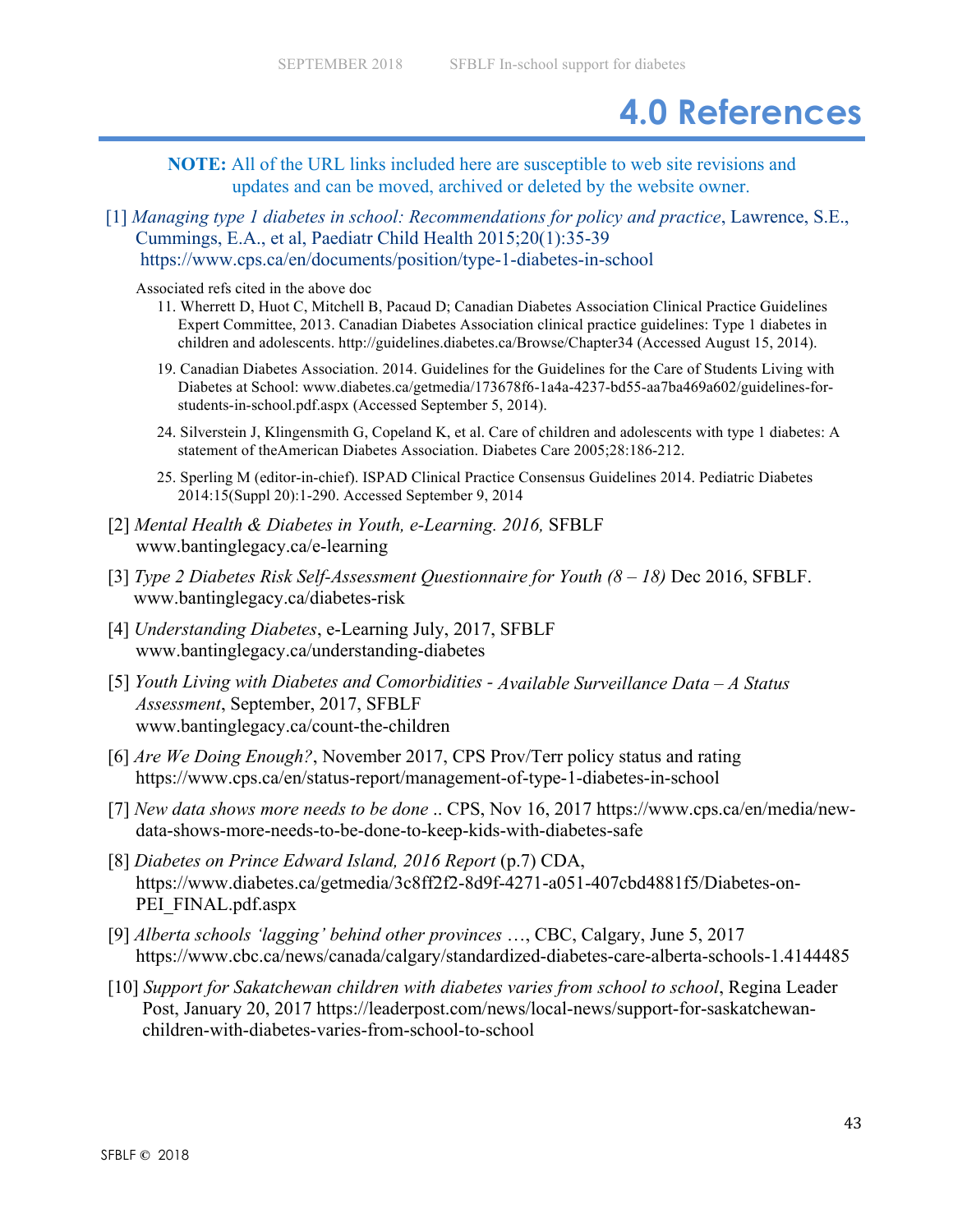- [11] *Incidence and prevalence trends of youth-set type 2 diabetes in a cohort of Canadian youth: 2002 – 2013*, Amed S, Islam N, Sutherland J, Reimer K. Ped Diabetes. 2018;19 (4) :630-636. https://www.researchgate.net/publication/322082929 Incidence and prevalence trends of yo uth-onset type 2 diabetes in a cohort of Canadian youth 2002-2013
- [12] Diabetes Advocacy [operated by a Mother of a youth living with Type 1 diabetes] https://diabetesadvocacy.com/about\_us.htm
- [13] *Guidelines for the Care of Students Living with Diabetes at School:* Canadian Diabetes Association. 2014. www.diabetes.ca/getmedia/173678f6-1a4a-4237-bd55-aa7ba469a602/guidelines-for-studentsin-school.pdf.aspx
- [14] Canadian Charter of Rights and Freedoms, Part I of the Constitution Act, 1982, being Schedule B to the Canada Act 1982 (U.K.), 1982, c. 11. http://laws-lois.justice.gc.ca/eng/const/page-15.html (Accessed September 20, 2014).
- [15] United Nations General Assembly Resolution 61/106, The Convention on the Rights of Persons with Disabilities and its Optional Protocol (December 13, 2006). Article 24: Education http://www.un-documents.net/a61r106.htm, accessed Sept 14/18
- [16] *Diabetes in Schools – January 2017* https://static.diabetesaustralia.com.au/s/fileassets/diabetesaustralia/7dc95662-684e-4f31-8a4e-e579d20f58e4.pdf p 2.and 3, retrieved, Aug 8/18
- [17] Diabetes UK https://www.diabetes.org.uk/guide-to-diabetes/your-child-anddiabetes/schools/diabetes-in-schools-legal-information
- [18] *Supporting pupils at school with medical conditions* Department of Education, UK, December 2015

https://assets.publishing.service.gov.uk/government/uploads/system/uploads/attachment\_data/fil e/638267/supporting-pupils-at-school-with-medical-conditions.pdf d/l Aug 17/18

- [19] *Safe at School*, American Diabetes Association, {Federal Law] http://www.diabetes.org/livingwith-diabetes/parents-and-kids/diabetes-care-at-school/legal-protections/rights-andresponsibilities.html d/l Aug 17
- [20] *Safe at School*, American Diabetes Association, [State Law] http://www.diabetes.org/living-with-diabetes/parents-and-kids/diabetes-care-at-school/legalprotections/state-laws-and-policies.html
- [21] Waltzing the Dragon [operated by a Mother of a youth living with Type 1 diabetes] https://www.waltzingthedragon.ca/about-us/
- [22] KiDS Information Pack, International Diabetes Federation (IDF) https://idf.org/e-library/education/73-kids-diabetes-information-pack.html
- [23] Juvenile Diabetes Research Foundation (JDRF Int'l) https://typeonenation.org/resources/newly-diagnosed/t1d-toolkits/
- [24] World Diabetes Atlas, 8<sup>th</sup> Edition, International Diabetes Federation (IDF), Nov 14, 2017 https://www.idf.org/e-library/epidemiology-research/diabetes-atlas/134-idf-diabetes-atlas-8thedition.html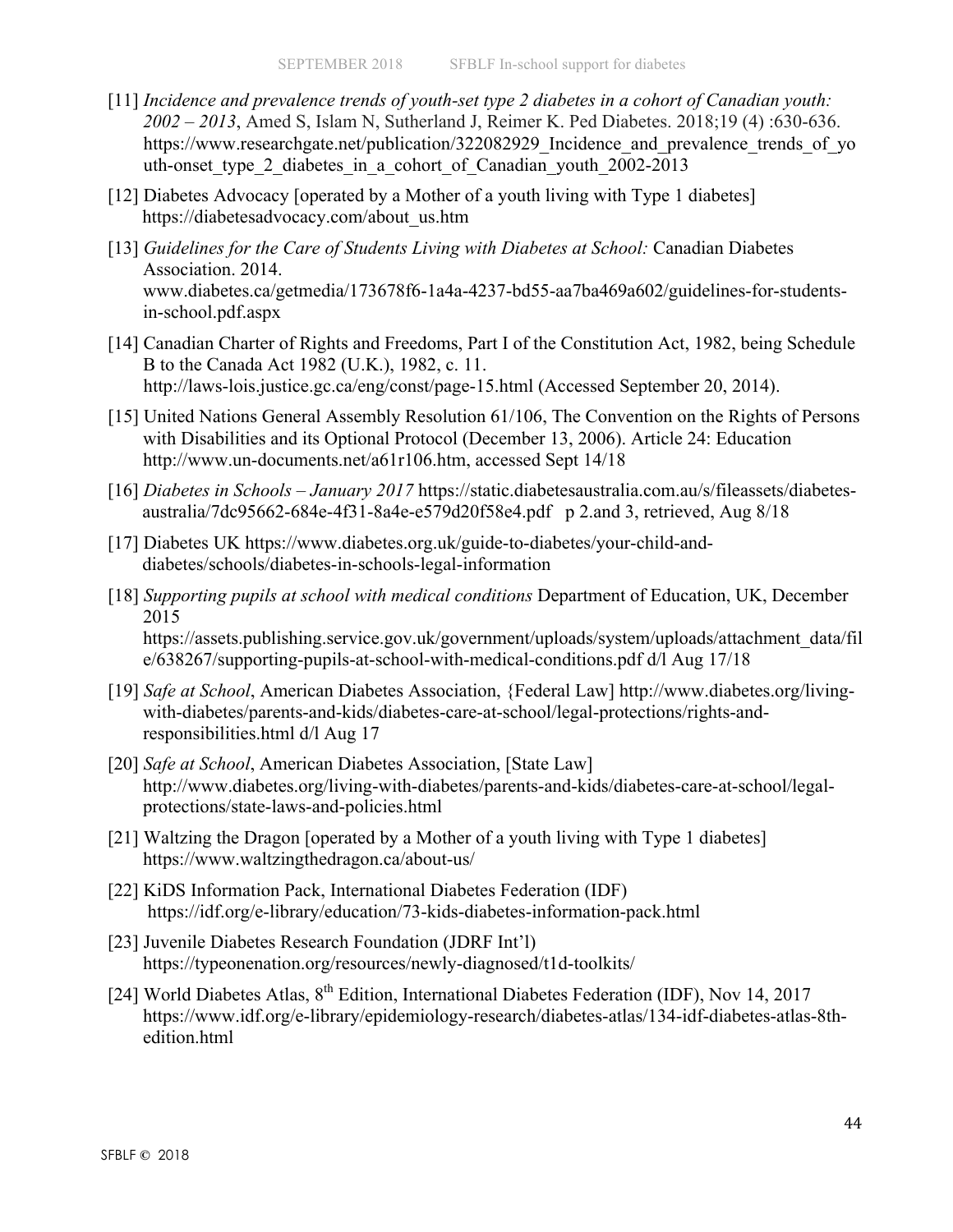- [25] *Long-Term Complications and Mortality in Young-Onset Diabetes*, Constantino. M.I. et al, Diabetes Care 2013 Dec 36(12) 3863-3869, https://www.ncbi.nlm.nih.gov/pmc/articles/PMC3836093/, retrieved August 24, 2017
- [26] Diabetes at School, CPS, CPEG, www.diabetesatschool.ca
- [27] (a) Diabetes Australia Schools https://www.diabetesaustralia.com.au/school (b) Schools across Australia to get help to support children with type 1diabetes, https://www.diabetesaustralia.com.au/news/15540?type=articles, accessed Sept 17, 2018
- [28] Diabetes in Schools, Diabetes UK, https://www.diabetes.org.uk/Guide-to-diabetes/Your-childand-diabetes/Schools
- [29] Safe at School, American Diabetes Association (ADA), http://www.diabetes.org/living-withdiabetes/parents-and-kids/diabetes-care-at-school/
- [30] **Teachers, Boards and Schools Data Sources**

#### **for 'Teachers' [some data include school support staff]**

https://www150.statcan.gc.ca/t1/tbl1/en/tv.action?pid=3710011301

Table 37-10-0113-01 Full-time educators (headcount) in public elementary and secondary schools by sex and age group

Data Re:2015 (Missing data for Northwest Territories supplemented by https://nwtta.nt.ca/teaching-nwt

#### **for Schools and Boards**

**Data from the following sources were adjusted to reflect revised data from responding Provinces & Territories**

Newfoundland: http://www.ed.gov.nl.ca/edu/fastfacts.html (2017-2018)

#### PEI:

http://www.gov.pe.ca/eecd/index.php3?number=news&dept=&newsnumber=8407&lang=E http://www.cbc.ca/news/canada/prince-edward-island/pei-education-administrationannouncement-1.3305353

Nova Scotia: http://stats-summary.ednet.ns.ca/student-enrolment-board

School boards

https://en.wikipedia.org/wiki/Annapolis\_Valley\_Regional\_Centre\_for\_Education http://stats-summary.ednet.ns.ca/enrol.shtml

- http://www.ccrsb.ca/
- http://csap.ednet.ns.ca/

http://www.hrsb.ca/about-hrsb/about-us

- http://www.ssrsb.ca/
- http://www.srsb.ca/

http://www.tcrsb.ca/

New Brunswick: http://www.cbc.ca/news/canada/new-brunswick/first-school-day-statsprovincial-1.3746275

Quebec: https://en.wikipedia.org/wiki/List\_of\_school\_districts\_in\_Quebec https://en.wikipedia.org/wiki/List\_of\_schools\_in\_Quebec

Ontario: http://www.edu.gov.on.ca/eng/educationFacts.html (2016-2017)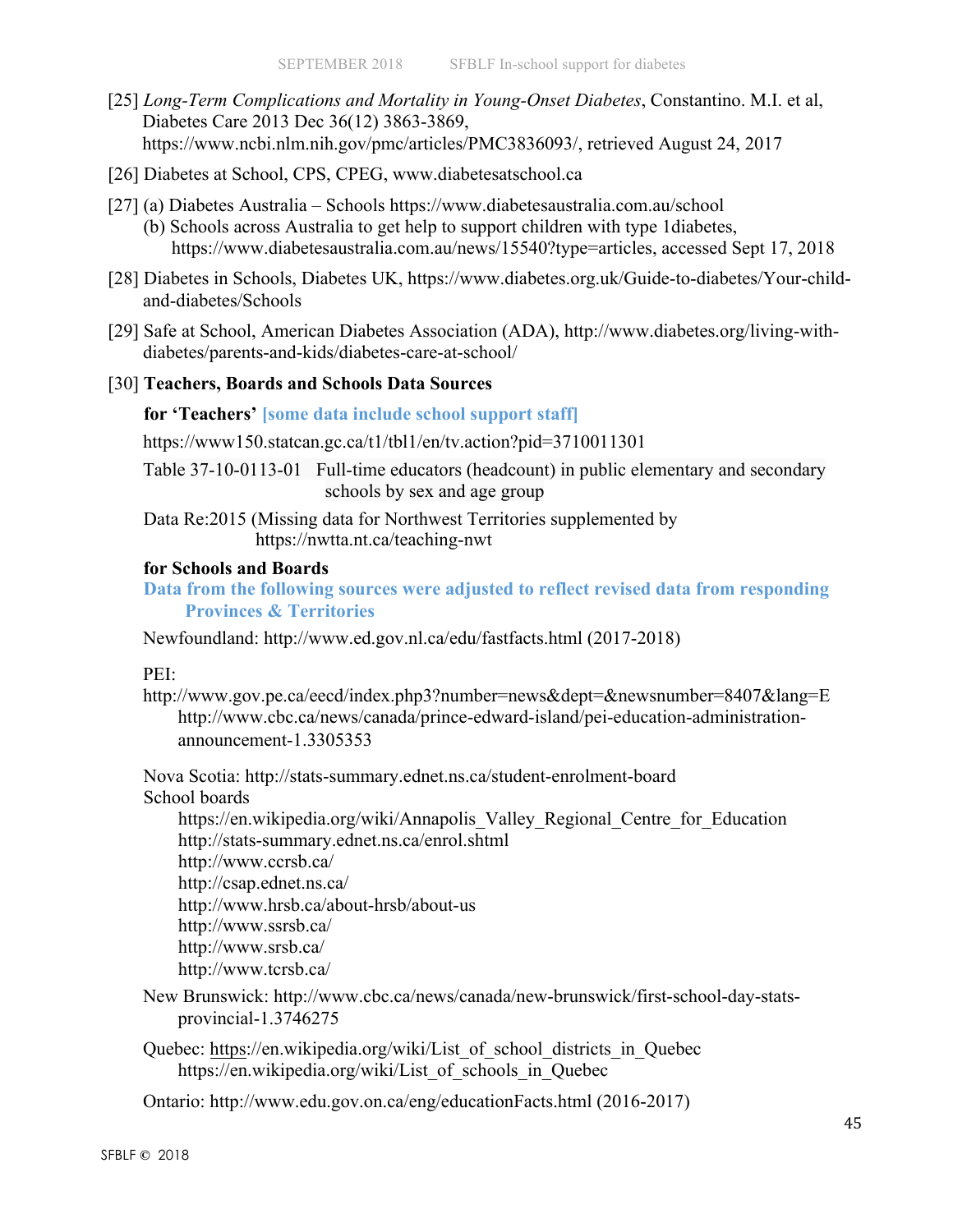Manitoba: http://www.edu.gov.mb.ca/k12/schools/2018\_mb\_schools\_book.pdf

Saskatchewan: https://saskschoolboards.ca/school-divisions/ http://publications.gov.sk.ca/documents/11/104736- 2017%20Provincial%20Enrolment%20Statistics.pdf

- Alberta: https://education.alberta.ca/school-infrastructure/schools-andauthorities/everyone/schools-and-authorities/
- British Columbia: https://bctf.ca/uploadedFiles/Public/Publications/2012EdFacts.p

Yukon: Boards (eng and fre) http://www.education.gov.yk.ca/councils.html Schools: http://www.ayscbc.org/yukon-schools.html

Northwest Territories: Districts: https://en.wikipedia.org/wiki/List\_of\_school\_districts\_in\_the\_Northwest\_Territories Schools:

Nunavut: Schools: https://en.wikipedia.org/wiki/List\_of\_schools\_in\_Nunavut

#### **[31] Responses from Provinces and Territories**

- (a) Newfoundland & Labrador, Hon. Al Hawkins, MHA, Minster of Education and Early Childhood Education, email, August 28, 2018
- (b) Northwest Territories, Hon. Glen Abernethey, Minister of Health and Social Services, email, August 30, 2018
- (c) Saskatchewan, Hon Gordon Wyant, Q.C, Deputy Premier and Minister of Education, email, September 4, 2018
- (d) \* Manitoba, Dr. John Gerrard, MLA, email, August 7, 2018 \* Manitoba Education & Training, Student Services Unit, telcon and email, Sept 5, 2018
- (e) British Columbia, Ministry of Education, Director of Wellness and Safety, email, September 6, 2018
- (f) Prince Edward Island, Hon. Jordan Brown, Minister of Education, Early Learning and Culture, email, September 6, 2018
- (g) Nova Scotia, Hon. Zack Churchill, Minister of Education and Early Childhood Development, email, September 6, 2018
- (h) Ontario, Ministry of Education, Director, Safe and Healthy Schools Branch, email, September 13, 2018
- (i) Alberta Ministry of Education, Education Manager, School Accreditation and Standards, email, September 14, 2018.

#### **[32] Existing Policies or Guidelines available online**

- (a) New Brunswick (January 2008) *A Handbook for Type 1 Diabetes Management in Schools* https://www2.gnb.ca/content/dam/gnb/Departments/ed/pdf/K12/policiespolitiques/e/704AH.pdf
- (b) Nova Scotia (2010) the 2010 Guidelines are under revision and are not currently accessible online. (September 2018)
- (c) Quebec (2012) *School intervention protocol for students with Type 1 Diabetes*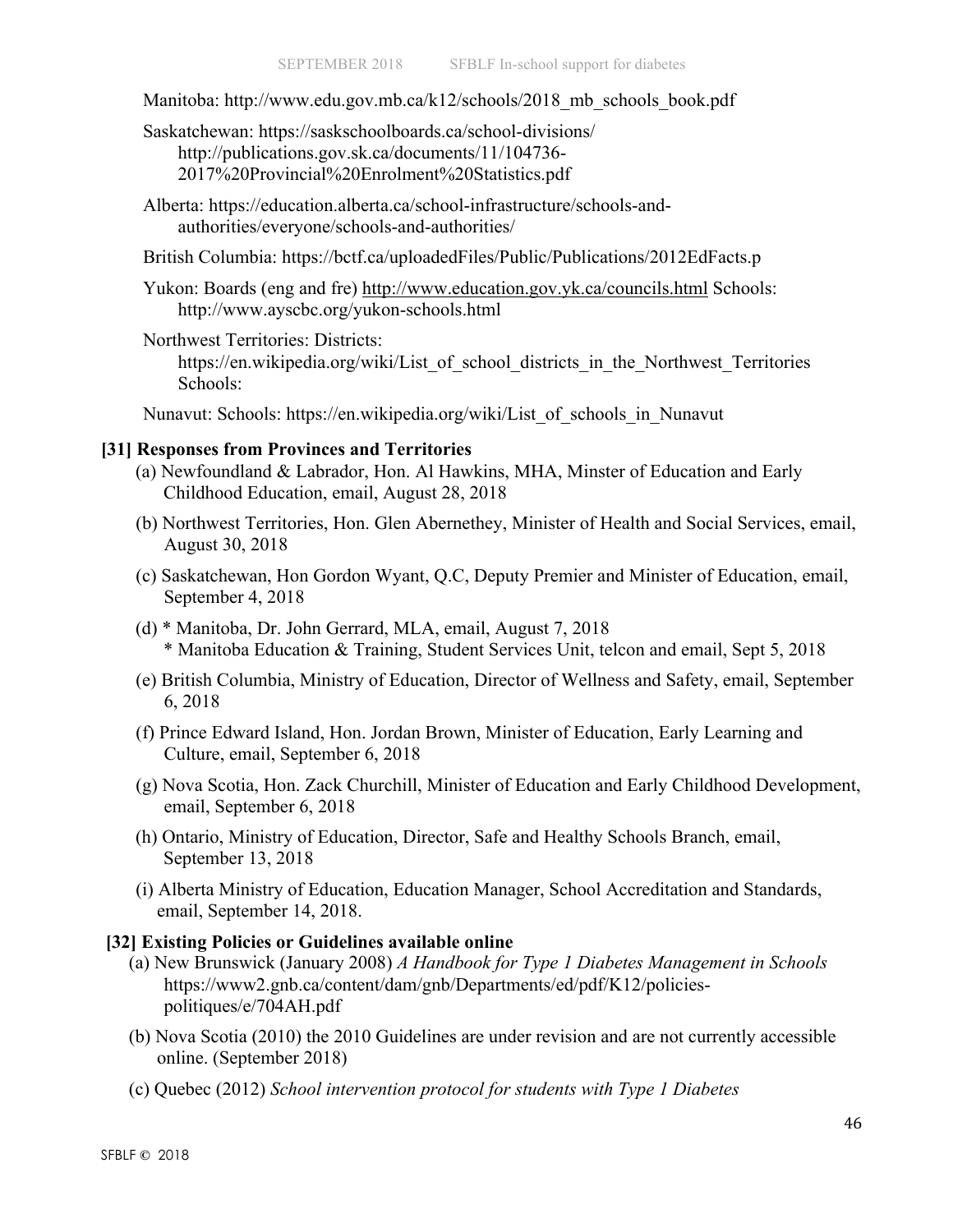http://publications.msss.gouv.qc.ca/msss/fichiers/2012/12-215-01A.pdf

- (d) Newfoundland and Labrador (2014) *Guidelines for Diabetes Management in Schools* https://www.ed.gov.nl.ca/edu/k12/studentsupportservices/GuidelinesforDiabetesManagementi nSchools.pdf
- (e) British Columbia (March 2015) *Provincial Standards: Supporting Students with Type 1 Diabetes in the School Setting*  https://www2.gov.bc.ca/assets/gov/education/administration/kindergarten-to-grade-12/healthyschools/diabetes/diabetes\_support\_in\_school\_settings.pdf
- (f) Saskatchewan School Boards Association (September 2015) *Managing Life-Threatening Conditions: Guidelines for Saskatchewan School Divisions* https://saskschoolboards.ca/wp-content/uploads/Life-Threatening-Conditions-Policy-Advisory-2015.pdf
- (g) Ontario (2018) *Supporting Children and Students with Prevalent Medical Conditions (Anaphylaxis, Asthma, Diabetes, and/or Epilepsy) in Schools* http://www.edu.gov.on.ca/extra/eng/ppm/ppm161.pdf

#### **List of Tables**

- Table 2.1: Policy Status and Quality, November 2017 [6]
- Table 2.2: First Nations and Private or Independent Schools
- Table 2.3: Policy or Guideline Status Summary at September 2018
- Table 2.4: Implementation Complexity
- Table 2.5: School age children/youth by Province/Territory
- Table 2.6: Canadian Boards, Schools, Teachers, Students
- Table 2.7: Canadian Boards, Schools, School Personnel, Students
- Table 2.8: Relative scale of the implementation challenge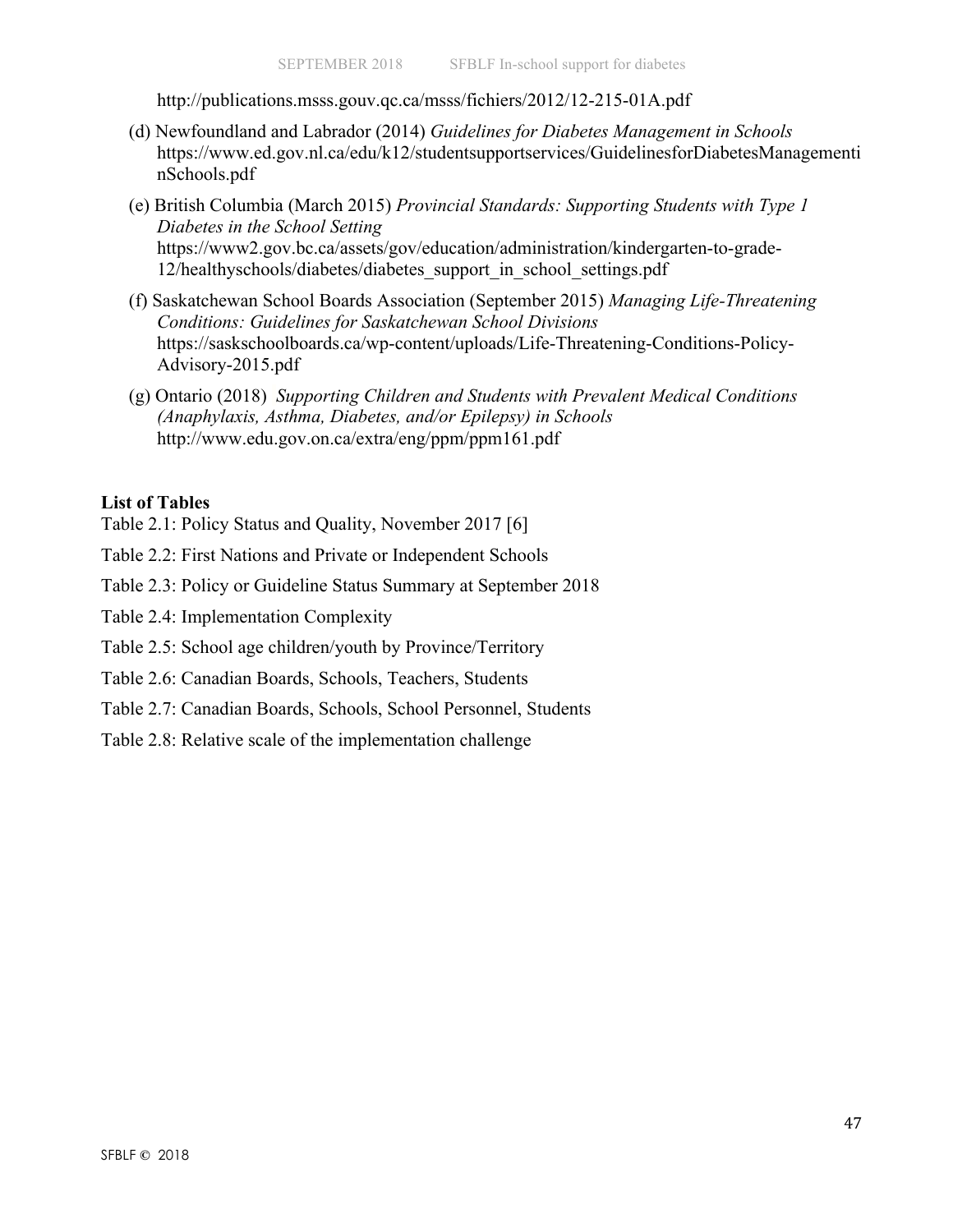# **5.0 Appendices**

# **A. Data Tables for Province/Territory**

## **Please Note:**

- \* The data in these tables have been assembled from various sources. See reference [30].
- \* For several tables, the Province or Territory provided revised numbers but few were complete in all respects, especially, with regard to dis-aggregations and/or First Nations, private and other independent boards, schools, teachers and/or students.
- \* The tables included here have been colour-coded to identify **numbers provided by ministries ('green')**. In a few cases, the number provided for 'Teachers' included 'other school personnel'. **Those data have been coded as 'garnet.'**
- \* In general, the aggregate result is that sub-totals and totals within a given table may be inconsistent.

| <b>BRITISH</b><br><b>COLUMBIA</b> as<br>per MinEd Sept<br>6/18 | <b>School Boards</b> | <b>Schools</b> | <b>Teachers</b> | Other<br><b>School</b><br><b>Personnel</b> | <b>Students</b> |
|----------------------------------------------------------------|----------------------|----------------|-----------------|--------------------------------------------|-----------------|
| English Public                                                 | 59                   |                |                 |                                            |                 |
| French Public                                                  |                      |                |                 |                                            |                 |
| s/total                                                        | 60                   | 1,566          | 33,454          |                                            | 641,000         |
|                                                                |                      |                |                 |                                            |                 |
| Independent                                                    |                      | 360            |                 |                                            | 12,000          |
| <b>First Nations</b>                                           |                      | 130            |                 |                                            | 6,000           |
|                                                                |                      | 490            |                 |                                            | 18,000          |
| <b>Total</b>                                                   |                      | 2,056          |                 |                                            | 659,000         |

| <b>ALBERTA</b> as<br>per MinEd Sept<br>14/18 | <b>School Boards</b> | <b>Schools</b> | <b>Teachers</b> | Other<br><b>School</b><br>Personnel | <b>Students</b> |
|----------------------------------------------|----------------------|----------------|-----------------|-------------------------------------|-----------------|
| English Public                               | 371                  |                |                 |                                     |                 |
| French Public                                | $\overline{4}$       |                |                 |                                     |                 |
| s/total                                      | 375                  | 1601           | 34,329          |                                     | 717,376         |
|                                              |                      |                |                 |                                     |                 |
| Private                                      |                      | 725            |                 |                                     |                 |
| <b>First Nations</b>                         |                      | 62             |                 |                                     |                 |
|                                              |                      | 787            |                 |                                     |                 |
| <b>Total</b>                                 |                      | 2,479          | 44,000          | 7,000                               |                 |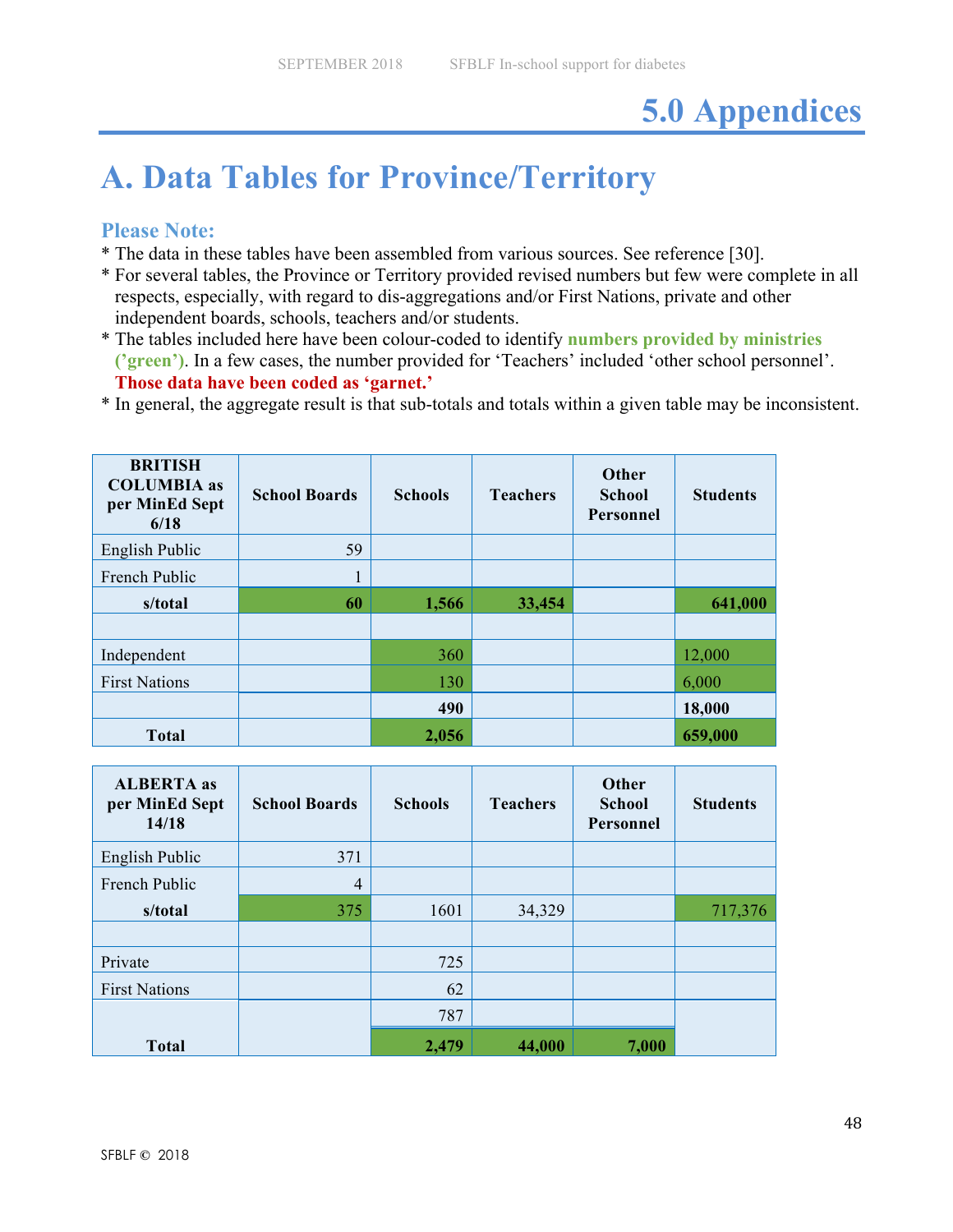| <b>SASKATCHEWAN</b><br>as per MinEd Sept<br>4/18 | <b>School Boards</b> | <b>Schools</b> | <b>Teachers</b> | Other<br><b>School</b><br>Personnel | <b>Students</b> |
|--------------------------------------------------|----------------------|----------------|-----------------|-------------------------------------|-----------------|
| English Public                                   | 27                   |                |                 |                                     |                 |
| French Public                                    |                      |                |                 |                                     |                 |
| s/total                                          | 28                   |                |                 |                                     |                 |
|                                                  |                      |                |                 |                                     |                 |
| Private                                          |                      |                |                 |                                     |                 |
| <b>First Nations</b>                             |                      |                |                 |                                     |                 |
|                                                  |                      |                |                 |                                     |                 |
| <b>Total</b>                                     |                      |                |                 |                                     |                 |
| [includes pre $K - 12$ ]                         |                      | 771            | 12,743          |                                     | 187,719         |

| <b>MANITOBA</b> as<br>per MET Sept 6/18 | <b>School Boards</b> | <b>Schools</b> | <b>Teachers</b> | Other<br><b>School</b><br>Personnel | <b>Students</b> |
|-----------------------------------------|----------------------|----------------|-----------------|-------------------------------------|-----------------|
| English Public                          | 36                   |                | 13,114          |                                     | 177,688         |
| French Public                           | 1                    |                | 450             |                                     | 5,642           |
| s/total                                 | 37                   | 689            | 13,564          |                                     | 183,330         |
|                                         |                      |                |                 |                                     |                 |
| Private - funded                        |                      | 62             | 1,103           |                                     | 14,656          |
| Private - non funded                    |                      | n/avail        |                 |                                     | 5,476           |
| <b>First Nations</b>                    |                      | 52             | n/avail         |                                     | n/avail         |
| s/total                                 |                      | 114            |                 |                                     | 20,132          |
|                                         |                      |                |                 |                                     |                 |
| <b>Total</b>                            |                      | 803            | 14,667          |                                     | 203,462         |

| <b>ONTARIO</b> as<br>per MinEd Sept<br>13/18 | <b>School Boards</b> | <b>Schools</b> | <b>Teachers</b> | <b>Other</b><br><b>School</b><br>Personnel | <b>Students</b> |
|----------------------------------------------|----------------------|----------------|-----------------|--------------------------------------------|-----------------|
| English Public                               | 71                   |                |                 |                                            |                 |
| French Public                                | 12                   |                |                 |                                            |                 |
| s/total                                      | 83                   | 4877           | 141,194         |                                            | 2,006,700       |
|                                              |                      |                |                 |                                            |                 |
| Private                                      |                      | 249            |                 |                                            |                 |
| <b>First Nations</b>                         |                      | 115            |                 |                                            | 14,000          |
|                                              |                      | 364            |                 |                                            |                 |
| <b>Total</b>                                 |                      | 5241           |                 |                                            | 2,020,700       |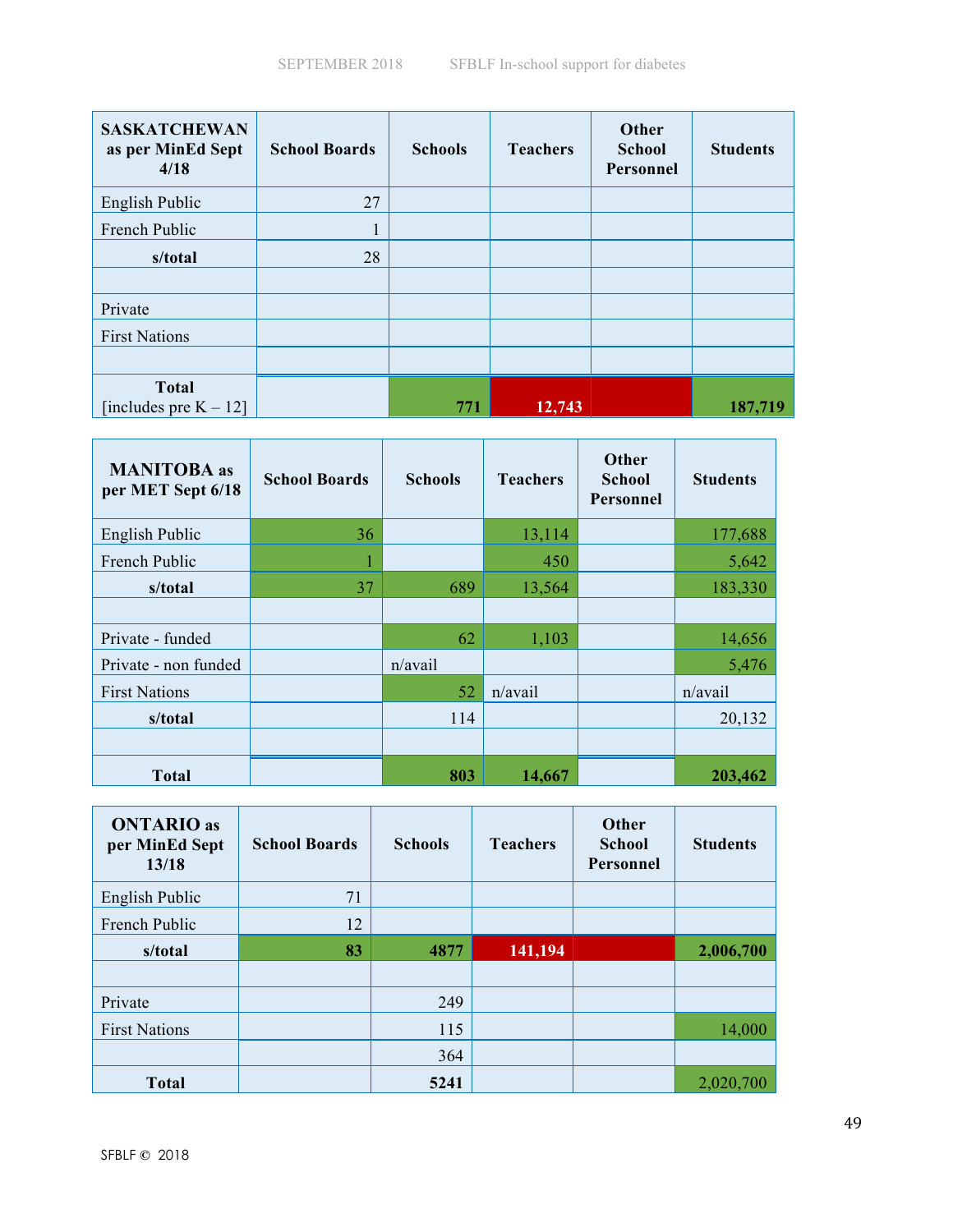| <b>QUEBEC [30]</b>   | <b>School Boards</b> | <b>Schools</b> | <b>Teachers</b> | <b>Other</b><br><b>School</b><br>Personnel | <b>Students</b> |
|----------------------|----------------------|----------------|-----------------|--------------------------------------------|-----------------|
| English Public       | 9                    |                |                 |                                            |                 |
| French Public        | 29                   |                |                 |                                            |                 |
| s/total              | 38                   | 471            | 67,359          |                                            | 1,285,463       |
|                      |                      |                |                 |                                            |                 |
| Private              |                      | 29             |                 |                                            |                 |
| <b>First Nations</b> |                      | 34             |                 |                                            |                 |
|                      |                      | 63             |                 |                                            |                 |
| <b>Total</b>         |                      | 534            |                 |                                            |                 |

| <b>NEW</b><br><b>BRUNSWICK</b><br>[30] | <b>School Boards</b> | <b>Schools</b> | <b>Teachers</b> | <b>Other</b><br><b>School</b><br>Personnel | <b>Students</b> |
|----------------------------------------|----------------------|----------------|-----------------|--------------------------------------------|-----------------|
| English Public                         | $\overline{4}$       | 214            |                 |                                            |                 |
| French Public                          | 3                    | 81             |                 |                                            |                 |
| s/total                                | $\mathbf{z}$         | 295            | 6,756           |                                            | 116,661         |
|                                        |                      |                |                 |                                            |                 |
| Private                                |                      | $\mathcal{I}$  |                 |                                            |                 |
| <b>First Nations</b>                   |                      | 12             |                 |                                            |                 |
|                                        |                      | 19             |                 |                                            |                 |
|                                        |                      |                |                 |                                            |                 |
| Total                                  |                      | 314            |                 |                                            |                 |

| <b>NOVA</b><br><b>SCOTIA</b><br>as per MinED<br>Sept 6/18 | <b>School Boards</b> | <b>Schools</b> | <b>Teachers</b> | Other<br><b>School</b><br>Personnel | <b>Students</b> |
|-----------------------------------------------------------|----------------------|----------------|-----------------|-------------------------------------|-----------------|
| English Public                                            | 7                    |                |                 |                                     |                 |
| French Public                                             |                      |                |                 |                                     |                 |
| s/total                                                   | 8                    |                |                 |                                     | 91,296          |
|                                                           |                      |                |                 |                                     |                 |
| Acadian                                                   |                      |                |                 |                                     | 13,010          |
| <b>First Nations</b>                                      |                      |                |                 |                                     | 6,334           |
| African                                                   |                      |                |                 |                                     | 6,538           |
| s/total                                                   |                      |                |                 |                                     | 25,882          |
| <b>Total</b>                                              |                      | 376            | 7,638           |                                     | 117,178         |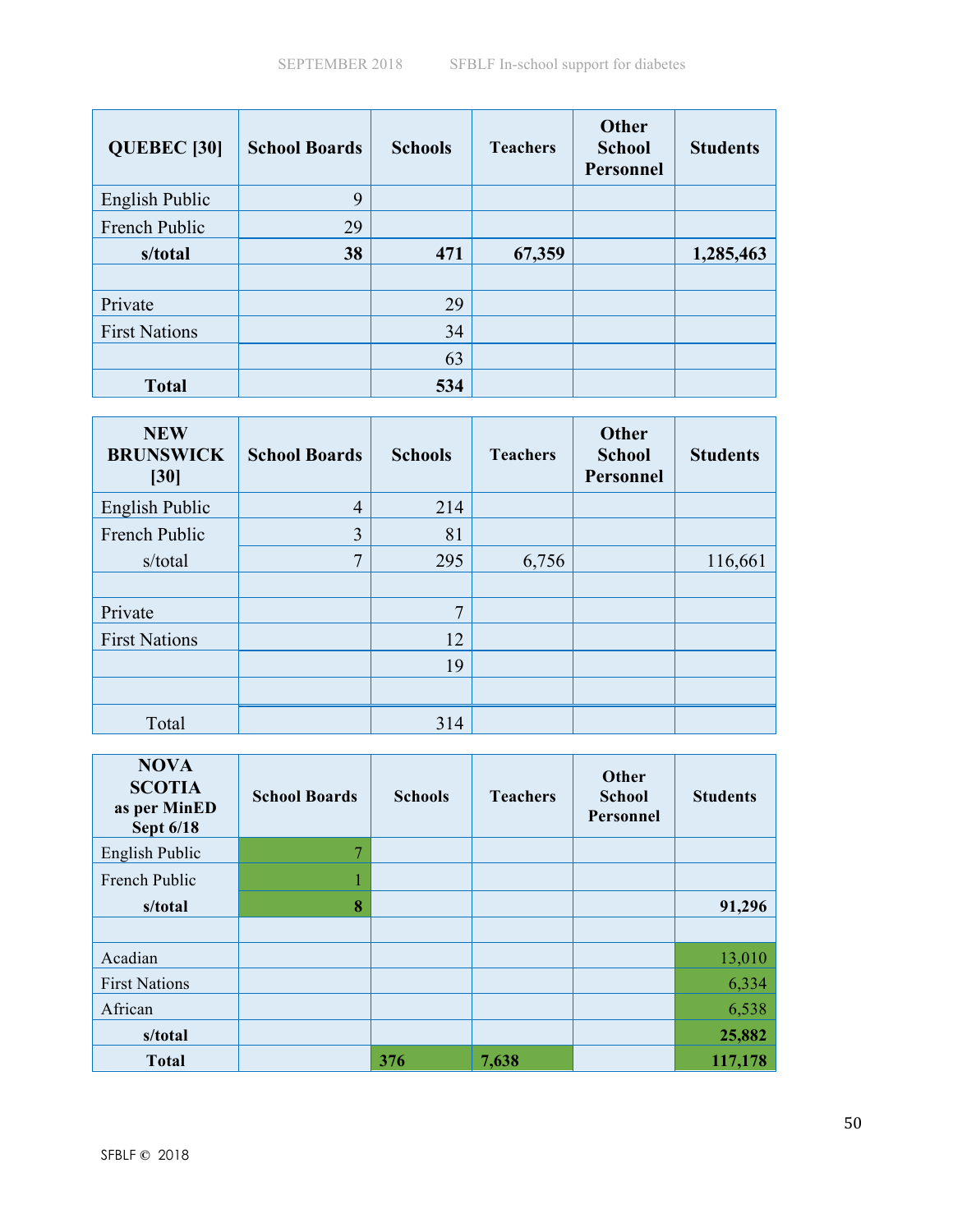| <b>PRINCE</b><br><b>EDWARD</b><br><b>ISLAND</b> [30] | <b>School Boards</b> | <b>Schools</b> | <b>Teachers</b> | Other<br><b>School</b><br>Personnel | <b>Students</b> |
|------------------------------------------------------|----------------------|----------------|-----------------|-------------------------------------|-----------------|
| English Public                                       |                      | 62             |                 |                                     |                 |
| French Public                                        |                      | 6              |                 |                                     |                 |
| s/total                                              | $\overline{2}$       | 68             | 1,440           |                                     | 25,501          |
|                                                      |                      |                |                 |                                     |                 |
| Private                                              |                      | 5              |                 |                                     |                 |
| <b>First Nations</b>                                 |                      |                |                 |                                     |                 |
| s/total                                              |                      | 5              |                 |                                     |                 |
| <b>Total</b>                                         |                      | 73             |                 |                                     |                 |

| <b>NEWFOUNDLAND</b><br><b>&amp; LABRADOR</b><br>as per MinEECD<br>Aug 28/18 | <b>School Boards</b> | <b>Schools</b> | <b>Teachers</b> | Other<br><b>School</b><br>Personnel | <b>Students</b> |
|-----------------------------------------------------------------------------|----------------------|----------------|-----------------|-------------------------------------|-----------------|
| English Public                                                              |                      | 252            |                 |                                     |                 |
| French Public                                                               | T                    | 9              |                 |                                     |                 |
| s/total                                                                     | $\overline{2}$       | <b>261</b>     | 5,310           |                                     | 65,401          |
|                                                                             |                      |                |                 |                                     |                 |
| Private                                                                     |                      | 6              |                 |                                     | 1,065           |
| <b>First Nations</b>                                                        |                      | 3              |                 |                                     | 929             |
| s/total                                                                     |                      | 9              |                 |                                     | 1,994           |
| <b>Total</b>                                                                |                      | <b>270</b>     |                 |                                     | 67,395          |

| <b>NORTHWEST</b><br><b>TERRITORIES</b><br>as per MinHSS<br><b>Sept 4/18</b> | <b>School Boards</b> | <b>Schools</b> | <b>Teachers</b> | Other<br><b>School</b><br><b>Personnel</b> | <b>Students</b> |
|-----------------------------------------------------------------------------|----------------------|----------------|-----------------|--------------------------------------------|-----------------|
| English Public                                                              |                      |                |                 |                                            |                 |
| French Public                                                               |                      |                |                 |                                            |                 |
| s/total                                                                     | 10                   | 49             | 790             |                                            | 8,410           |
|                                                                             |                      |                |                 |                                            |                 |
| Private                                                                     |                      |                |                 |                                            |                 |
| <b>First Nations</b>                                                        |                      |                |                 |                                            |                 |
| <b>Total</b>                                                                | 10                   | 49             | 790             |                                            | 8.410           |